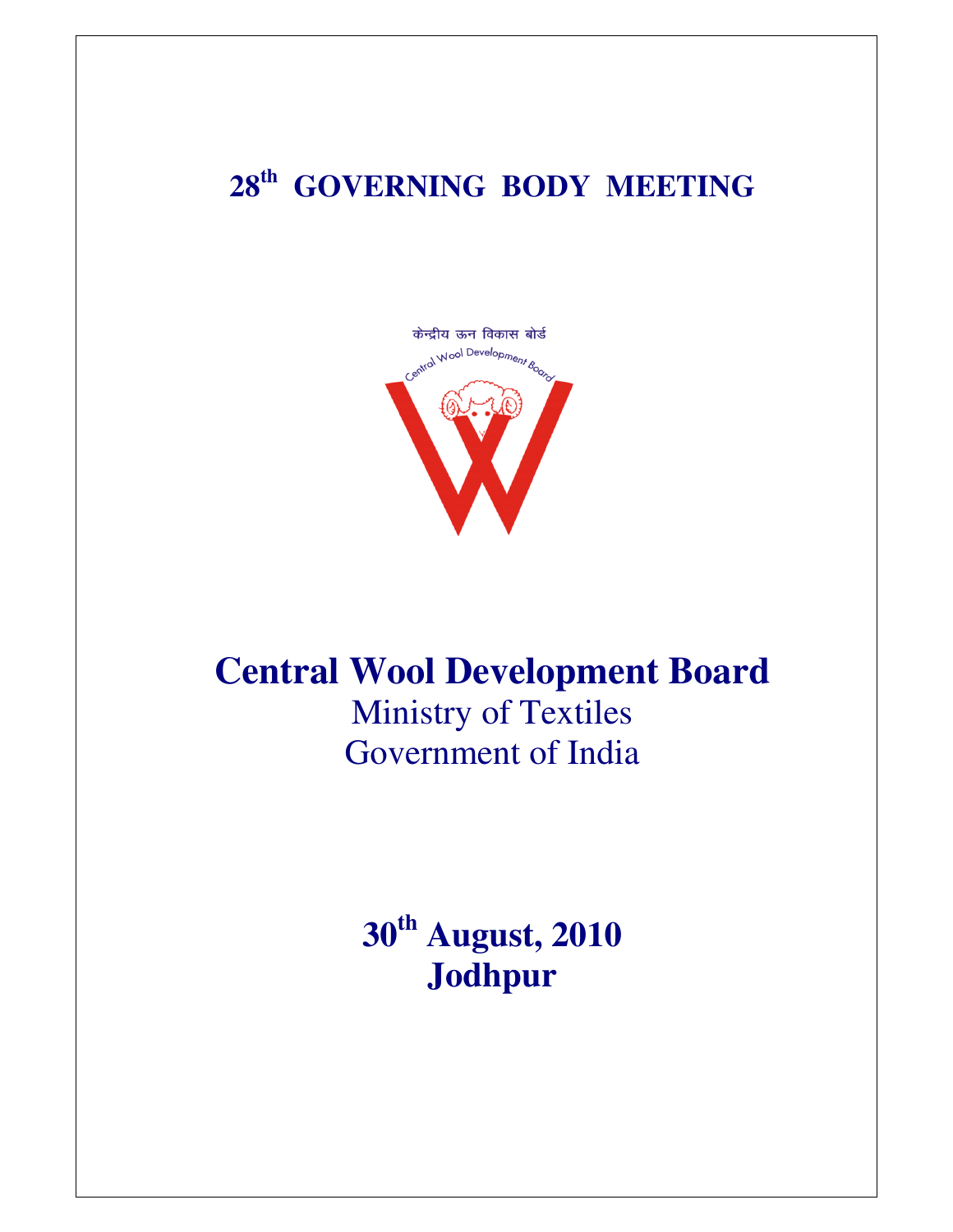## AGENDA ITEMS FOR  $28<sup>th</sup>$  GOVERNING BODY MEETING OF THE CENTRAL WOOL DEVELOPMENT BOARD TO BE HELD ON  $30^{\rm th}$ AUGUST,2010 AT 10.30 A.M. AT HOTEL TAJ HARI, JODHPUR.

| SN             | Agenda item                                                                                                                                                        | Page<br>No.    |
|----------------|--------------------------------------------------------------------------------------------------------------------------------------------------------------------|----------------|
| $\mathbf{1}$   | Confirmation of the minutes of the $27th$ meeting of the<br>Governing Body of the CWDB held on $10^{th}$ May, 2010 at<br>Srinagar.                                 | $\overline{2}$ |
| 2              | Action Taken Report on the decisions of the $27th$ meeting of<br>the Governing Body.                                                                               | $\overline{2}$ |
| 3              | Discussion on progress made by the Board during current<br>financial year 2010-11.                                                                                 | 3              |
| $\overline{4}$ | To note the decisions of the $33rd$ and $34th$ meetings of the<br>Executive Committee of the CWDB held on 25-06-2010 and<br>30-07-2010 at New Delhi, respectively. | 5              |
| 5              | Strengthening of CWDB by engaging some experts on<br>contract basis under different activities of Board.                                                           | 10             |
| 6              | Discussion and approval for closure of Wool Testing Centre<br>Beawar.                                                                                              | 13             |
| 7              | Discussion and decision regarding permission to cover post<br>loom machineries under pre loom activities of 'Quality<br>Processing of Wool' scheme.                | 13             |
|                | Any other item with the permission of the Chair.                                                                                                                   |                |

## List of Annexure

| Annex./Agenda No. | Page No.  |
|-------------------|-----------|
|                   | $16 - 24$ |
|                   | $25 - 26$ |
|                   | $27 - 39$ |
|                   | $40 - 48$ |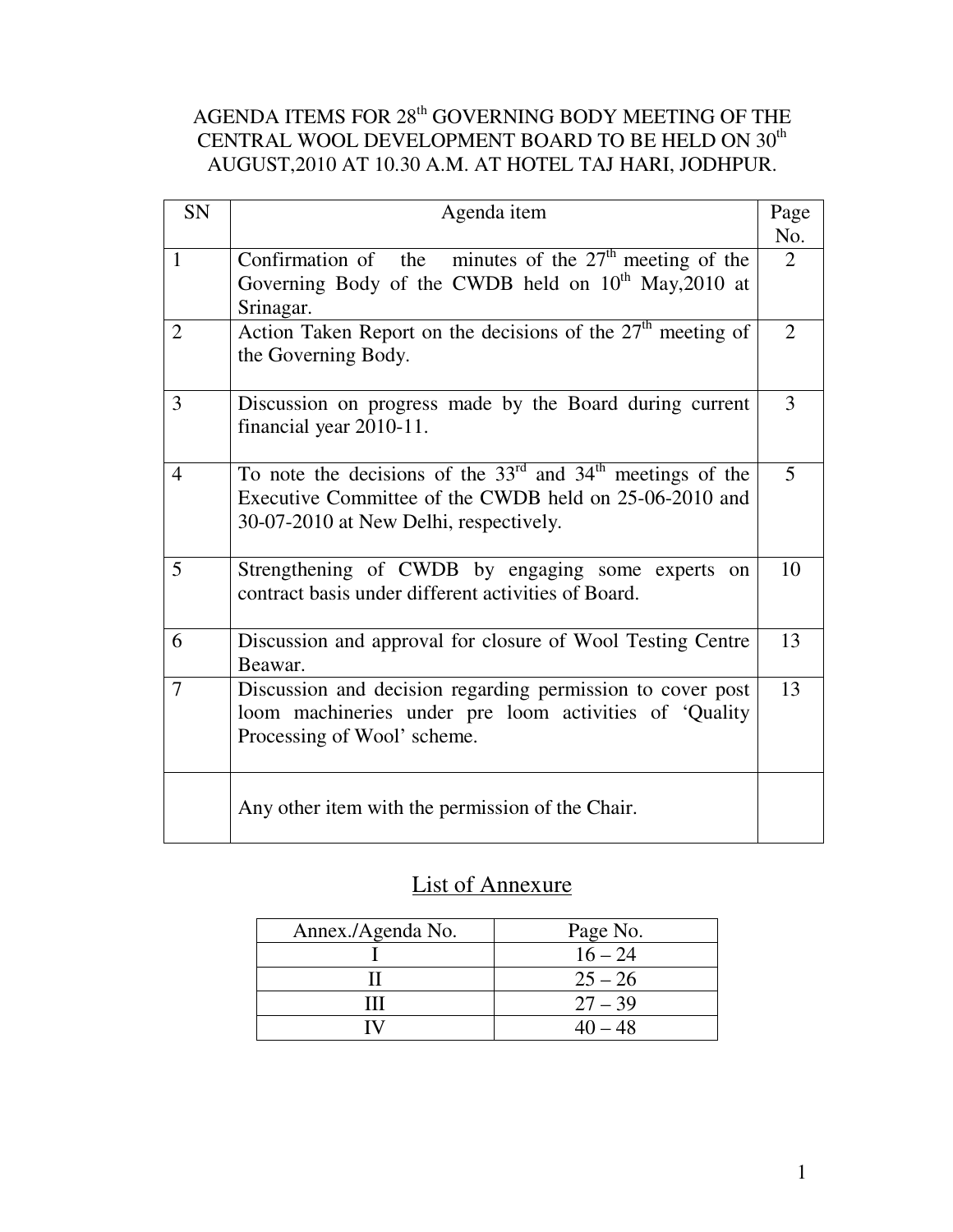## **AGENDA NOTES FOR THE 28th GOVERNING BODY MEETING OF THE CWDB TO BE HELD ON 30TH AUGUST, 2010 AT 10.30 A.M. AT HOTEL TAJ HARI, JODHPUR.**

## 1. CONFIRMATION OF THE MINUTES OF THE  $27<sup>TH</sup>$  MEETING OF THE GOVERNING BODY OF THE CWDB HELD ON  $10^{TH}$ MAY, 2010 AT SRINAGAR.

The  $27<sup>th</sup>$  meeting of the Governing Body of the Central Wool Development Board (CWDB) was presided over by Shri Sagar Rayka, Chairman, CWDB. The minutes of the meeting is enclosed at **Annexure**- **I** for confirmation. (Page no. 16 to 24 )

## 2. ACTION TAKEN REPORT ON THE DECISIONS OF THE  $27<sup>TH</sup>$ MEETING OF THE GOVERNING BODY.

 A statement showing Action Taken Report on the decisions of the 27<sup>th</sup> meeting of the Governing Body of the CWDB held on 10-05-2010 at Srinagar is as under :

| S            | Decisions                                  | Follow up action taken                   |  |  |
|--------------|--------------------------------------------|------------------------------------------|--|--|
| N            |                                            |                                          |  |  |
| $\mathbf{1}$ | To examine performance of Oriental         | The Jt. Secretary (MOT) & VC, CWDB       |  |  |
|              | Insurance Co. Ltd. and take up matter      | has taken up the matter with the CMD,    |  |  |
|              | with higher officials of OIC and if        | Oriental Insurance Co., New Delhi to     |  |  |
|              | required, possibility of changing/adding   | implement Sheep Insurance Scheme in      |  |  |
|              | new insurance company for effective        | desired manner.                          |  |  |
|              | implementation of this scheme<br>be        |                                          |  |  |
|              | explored so that poor sheep breeder get    |                                          |  |  |
|              | their claim timely.                        |                                          |  |  |
| 2            | Constitution of a Committee to examine     | The EC constituted a committee           |  |  |
|              | the necessity/works to open Board's office | consisting of ED/ CWDB, Dir./ WRA,       |  |  |
|              | in Delhi as Board have minimum staff       | Dir./ IICT Bhadohi & Dy. Secy. (Fin)/    |  |  |
|              | strength and additional establishment      | MOT to look into the issue. Committee    |  |  |
|              | expenditure.                               | after discussing relative advantages and |  |  |
|              |                                            | disadvantages of opening, sub office at  |  |  |
|              |                                            | Delhi was of the view that at this stage |  |  |
|              |                                            | sub office at Delhi is not required.     |  |  |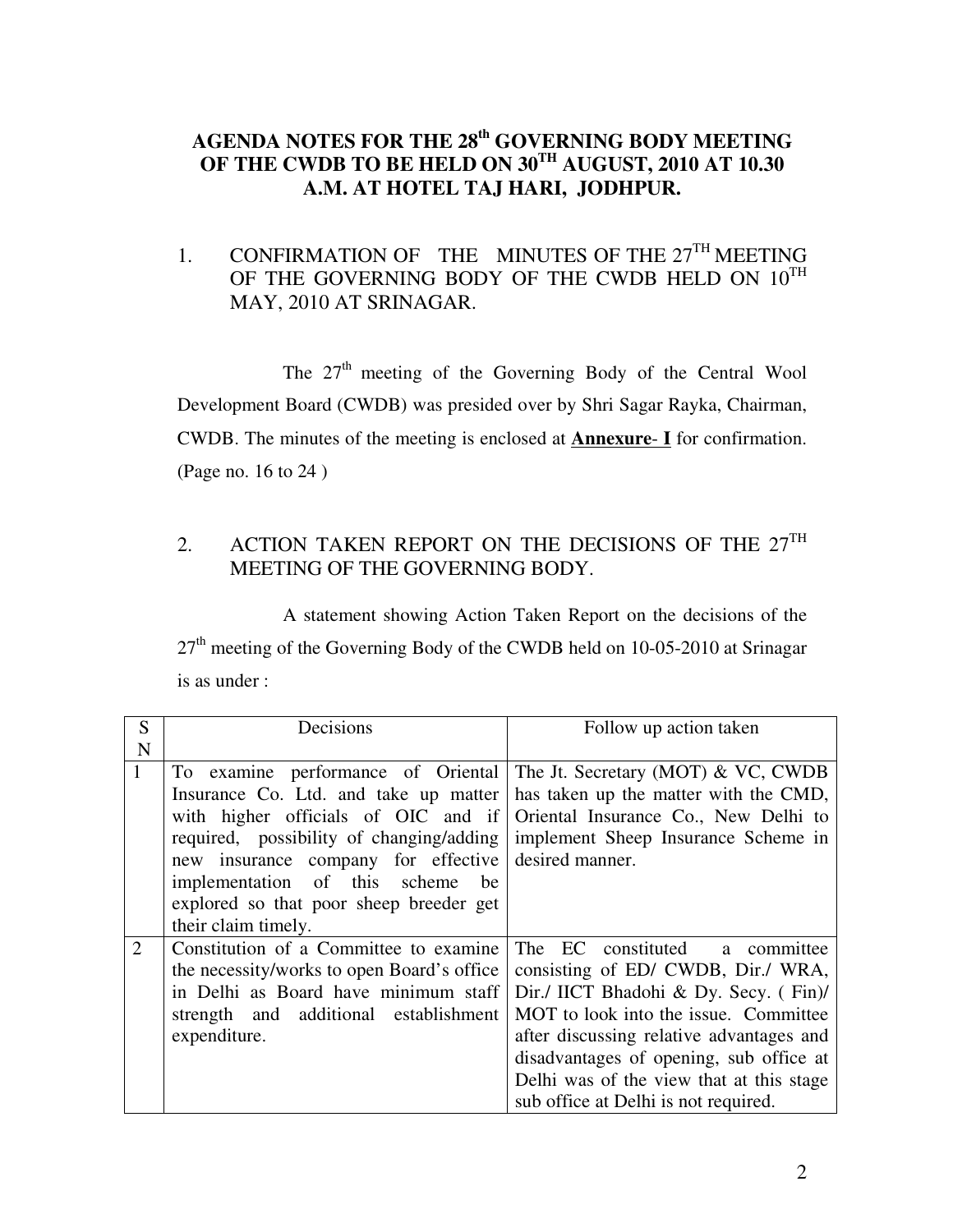| 3<br>To hire experienced/retired personnel as<br>The EC constituted<br>a committee<br>consisting of ED/ CWDB, Director/<br>Consultant on short term contact basis for<br>implementation<br>AHD, Rajasthan and Director/CSWRI to<br>and<br>regular<br>better<br>monitoring of Board's schemes/projects<br>finalize a panel of Consultant on part<br>and to hire official on deputation basis<br>time contract basis. The Board has<br>against surrendered/lapsed posts of Board.<br>appointed two Consultants in Board.<br>(Details are being placed in separate<br>agenda no. 5.)<br>The Board has invited project proposals<br>To invite fresh proposal from suitable<br>$\overline{4}$<br>Implementing Agency having good track<br>under its all schemes by publishing<br>record in area where IA's are not working<br>advertisements in leading news-papers<br>satisfactorily or areas which are still<br>and on Board's website. The Board has<br>uncovered and in no case funds should<br>also sanctioned some fresh project<br>remain unutilized or surrendered.<br>proposals.<br>5<br>To take up follow up action on ongoing<br>Status of R&D projects sanctioned<br>during 11 <sup>th</sup> Plan period by the Board<br>R&D projects and to discuss<br>in the<br>under HRD scheme were discussed in<br>meetings of Executive Committee<br>- of<br>Board as a separate agenda item so that<br>last meeting of Executive Committee<br>actual benefit of the R&D project at the<br>and have sanctioned some new R&D<br>projects to WRA & CSWRI Details are<br>field level can be assessed.<br>enclosed as <b>Annexure -II</b> (Page no. 25)<br>& 26)<br>6<br>verify that good quality Rams<br>At the time of field visits by Board's<br>To<br>distributed<br>under<br>officers & officials, Rams are physically<br>physically<br><b>SWIS</b><br>projects and this<br>verified on random basis along with<br>aspect<br>should<br>be<br>inspected during inspection conducted by<br>insurance of Ram.<br>Board official's field visits.<br>Looking at shortage of good quality<br>breedable<br>Rams,<br>Board<br>has<br>now<br>introduced Ram<br>Raising Units<br>for<br>making available good quality rams.<br>Matter has personally been discussed<br>$\overline{7}$<br>To take up matter with AG (Audit)<br>personally to settle/ close some genuine<br>with the Sr. Dy. AG,/ Rajasthan. Some<br>cases where interest was clearly not<br>paras have been closed and for others<br>calculated by the implementing agencies<br>further clarification has been asked by<br>under Board's grant.<br>AG Audit, Rajasthan. |  |  |
|----------------------------------------------------------------------------------------------------------------------------------------------------------------------------------------------------------------------------------------------------------------------------------------------------------------------------------------------------------------------------------------------------------------------------------------------------------------------------------------------------------------------------------------------------------------------------------------------------------------------------------------------------------------------------------------------------------------------------------------------------------------------------------------------------------------------------------------------------------------------------------------------------------------------------------------------------------------------------------------------------------------------------------------------------------------------------------------------------------------------------------------------------------------------------------------------------------------------------------------------------------------------------------------------------------------------------------------------------------------------------------------------------------------------------------------------------------------------------------------------------------------------------------------------------------------------------------------------------------------------------------------------------------------------------------------------------------------------------------------------------------------------------------------------------------------------------------------------------------------------------------------------------------------------------------------------------------------------------------------------------------------------------------------------------------------------------------------------------------------------------------------------------------------------------------------------------------------------------------------------------------------------------------------------------------------------------------------------------------------------------------------------------------------------------------------------------------------------------------------------------------------------------------------------------------------------------------------------------------------------------|--|--|
|                                                                                                                                                                                                                                                                                                                                                                                                                                                                                                                                                                                                                                                                                                                                                                                                                                                                                                                                                                                                                                                                                                                                                                                                                                                                                                                                                                                                                                                                                                                                                                                                                                                                                                                                                                                                                                                                                                                                                                                                                                                                                                                                                                                                                                                                                                                                                                                                                                                                                                                                                                                                                            |  |  |
|                                                                                                                                                                                                                                                                                                                                                                                                                                                                                                                                                                                                                                                                                                                                                                                                                                                                                                                                                                                                                                                                                                                                                                                                                                                                                                                                                                                                                                                                                                                                                                                                                                                                                                                                                                                                                                                                                                                                                                                                                                                                                                                                                                                                                                                                                                                                                                                                                                                                                                                                                                                                                            |  |  |
|                                                                                                                                                                                                                                                                                                                                                                                                                                                                                                                                                                                                                                                                                                                                                                                                                                                                                                                                                                                                                                                                                                                                                                                                                                                                                                                                                                                                                                                                                                                                                                                                                                                                                                                                                                                                                                                                                                                                                                                                                                                                                                                                                                                                                                                                                                                                                                                                                                                                                                                                                                                                                            |  |  |
|                                                                                                                                                                                                                                                                                                                                                                                                                                                                                                                                                                                                                                                                                                                                                                                                                                                                                                                                                                                                                                                                                                                                                                                                                                                                                                                                                                                                                                                                                                                                                                                                                                                                                                                                                                                                                                                                                                                                                                                                                                                                                                                                                                                                                                                                                                                                                                                                                                                                                                                                                                                                                            |  |  |
|                                                                                                                                                                                                                                                                                                                                                                                                                                                                                                                                                                                                                                                                                                                                                                                                                                                                                                                                                                                                                                                                                                                                                                                                                                                                                                                                                                                                                                                                                                                                                                                                                                                                                                                                                                                                                                                                                                                                                                                                                                                                                                                                                                                                                                                                                                                                                                                                                                                                                                                                                                                                                            |  |  |
|                                                                                                                                                                                                                                                                                                                                                                                                                                                                                                                                                                                                                                                                                                                                                                                                                                                                                                                                                                                                                                                                                                                                                                                                                                                                                                                                                                                                                                                                                                                                                                                                                                                                                                                                                                                                                                                                                                                                                                                                                                                                                                                                                                                                                                                                                                                                                                                                                                                                                                                                                                                                                            |  |  |

## 3. DISCUSSION ON PROGRESS MADE BY THE BOARD DURING CURRENT FINANCIAL YEAR 2010-11

 The Ministry of Textiles has allocated Rs. 15.00 Crore for the Annual Plan 2010-11 of the CWDB, Jodhpur for implementation of its various schemes. Out of it, the Board has utilized Rs. 5.50 Crore under Plan allocation. A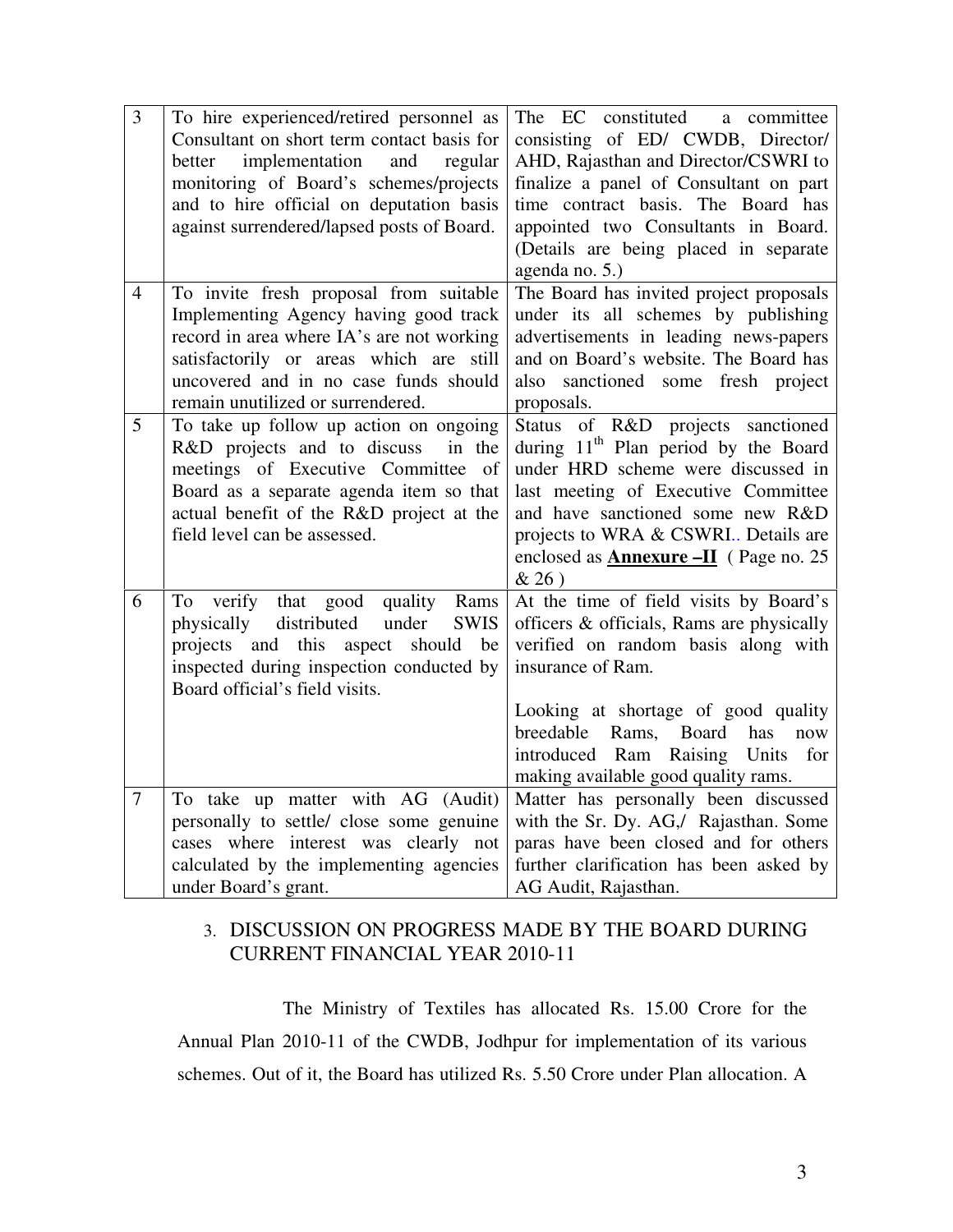statement showing physical and financial targets and achievements during FY 2010-11 is as under :

|     | [Rs. In Crore]                                              |                         |                    |                  |                   |                  |
|-----|-------------------------------------------------------------|-------------------------|--------------------|------------------|-------------------|------------------|
|     |                                                             |                         | <b>Targets</b>     |                  | Achievements      |                  |
| S   | Name of Scheme                                              | Unit                    |                    |                  | (Upto 15-08-2010) |                  |
| N   |                                                             |                         | Physical           | <b>Financial</b> | <b>Physical</b>   | <b>Financial</b> |
| L   | Integrated Wool Improvement & Development Programme (IWIDP) |                         |                    |                  |                   |                  |
| ī   | Sheep & Wool                                                | No. of sheep            |                    |                  | $\overline{27}$   |                  |
|     | Improvement Scheme                                          |                         | 28.50              |                  | ongoing $+$       |                  |
|     | (SWIS)                                                      |                         | lakh               |                  | 5 lakh            |                  |
|     |                                                             |                         | sheep              |                  | new               |                  |
|     |                                                             |                         |                    |                  | sheep             |                  |
|     |                                                             | No. of Ram              | 10                 |                  | 6                 |                  |
|     |                                                             | rearing farms<br>M.F.C. | 9.41               |                  | $\overline{3}$    | 4.11             |
|     |                                                             |                         |                    | 5                |                   |                  |
|     |                                                             | Sheep Pen               | 100                |                  | 100               |                  |
|     |                                                             | Feed<br>Supplementary   | 0.50 lakh<br>sheep |                  | 0.50 lakh         |                  |
|     |                                                             | Revolving               | Rs. 175            |                  | Rs. 175           |                  |
|     |                                                             | Fund                    | lakh               |                  | lakh              |                  |
| ΪÏ  | Angora Wool                                                 | No. of families         | <b>100 new</b>     | 0.69             | <b>100 new</b>    | 0.32             |
|     | Development Scheme                                          |                         | families           |                  | families          |                  |
| iii | Pashmina Wool                                               | No. of families         | 800                | 0.28             | 800               | 0.00             |
|     | <b>Development Scheme</b>                                   |                         | families           |                  | families          |                  |
| iv  | Human Resource                                              | HRD,                    | Train 200          |                  |                   |                  |
|     | Development &                                               | Promotional             | farmers,           | 1.30             | 90                | 0.98             |
|     | <b>Promotional Activities</b>                               | Activities,             | 8 Expos            |                  | trainees          |                  |
|     |                                                             | Woollen Expo            |                    |                  |                   |                  |
|     | Total (i+iv)                                                |                         |                    | 11.68            |                   | 4.41             |
| Ш   | <b>Quality Processing of Wool</b>                           |                         |                    |                  |                   |                  |
| i.  | CFC for Integrated Wool                                     | Common                  |                    |                  |                   |                  |
|     | Processing (Pre-loom                                        | <b>Facility Centre</b>  | 2 Centres          | 1.00             | 1 Centres         | 0.14             |
| ii  | activities)<br><b>Quality Processing of</b>                 | Shawl/Carpet            | 1 Centre           | 1.32             |                   |                  |
|     | Wool<br>(Post-loom)                                         | Finishing               |                    |                  |                   |                  |
|     | Total $(i + ii)$                                            |                         |                    | 2.32             |                   | 0.14             |
| Ш   | <b>Social Security Scheme</b>                               |                         |                    |                  |                   |                  |
| İ.  | <b>Sheep Breeders</b>                                       | No. of sheep            |                    | 0.25             |                   | 0.00             |
|     | Insurance Scheme                                            | breeders                | 15,000             |                  |                   |                  |
| ii. | Sheep Insurance                                             | No. of sheep            | 3 lakh             | 0.75             |                   | 0.00             |
|     | Scheme                                                      |                         |                    |                  |                   |                  |
|     | Total (i+ii)                                                |                         |                    | 1.00             |                   | 0.00             |
|     | Total (I+II+III)                                            |                         |                    | 15.00            |                   | 5.55             |

Physical & Financial Targets & Achievements under Annual Plan 2010-11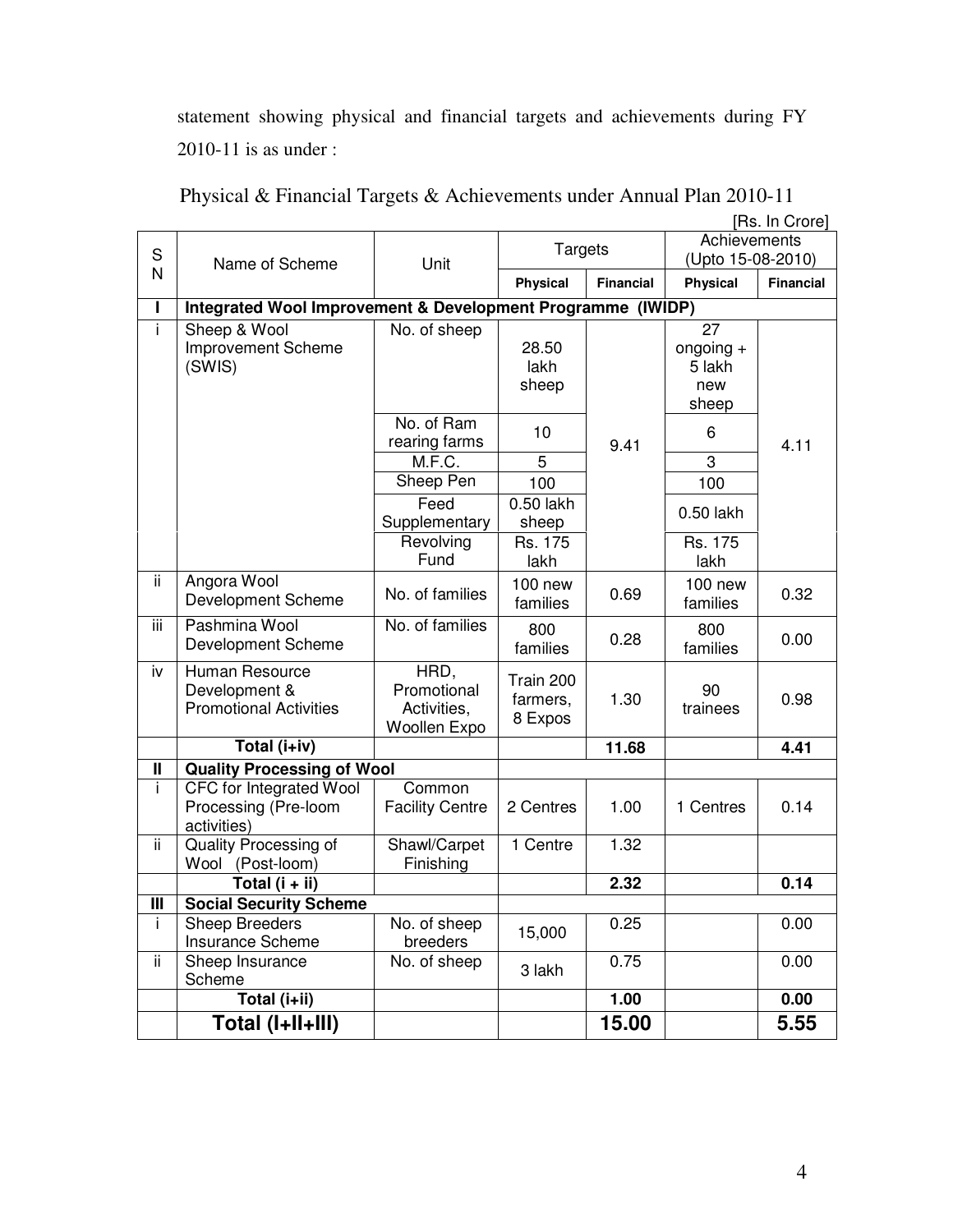4. TO NOTE THE DECISIONS OF THE 33<sup>RD</sup> AND 34<sup>TH</sup> MEETINGS OF THE EXECUTIVE COMMITTEE OF THE CWDB HELD ON 25-06-2010 AND 30-07-2010 AT NEW DELHI, RESPECTIVELY.

The  $33<sup>rd</sup>$  and  $34<sup>th</sup>$  meetings of the Executive Committee of the CWDB were held under the Chairmanship of Shri S. S. Gupta, Joint Secretary (Wool), Ministry of Textiles and Vice Chairman, CWDB on  $25<sup>th</sup>$  June, 2010 and 30<sup>th</sup> July, 2010 at New Delhi. Project proposals approved by are as under :

|              |                            |         |                |         | (Rs. in lakhs)   |
|--------------|----------------------------|---------|----------------|---------|------------------|
|              |                            | Project | Total cost of  |         | Fund required    |
|              |                            | sanctio | project as per |         | for project      |
| S.           | Name of agency from        | ned for | prescribed     | Project | during 2010-11   |
| N            | whom proposal received     | no. of  | financial      | period  | as per financial |
|              |                            | sheep   | norms of the   |         | parameters of    |
|              |                            | (Size)  | Scheme         |         | Board's scheme   |
| $\mathbf{A}$ | Karnataka<br>Sheep<br>$\&$ | 1.00    | 70.40          | 2 years | 44.20            |
|              | Wool<br>Development        | lakh    |                |         |                  |
|              | Corp. Ltd., Banglore -     | sheep   |                |         |                  |
|              | Activity : SWIS project    |         |                |         |                  |
|              | for 1.50 lakh sheep        |         |                |         |                  |
|              |                            |         |                |         |                  |
| B            | Animal<br>Director,        | 2.00    | 118.00         | 2 years | 68.00            |
|              | Husbandry Deptt., Govt.    | lakh    |                |         |                  |
|              | of A.P., Hyderabad –       | sheep   |                |         |                  |
|              | Activity : SWIS project    |         |                |         |                  |
|              | for 7.00 lakh sheep        |         |                |         |                  |
|              |                            |         |                |         |                  |
| $\mathbf C$  | College of Veterinary &    | 2.00    | 166.50         | 2 years | 93.50            |
|              | Animal<br>Science          | lakh    |                |         |                  |
|              | Campus, Bikaner.           | sheep   |                |         |                  |
|              |                            |         |                |         |                  |
| D            | Central Sheep & Wool       | 0.50    | 56.50          | 2 years | 44               |
|              | Research<br>Institute,     | lakh    |                |         |                  |
|              | Avikanagar, Jaipur         | sheep   |                |         |                  |

**(I)** Name of the Scheme: Sheep & Wool Improvement Scheme (SWIS)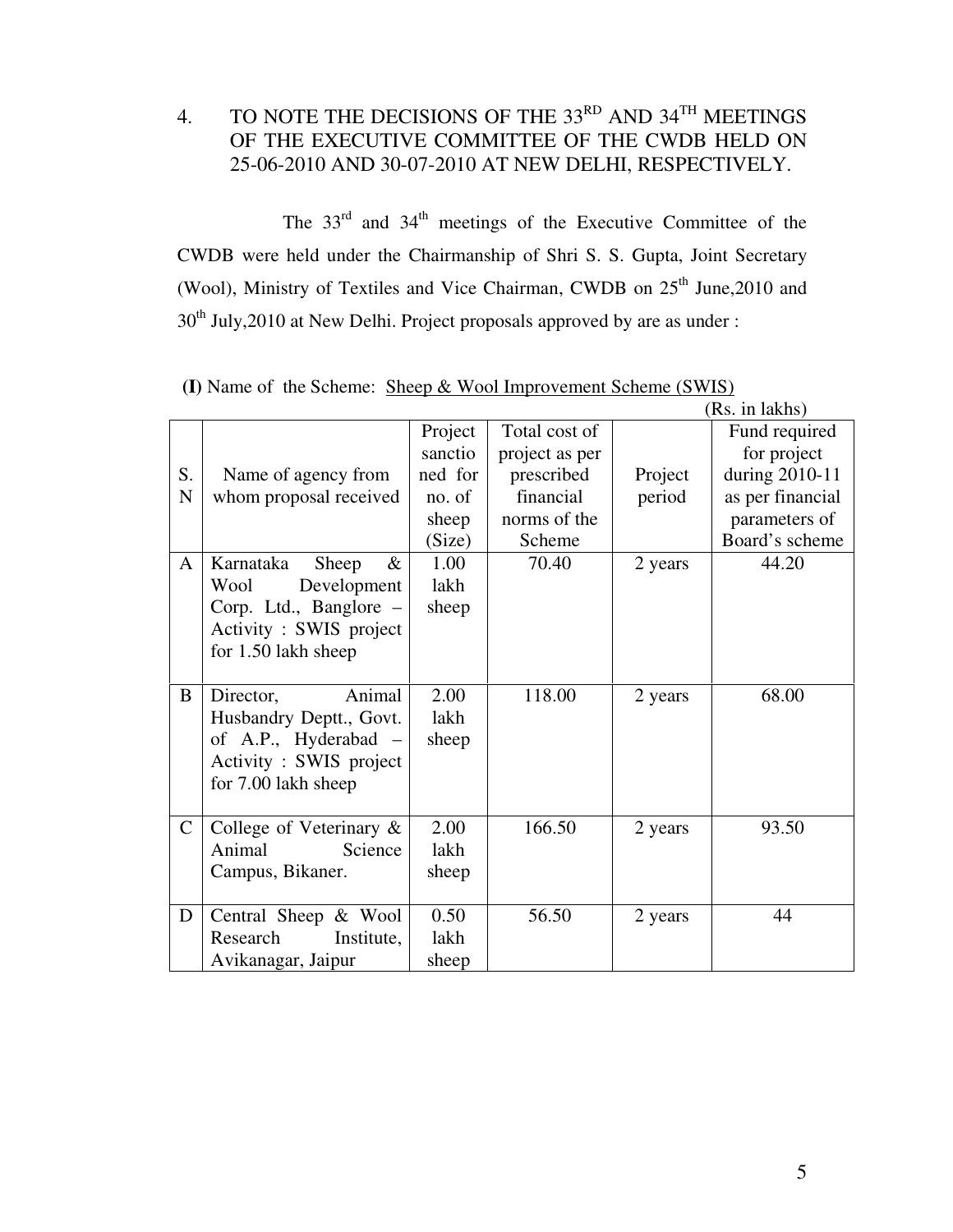| S.             | Name of Agency submitted                                           | Activity/proposal     | Funds         | Total     |
|----------------|--------------------------------------------------------------------|-----------------------|---------------|-----------|
| N <sub>o</sub> | the project proposals                                              |                       | required      | Project   |
|                |                                                                    |                       | during        | Cost for  |
|                |                                                                    |                       | 2010-11       | 2 years   |
|                | Proposals for additional components under ongoing projects of SWIS |                       |               |           |
| E              | Shakshi<br>Anusandhan                                              | Feed Supplement for   | $31.86 + 3 =$ | $31.86 +$ |
|                | Sansthan, Mokhari, Phalodi                                         | 10,000 sheep & 30     | 34.86         | $3 =$     |
|                |                                                                    | Sheep Pen             |               | 34.86     |
|                |                                                                    |                       |               |           |
| $\mathbf{F}$   | Mahila Mandal, Barmer                                              | Feed Supplement for   | $47.79 + 3 =$ | $47.79 +$ |
|                |                                                                    | 15,000 sheep & 30     | 50.79         | $3 =$     |
|                |                                                                    | Sheep Pen             |               | 50.79     |
| G              | Gujarat Sheep & Wool Deve.                                         | Feed Supplement for   | 79.65         | 79.65     |
|                | Corp. Ltd., Ahmedabad.                                             | 25,000 sheep          |               |           |
| H              | Uttarakhand Sheep & Wool                                           | 2 Ram Raising Units   | $18 + 4 = 22$ | $18 + 4$  |
|                | Board, Dehradun.                                                   | and 40 Sheep Pen      |               | $= 22$    |
|                |                                                                    |                       |               |           |
| I              | Sheep<br>&<br>Wool<br>Central                                      | 1 Ram Raising Unit of | 9.00          | 9.00      |
|                | Research<br>Institute,                                             | Chokla Ram at         |               |           |
|                | Avikanagar, Jaipur                                                 | Avikanagar            |               |           |

**(II):** Name of the Scheme – <u>Revolving Fund for raw wool mkt. (SWIS)</u>

|              |                              |              |         |          | (Rs. in lakhs) |
|--------------|------------------------------|--------------|---------|----------|----------------|
|              |                              |              | Sanctio | Project  | Fund           |
| S.           |                              | <b>State</b> | ned     | period   | required       |
| $\mathbf N$  | Name of agency from whom     |              | grant   |          | during         |
|              | proposal received            |              |         |          | 2010-11        |
| A            | H.P. State Wool Procurement  | Himachal     | 25.00   | One time | 25.00          |
|              | & Mkt. Fed., Shimla          | Pradesh      |         | grant    |                |
|              |                              |              |         |          |                |
| B            | Ladakh<br>Hill<br>Autonomous | Ladakh       | 50.00   | $-do-$   | 50.00          |
|              | Development<br>Council       | region of    |         |          |                |
|              | (LAHDC), Leh for Pashmina    | J&K          |         |          |                |
|              | wool marketing).             |              |         |          |                |
| $\mathsf{C}$ | J. & K. State Sheep Product  | Jammu &      | 40.00   | -do-     | 40.00          |
|              | Development Board, Srinagar  | Kashmir      |         |          |                |
|              |                              |              |         |          |                |
| D            | Karanataka Sheep &<br>Wool   | Karnatak     | 10.00   | -do-     | 10.00          |
|              | Crop.<br>Development<br>Ltd, | a            |         |          |                |
|              | Banglore                     |              |         |          |                |
| E            | Uttarakhand<br>Khadi<br>and  | Uttarakha    | 20.00   | $-do-$   | 20.00          |
|              | Grommodoygo<br>Board,        | nd           |         |          |                |
|              | Dehradun.                    |              |         |          |                |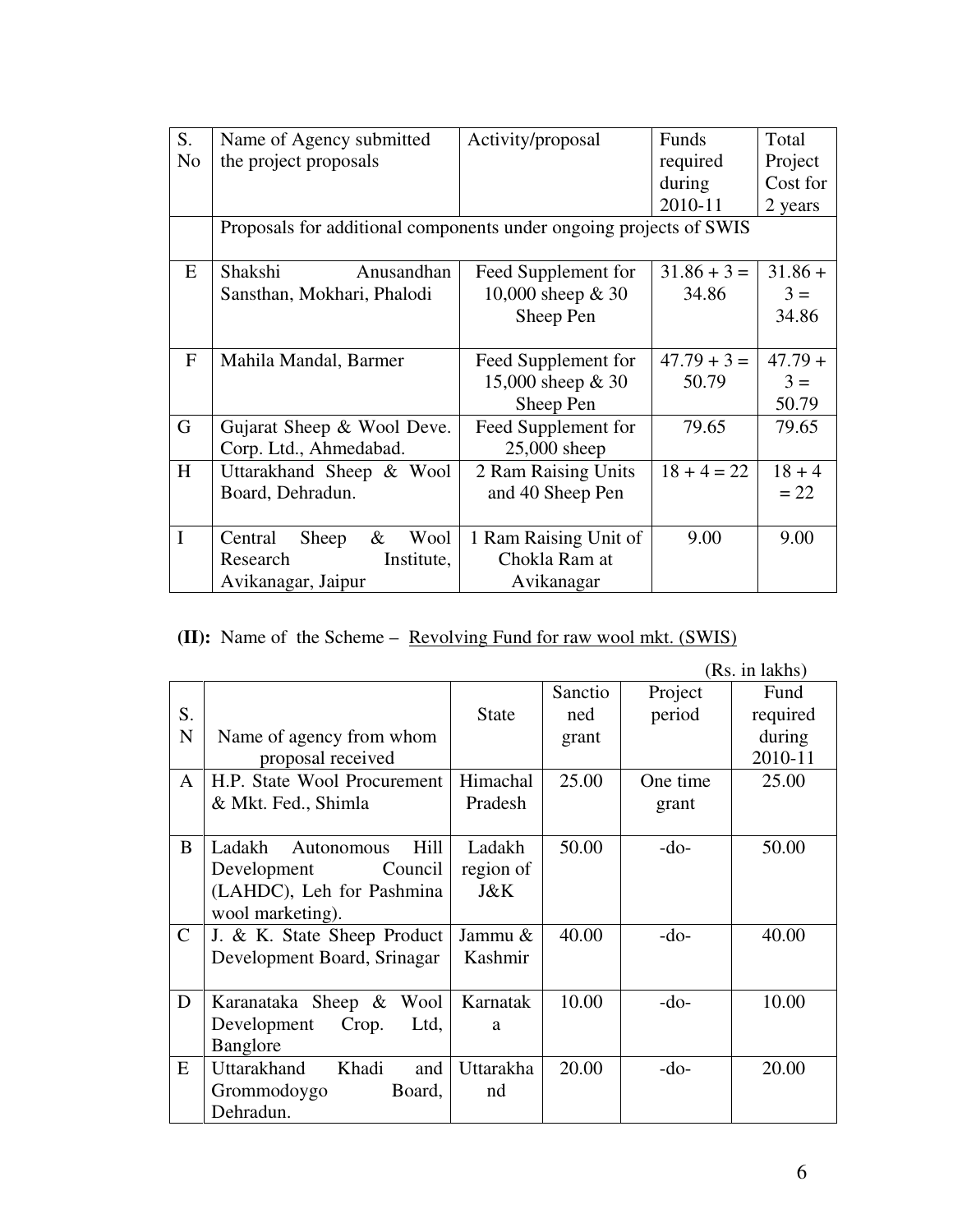| F | Ahilyadevi<br>Punyashloka    | Maharash | 10.00 | -do- | 10.00 |
|---|------------------------------|----------|-------|------|-------|
|   | Maharashtra Mendhi Va Sheli  | tra      |       |      |       |
|   | Mahamandal<br>Vikas<br>Ltd., |          |       |      |       |
|   | Pune                         |          |       |      |       |
|   | Gujarat Sheep & Wool Deve.   | Gujarat  | 20.00 | -do- | 20.00 |
|   | Corp. Ltd., Ahmedabad.       |          |       |      |       |
|   |                              |          |       |      |       |
|   | Total: $\rightarrow$         |          | 175   |      | 175   |
|   |                              |          |       |      |       |

**(III)** Name of scheme: **Angora Wool Development Programme**:

| S.             | Name of agency from whom         | Total cost of         | Fund         | Project |
|----------------|----------------------------------|-----------------------|--------------|---------|
| N <sub>o</sub> | project proposal received        | project as per        | required     | year    |
|                |                                  | prescribed            | during 2010- |         |
|                |                                  | financial norms       | 11           |         |
|                | H.P. State Handloom &            |                       |              |         |
| A              | <b>Handicraft Development</b>    | <b>Rs. 4.37 lakhs</b> | Rs. 3.12     | 1 year  |
|                | Cooperative Federation Ltd.,     |                       | lakhs        |         |
|                | (HIMBUNKAR) Kullu (H.P.):        |                       |              |         |
|                | Project CFC for training         |                       |              |         |
| B              | Bhutti Weavers<br>Co-operative   |                       |              |         |
|                | Society Ltd.,<br>(BHUTTICO)      | Rs. 5.40 lakh         | Rs. 3.12     | 1 year  |
|                | Bhuttico Colony, Kullu (H.P.)    | (for 4 Batch)         | lakhs        |         |
|                | for Common Facility Centre-      |                       |              |         |
|                | <b>Cum-Training Programme</b>    |                       |              |         |
| $\mathcal{C}$  | Products<br>Abu<br>Agro<br>$Co-$ | 10.40                 | 6.93         | 2 years |
|                | operative Society, Oriya, Mount  |                       |              |         |
|                | Abu, Rajasthan                   |                       |              |         |
| D              | Manali Valley Live-stock &       | 10.40                 | 6.93         | 2 years |
|                | Products-cum-Sale Society Ltd.,  |                       |              |         |
|                | Kullu                            |                       |              |         |
| E              | Swati Grammodoyog Sansthan,      | 10.40                 | 6.93         | 2 years |
|                | Pithoragarh                      |                       |              |         |
| $\mathbf{F}$   | Himalayan Institute for          |                       |              | 2 years |
|                | Environment Ecology &            | Rs. 20.80 lakhs       | Rs. 13.86    |         |
|                | Development (HIFEED)             |                       | lakhs        |         |
|                | Ranichauri.                      |                       |              |         |
| G              | Maselo<br>$\&$<br>Bamboo<br>Cane | 10.40                 | Rs.<br>6.93  | 2 years |
|                | Farming & Marketing Co-op.,      |                       | lakhs        |         |
|                | Society,<br>Anini<br>(Arunachal  |                       |              |         |
|                | Pradesh)                         |                       |              |         |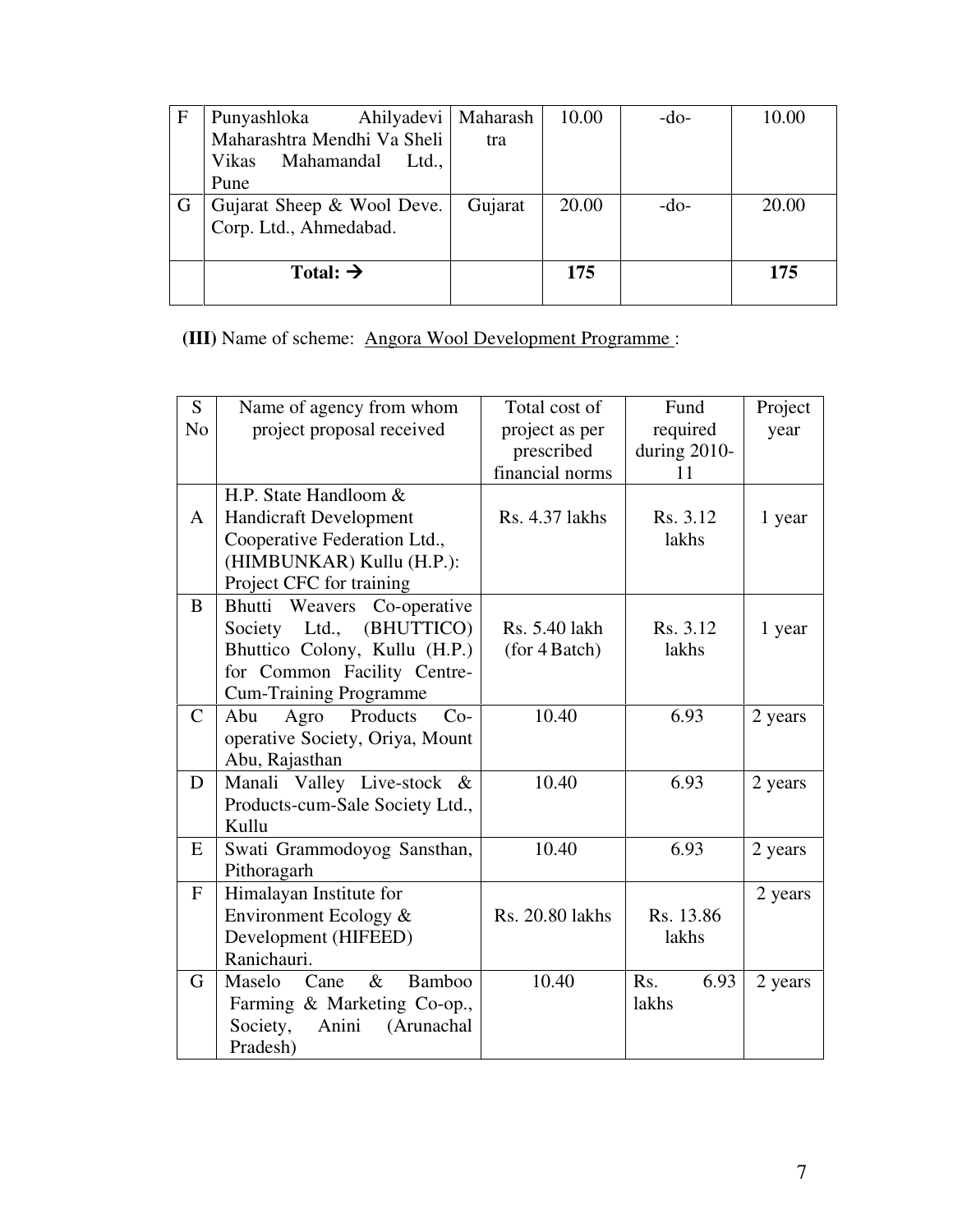## **(IV).** Name of Scheme : <u>Research & Development projects under HRD &</u> PROMOTIONAL ACTIVITIES (IWIDP) :

|                |                      |                                           | (Rs. in lakh) |         |
|----------------|----------------------|-------------------------------------------|---------------|---------|
| S.             | Name of Agency       | Activity/proposal/Remark                  | Funds         | Project |
| N <sub>o</sub> | submitted the        |                                           | required      | Cost    |
|                | project proposals    |                                           | during        | for two |
|                |                      |                                           | 2010-11       | years   |
| $\mathbf{1}$   | <b>Wool Research</b> | Upgradation of Indian<br>wool<br>by       | 28.56         | 39.38   |
|                | Association,         | stretching & setting means for value      |               |         |
|                | Thane                | addition and use in apparel purpose.      |               |         |
|                |                      | Project category: Machine Design.         |               |         |
|                |                      |                                           |               |         |
| $\overline{2}$ | $-do-$               | Design and Development of high-end        | 10.52         | 19.66   |
|                |                      | fabrics using yarns made of special       |               |         |
|                |                      | wool fibres (Angora/ Pashmina) and Eri    |               |         |
|                |                      | silk blends. Project category: Product    |               |         |
|                |                      | Development.                              |               |         |
|                |                      |                                           |               |         |
| 3              | Central Sheep $\&$   | Development of upgraded utilization       | 14.70         | 17.46   |
|                | <b>Wool Research</b> | techniques for the wool produced in       |               |         |
|                | Institute, Jaipur.   | South Peninsular region of the country.   |               |         |
|                |                      | It was suggested to include thoughts of   |               |         |
|                |                      | WRA mentioned under similar proposal      |               |         |
|                |                      | regd. "To develop value added             |               |         |
|                |                      | products for extensive utilization of low |               |         |
|                |                      | priced Indian wool like Deccani wool"     |               |         |
|                |                      | Project<br>Product<br>category            |               |         |
|                |                      | Development".                             |               |         |

 **(V).** Name of Scheme : Training programme under HRD & PROMOTIONAL ACTIVITIES (IWIDP) :

|    | Name of      | Activity/proposal/Remark       | Funds    | Remarks          |
|----|--------------|--------------------------------|----------|------------------|
| No | Agency       |                                | required |                  |
|    | Indian       | under their 'Artisans Training | Rs. 8.50 | To organize one  |
|    | Institute of | Programme on carpet yarn       | lakh     | artisan training |
|    | Carpet       | manufacturing through          |          | programme for    |
|    | Technology,  | Modular Employable skill,      |          | 30 persons at    |
|    | Bhadohi      | Module-14 (Certificate Level   |          | Bikaner for 4    |
|    | (U.P.)       | $II$ :                         |          | months period.   |
|    |              |                                |          |                  |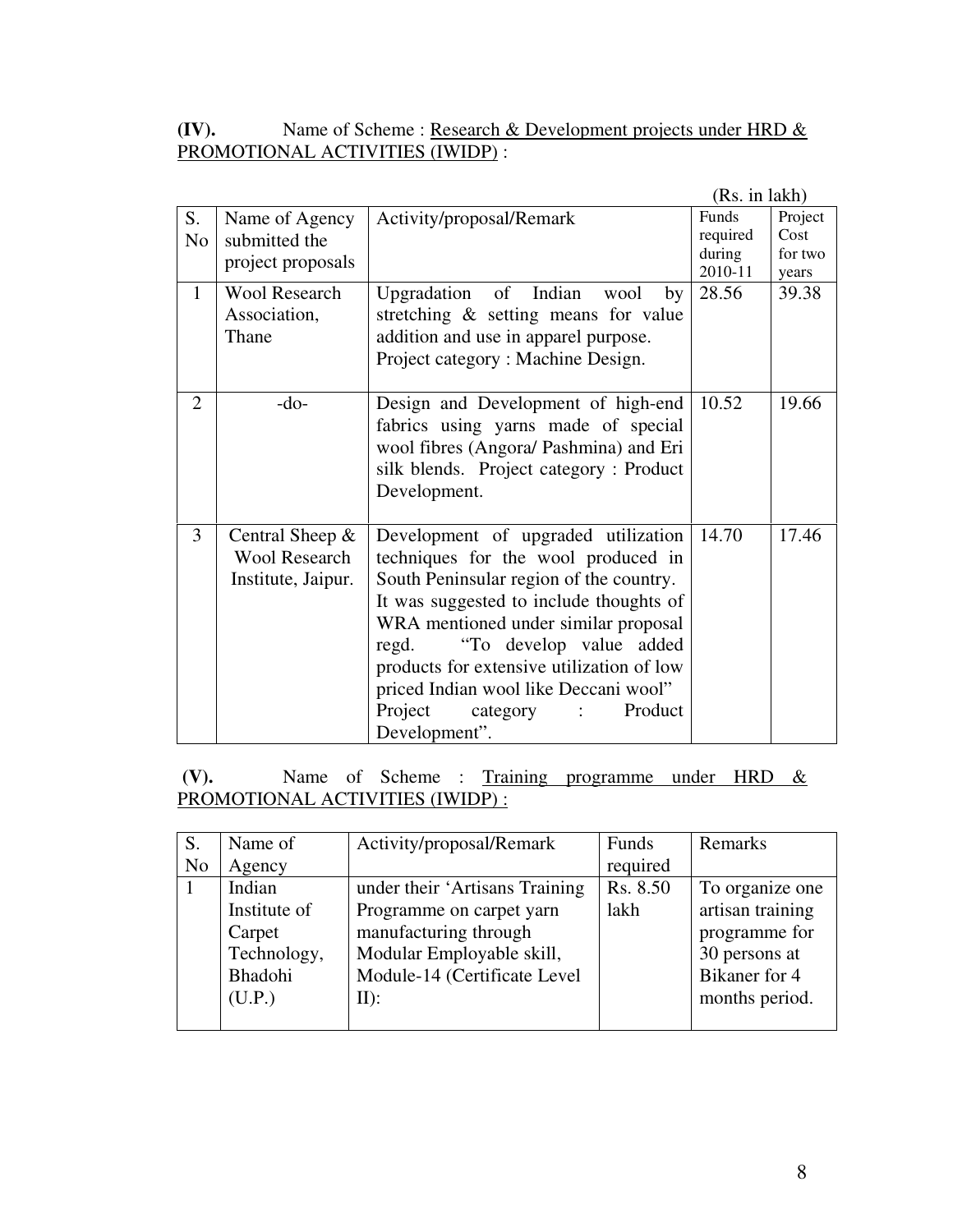## (VI). Name of Scheme : WOOLLEN EXPO under HRD & PROMOTIONAL ACTIVITIES (IWIDP) :

| S.             | <b>Implementing Agency</b>   | $\sigma$<br>Place | Type of Expo                           | Proposed         |
|----------------|------------------------------|-------------------|----------------------------------------|------------------|
| N <sub>o</sub> |                              | Woolen            | (independent or                        | Date<br>$\&$     |
|                |                              | <b>Expos</b>      | by hiring stalls                       | Month as per     |
|                |                              |                   | in reputed Mela)                       | proposal         |
| $\mathbf{1}$   | H.P.<br>State<br>$Co$ -op.   | Chandigarh        | Independent                            | $3 - 12$<br>Dec. |
|                | Wool Procurement & Mkt.      |                   | Expo Rs.                               | 2010             |
|                | Fed. Ltd., Shimla            |                   | 14.00 Lacs                             |                  |
| $\overline{2}$ | Gujarat Sheep & Wool         | Ahmedabe          | Independent                            | December         |
|                | Development Co-op.<br>Ltd.,  | d                 | Expo Rs. 14.00                         | 2010             |
|                | Gandhinagar                  |                   | Lacs                                   |                  |
| $\overline{3}$ | Punyashloka Ahilyadevi       | Pune              | By hiring<br>50                        | $15-19$<br>Dec.  |
|                | Maharashtra Mendhi Va Sheli  |                   | stalls                                 | 2010             |
|                | Vikas Mahamandal , PUNE      |                   | $(\textcircled{a} 10,000/-)$           |                  |
| $\overline{4}$ | West Zone Cultural Centre,   | Udaipur           | hiring<br>50<br>$\mathbf{B}\mathbf{v}$ | $21 - 30$        |
|                | Udaipur                      |                   | stalls                                 | December         |
|                |                              |                   | $(\text{\textcircled{a}} 10,000/-)$    | 2010             |
| 5              | District Industries Centre,  | <b>Bikaner</b>    | Independent                            | December         |
|                | <b>Bikaner</b>               |                   | Expo Rs. 14.00                         | 2010             |
|                |                              |                   | Lacs                                   |                  |
| 6              | District Industries Centre,  | Jodhpur           | hiring<br>50<br>$\mathbf{B}\mathbf{y}$ | 2-11 January     |
|                | Jodhpur                      |                   | stalls<br>$\overline{a}$               | 2011             |
|                |                              |                   | $10,000/-$ )                           |                  |
| $\overline{7}$ | Asmara Handicraft & Cultural | Delhi             | Independent                            | November         |
|                | Society (NGO), New Delhi     |                   | Expo Rs.                               | 2010             |
|                |                              |                   | 14.00 Lacs                             |                  |

## **(VII)** Name of scheme: Quality & Processing of Wool (CFC)

| <b>SN</b>    | Name of agency from     | Total cost of  | Fund required      | Facilities/     |
|--------------|-------------------------|----------------|--------------------|-----------------|
|              | whom proposal received  | project as per | during 2010-11     | Purpose         |
|              |                         | prescribed     | as per financial   |                 |
|              |                         | financial      | parameters of      |                 |
|              |                         | norms of the   | scheme             |                 |
|              |                         | Scheme         |                    |                 |
|              | M/s Dev Bhommi Angora   | Rs. 42.20      | Rs. 42.20 Lakhs    | CFC for         |
| $\mathbf{A}$ | Spinning and<br>Allied  | Lakhs          | $+$ Tax and        | expansion of    |
|              | Shamshi<br>Industry,    | $+$ Tax        | escalation cost of | dyeing facility |
|              | Kullu $(H.P)$ -         |                | machine, if any.   | in Kullu area.  |
| B            | Shri Oon Vikas Sahakari | Rs. 50.00 lakh | Rs. 50.00 lakh     | For Ginning     |
|              | Udyog Ltd., Beawar -    |                |                    | & bale          |
|              | <b>CFC</b>              |                |                    | Pressing        |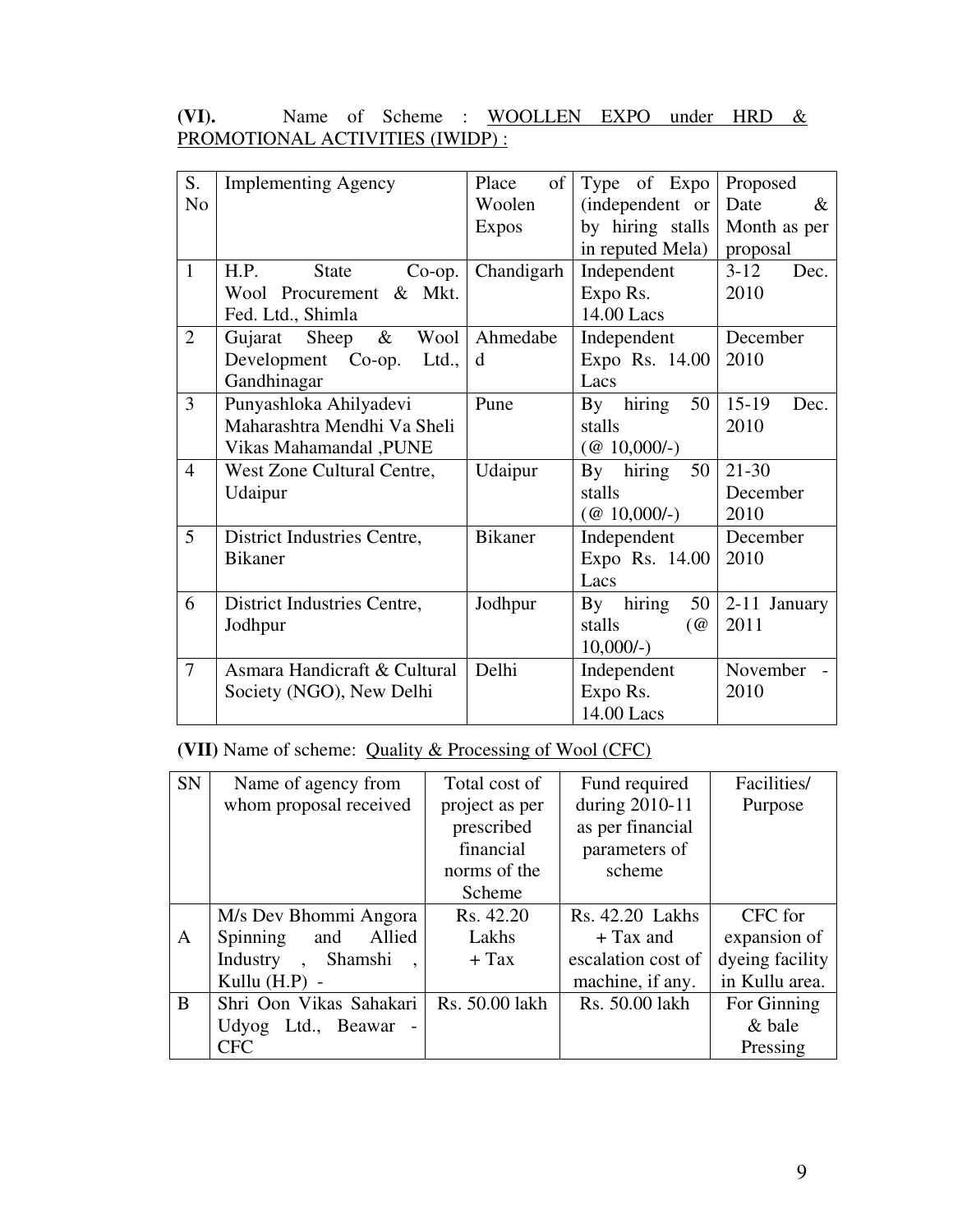The minutes of the above meetings are placed as **Annexure-III** (Page no. 27 to 39) **& Annexure-IV** (Page no. 40 to 48) respectively, for perusal and approval.

## 5. STRENGTHENING OF CWDB BY ENGAGING TEXTILE ENGINEERS/VETERINARY DOCTORS/AND OTHERS ON CONTRACT BASIS UNDER DIFFERENT ACTIVITIES OF BOARD.

 As per decisions taken during last few meetings of Executive Committee and Governing Body of the CWDB, the Board has engaged some experienced/ retired as well as new qualified persons on contract basis under its different activities to meet additional manpower requirement for better project evaluation, monitoring & implementation of its schemes.

#### **I)** Appointment of Veterinary & Accounts Consultants **:**

As per decision of  $33<sup>rd</sup>$  EC on 25.06.2010, a Committee of three members ( ED/ CWDB, Dir. AHD & Dir./ CSWRI) was constituted to hire the services of Veterinary Officer and Accounts cum Audit Officer as a Consultant on contract basis for office of the CWDB, Jodhpur. The Committee has taken interview on 19.07.2010 at the office of CWDB, Jodhpur.

 On the basis of the profile and interview, the Committee recommended the name of **Dr. Kailash Prasad Joshi** for Veterinary Doctor and **Shri Daulat Ram Satpal** for Accounts & Audit Officer as Consultants. Accordingly, the Board appointed both Consultant on remuneration of Rs. 16,000/- (Fixed) per month at Jodhpur office.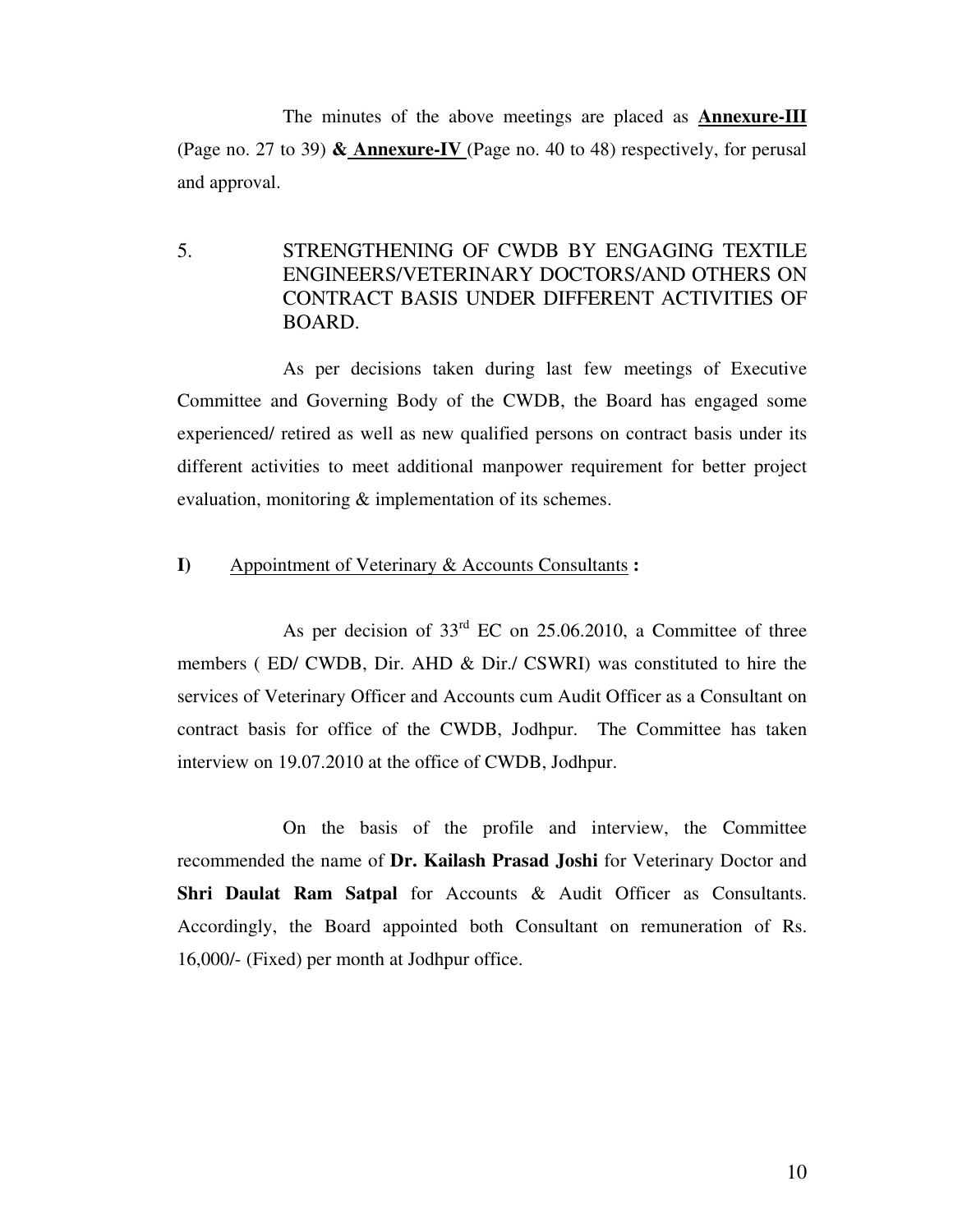#### **II)** Appointment of B. Tech. personnel **:**

 A Committee (ED/ CWDB, Dir. IICT/ Bhadohi & Dir. WRA ) was constituted by EC to hire the services of B. Tech. students passed out from IICT, Bhadohi (U.P.) on Contract basis for Weaving & Designing Training Centre, Kullu and under 'Quality Processing of Wool' scheme of Board as per decision of 33<sup>rd</sup> Executive Committee meeting. The committee has taken interview on 08.07.2010 and assess the suitability of the candidates as under :

- 1. Miss Soni Pankaj
- 2. Miss Parul Gupta

 Accordingly, the Board appointed Ms. Soni Pankaj as Master Trainer for Weaving & Designing Training Centre, Kullu and Ms Parul Gupta at Board's headquarter at Jodhpur on monthly remuneration of Rs. 18150/-(fixed). ( PB-2, Rs. 9300-34800, ( Pay in the Pay Band Rs. 13350 + Grade Pay Rs 4800)

#### **III)** Appointment of veterinary doctors **:**

 **The CWDB's most schemes are related to sheep husbandry but presently there is no veterinary doctor available with the Board and due to that Board is not able to monitor implementation of its Schemes properly. As such major reason for some discrepancies/ ir-regularities noticed in some of Board's scheme was poor monitoring of Schemes by Board. The issue was discussed in detail in 33rd Executive Committee meeting and it was decided that some newly passed out veterinary doctors be recruited as Research Assistant who can stay in the field for longer duration and monitor the implementation of the scheme.** 

 **After EC's decision CWDB had invited applications from fresh veterinary doctors for appointment in CWDB as Research Assistant on contract Basis** on monthly remuneration of Rs. 18150/-(fixed).( PB-2, Rs. 9300- 34800, ( Pay in the Pay Band Rs. 13350 + Grade Pay Rs 4800) .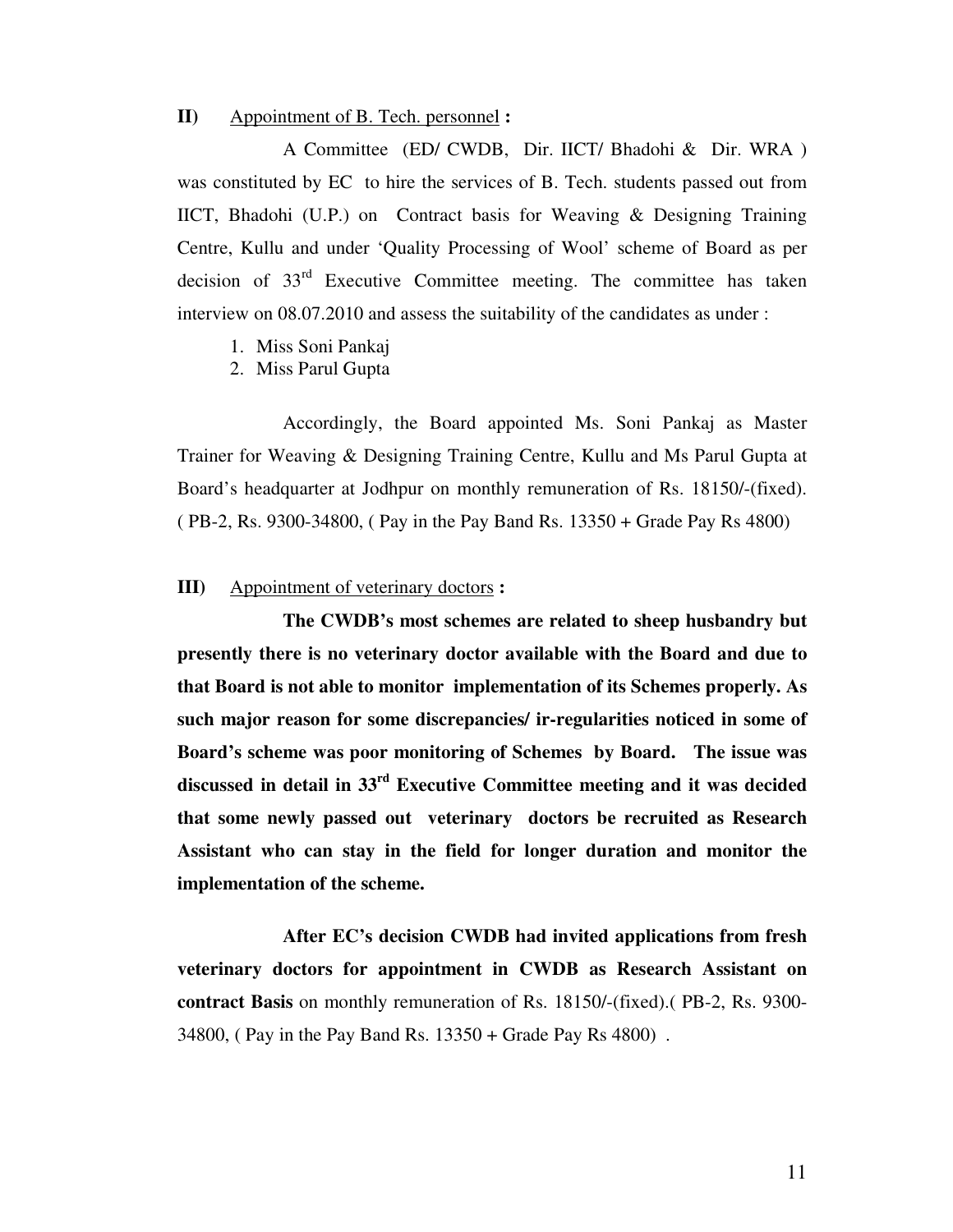At the same time the Board have made proposal for creation of these posts ( Two Textile Engineers & Three Veterinary doctors) and once these permanent posts are created, this contractual arrangement will be stopped.

**IV)** Secretarial Assistance for the Chairman, CWDB :

 The Ministry of Textiles, Govt. of India, appoints Chairman of the CWDB time to time for a period of two years. The Chairman of the CWDB is equivalent to Secretary to the Govt. of India. Though Appointment letter describes Residential Accommodation, Travel on Duty etc. to Chairman/ CWDB as admissible to the Secretary to the Government of India but it is totally silent about Secretarial Assistance.

 As per GR & SR, the Secretary, Govt. of India is entitled for a Private Secretary and a Senior Peon as personal staff. As the Board has not sanctioned posts for personal staff of its Chairman and also having acute shortage of staff strength at present, it is difficult to spare any employee from existing staff.

 Therefore, it is proposed that the Chairman should be allowed to appoint these two staffs of his choice (till CWDB is unable to provide these staffs to the Chairman, CWDB) on contract and co-terminus basis. As per Sixth Central Pay Commission minimum amount payable to these staff would be, as under:

| Private Secretary                             |     |           |
|-----------------------------------------------|-----|-----------|
| Minimum of pay band                           |     | : 9300    |
| Grade Pay                                     |     | :4800     |
|                                               |     | 14100/-   |
| D.A. $@$ 35% (DA as applicable at that time.) |     | 4935/-    |
|                                               | Rs. | $19035/-$ |
| Sr. Peon                                      |     |           |
| Minimum of pay band                           |     | : 4440/-  |
| Grade Pay                                     |     | $:1650/-$ |
|                                               |     | $6090/-$  |
| D.A. $@35\%$ (DA as applicable at that time)  |     | $2132/-$  |
|                                               | Rs. | $8222/-$  |
|                                               |     |           |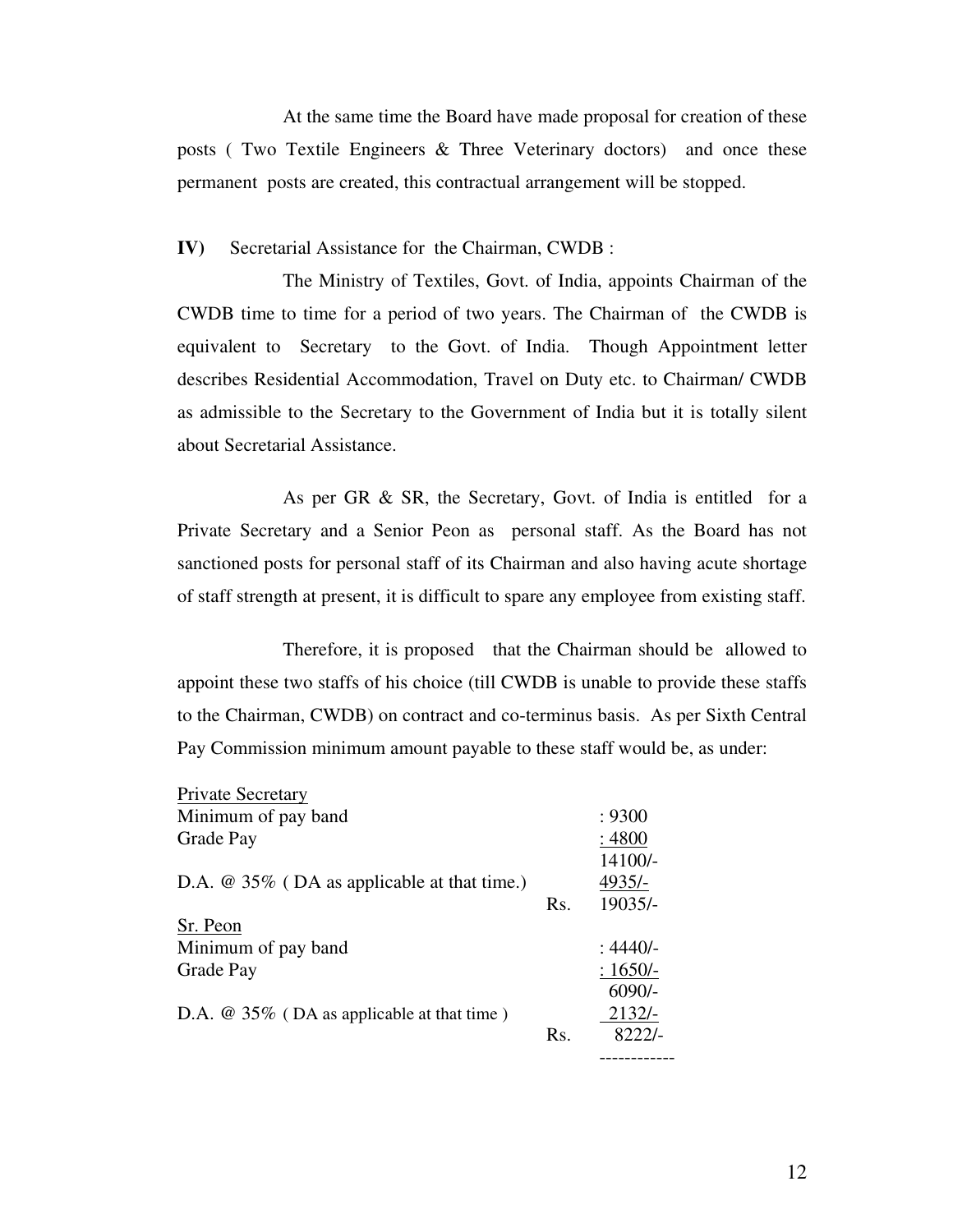As above, the matter regarding strengthening of CWDB is submitted before the Governing Body for discussion and decision to hire the services of subject experts and others to meet additional requirement of manpower in Board on contract basis.

## 6. DISCUSSION AND APPROVAL FOR CLOSURE OF WOOL TESTING CENTRE, BEAWAR.

 The Board had established a Wool Testing Centre (Laboratory) at Beawar (Ajmer- Rajasthan) in the year 1999 by hiring premises at Krishi Upaj Mandi, Beawar. The Board provides wool testing facilities like scouring yield, fibre length, fibre fineness, count, blend composition etc. In last four years average 10 samples per month have been received and average earning is Rs. 500 per month. Therefore, it is proposed to close this Wool Testing Centre and shifting equipments to existing Centre at Bikaner.

 As above, the matter is placed before the Governing Body for discussion and decision.

7. DISCUSSION & DECISION REGARDING PERMISSION TO COVER POST-LOOM MACHINERIES UNDER PRE-LOOM ACTIVITIES OF 'QUALITY PROCESSING OF WOOL SCHEME'.

**(I)** Presently the Board is implementing a scheme for setting up of Common Facility Centre for Pre loom activity under "Quality Processing of Wool". The Scheme would be implemented in project mode. Rs. 50.00 lakhs or 50% of the total project cost, which ever is less would be provided by the Govt. of India as subsidy for pre loom activities under this scheme.

 Post loom activity includes weaving, dyeing & finishing etc. Machines for these activities are costly and require lot of space and manpower. The production of above machines is very high and they also require raw material in huge quantity. Therefore small units engaged only in weaving like-Individual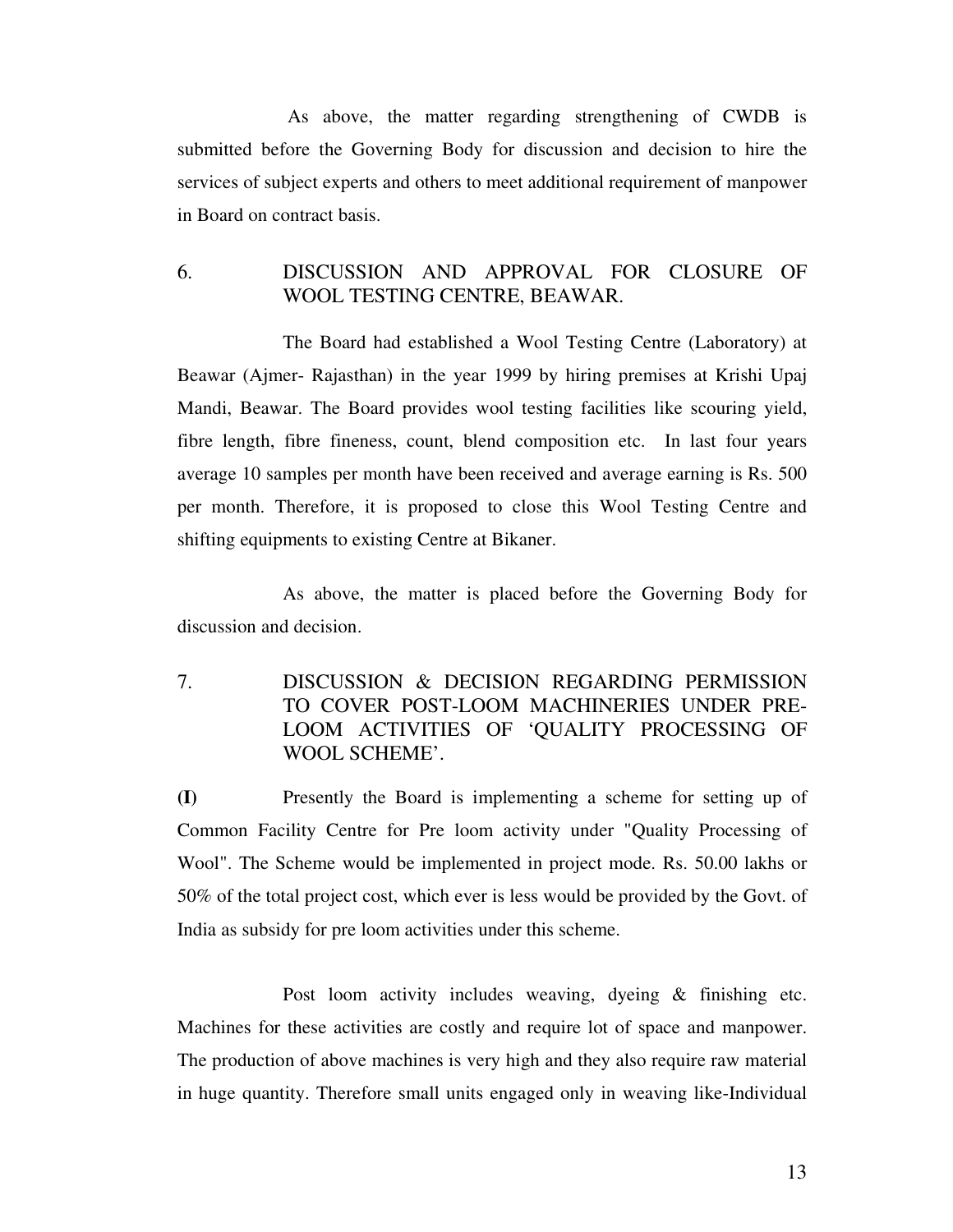Weaver, Small Society etc. can not afford to set up this machinery. They take yarn from CFC and make the woven products.

 Weaving of woolen fabric itself is a very typical job. Woolen fabric being a high priced product requires a series of process (Which are called as post loom process) before sale. The different types of post loom process which are essential after weaving for a fabric are-

- Dyeing of fabric (In case of grey cloth)
- Milling of fabric (Tweed cloth)
- Washing
- Finishing Process.

 Post loom process is equally important as the pre loom activity, for aesthetic appeal and value addition. Now a days, demand of single color fabric has increased. Woolen clothes made by single color is also being used in garments. Therefore, fabric dyeing facility also becomes necessary.

 Milling of tweed cloth is an essential process as for woollen blankets. Production of tweed cloth is increasing in the state of HP, Uttarakhand and J&K due to the increase in demand. Further, making of tweed cloth consumes fine quality hilly area wool, which is good sign. In the hilly states, very few units are providing milling facility but the production is very high. Producers of tweed cloth are therefore depending on the Amritsar units for finishing.

 Being an exclusive item, woolen cloth\products need good finish by machines for better value addition. Therefore certain finishes applied to the fabric, after weaving becomes very important. At present almost all the woolen producing centers in India are far behind in terms of machines, which apply good finish to the woolen products. Good finishing machines are being used only by the big units, which are exporting the woolen products for their own consumption.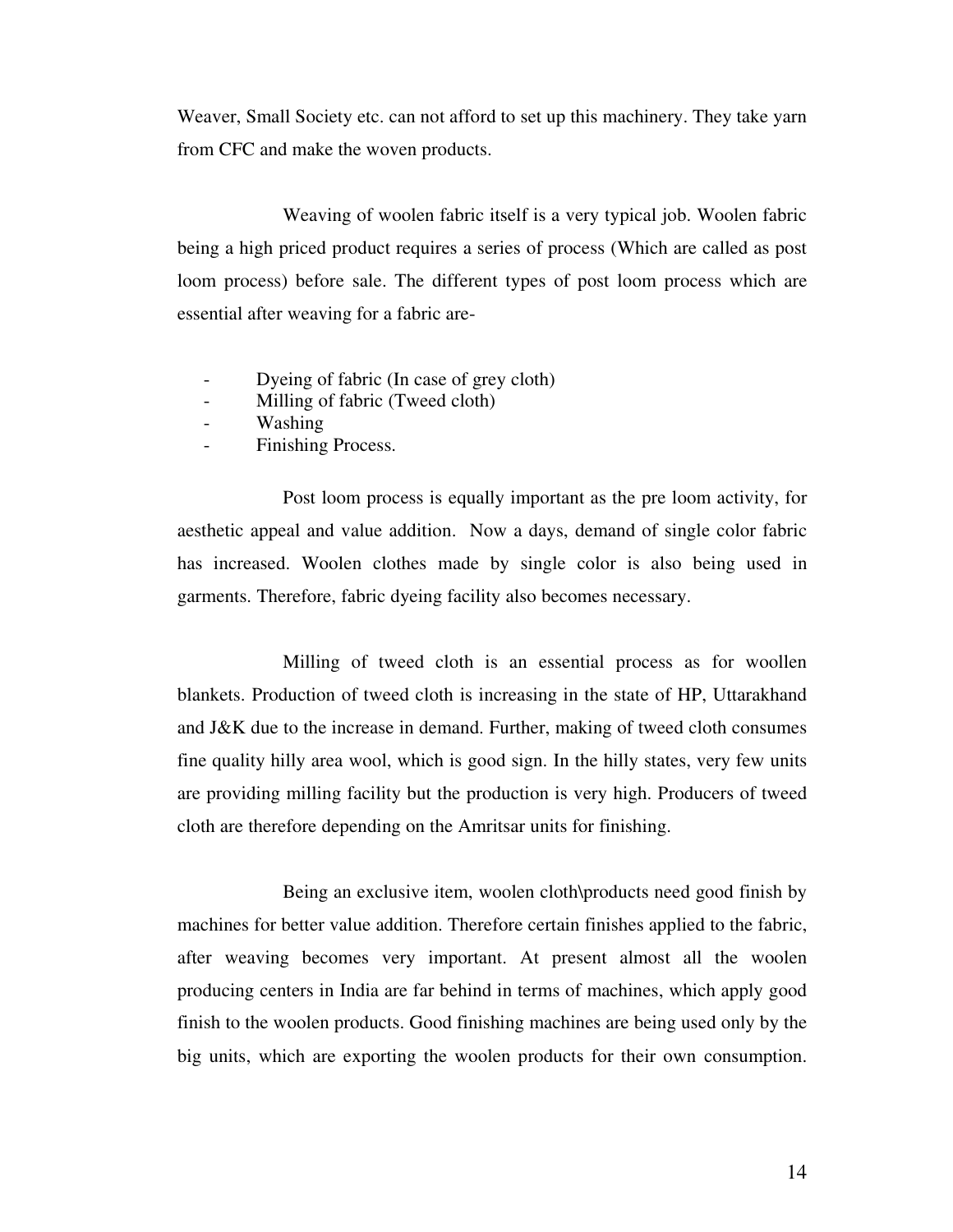The Board has made several marketing efforts in the past for setting up of CFC but was unable to get the proposal for setting up of CFC for post loom activity.

 Therefore, Board is of the view that it would be worthwhile to provide post loom processing machineries of small production capacity on the same pattern as per norms/ terms & conditions for existing pre loom activity. Small units which are engaged in weaving can easily run these machines. The CFC for the post loom process will also serve the same objects as the pre loom CFC.

**(II)** The Board has received some project proposals from Agencies, who are already running Common Facility Centre (CFC) under pre loom activity of 'Quality Processing of Wool' scheme for separate activity. The Executive Committee also in its  $33<sup>rd</sup>$  &  $34<sup>th</sup>$  EC meeting decided to consider such project proposals if these are for separate activities .

 As above, it is proposed to consider such project proposal received from those Agencies who have already established and running Board's Common Facility Centre under pre loom processing activity.

\*\*\*\*\*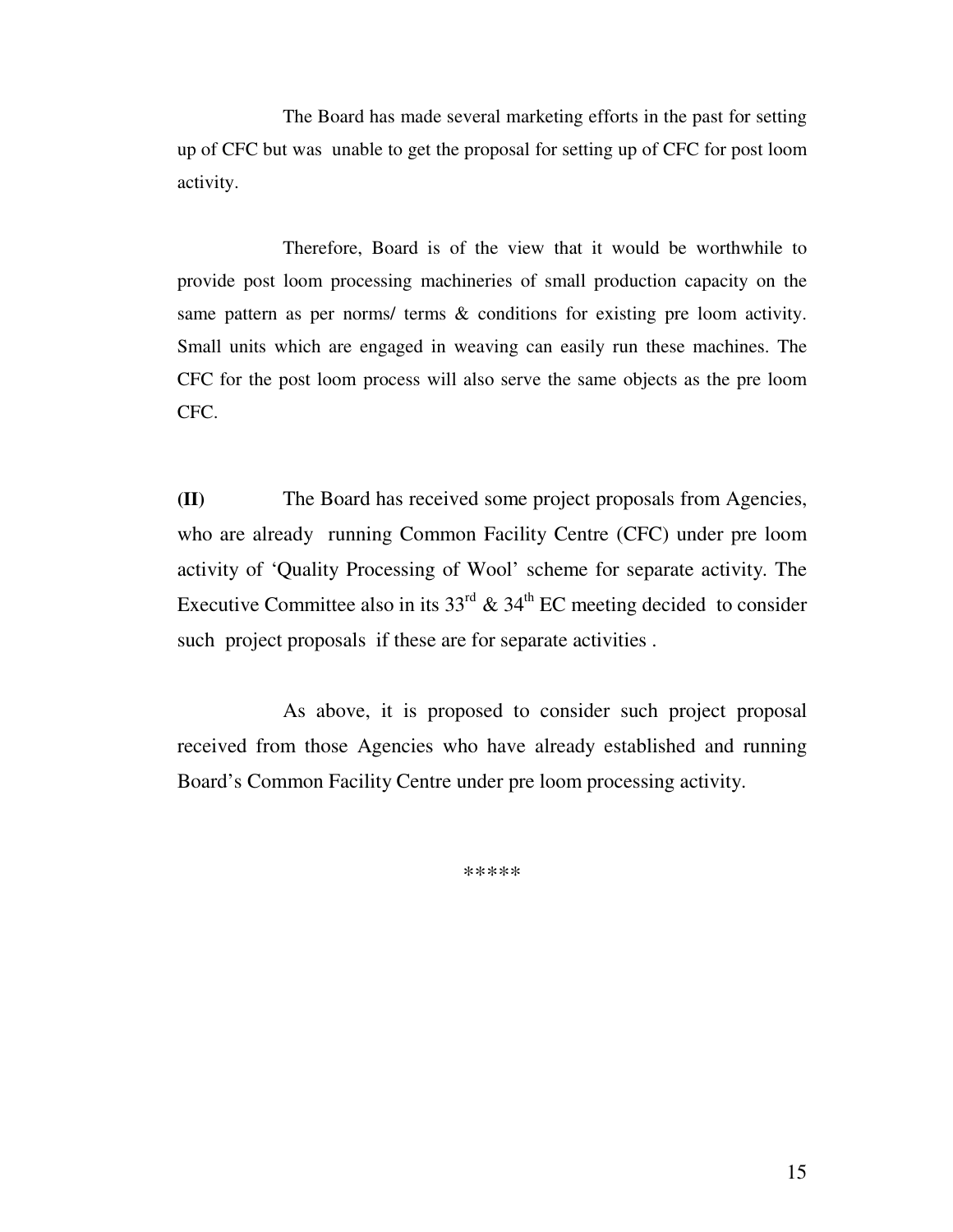## MINUTES OF THE  $27<sup>th</sup>$  GOVERNING BODY MEETING OF THE CENTRAL WOOL DEVELOPMENT BOARD HELD ON 10<sup>th</sup> MAY, 2010 AT SRINAGAR (J. & K.)

The  $27<sup>th</sup>$  meeting of the Governing Body of the Central Wool Development Board held on  $10^{th}$  May, 2010 at Srinagar & was presided over by Shri Sagar Rayka, Chairman, CWDB. A list of the participants is enclosed as Annexure-I-A.

 Shri K.K. Goyal, Executive Director, Central Wool Development Board welcomed all the members and get introduced among the members.

 Shri Sagar Rayka, Chairman, CWDB welcomed all members and addressed the Board. The Chairman, in his address briefed about important activities of the Board, problems of wool sector and important agenda items of Governing body meeting and invited comments and suggestion from other Board members so that programmes and Schemes of the Board can be implemented effectively.

 After the address of the Chairman, Vice Chairman/CWDB Shri S.S. Gupta, welcomed members of the Governing Body and briefed about Indian Scenario in Wool & woollen sector, important activities of the Wool Board and additional Components approved by SFC of Ministry of Textile.

 After address of Chairman and Vice Chairman, Member Secretary and Executive Director, CWDB took up the agenda items and invited point-wise discussion, as under :

## 1. CONFIRMATION OF THE MINUTES OF THE  $26<sup>th</sup>$  MEETING OF THE GOVERNING BODY OF THE C.W.D.B. HELD ON 18<sup>th</sup> AUGUST, 2009 AT SHIMLA.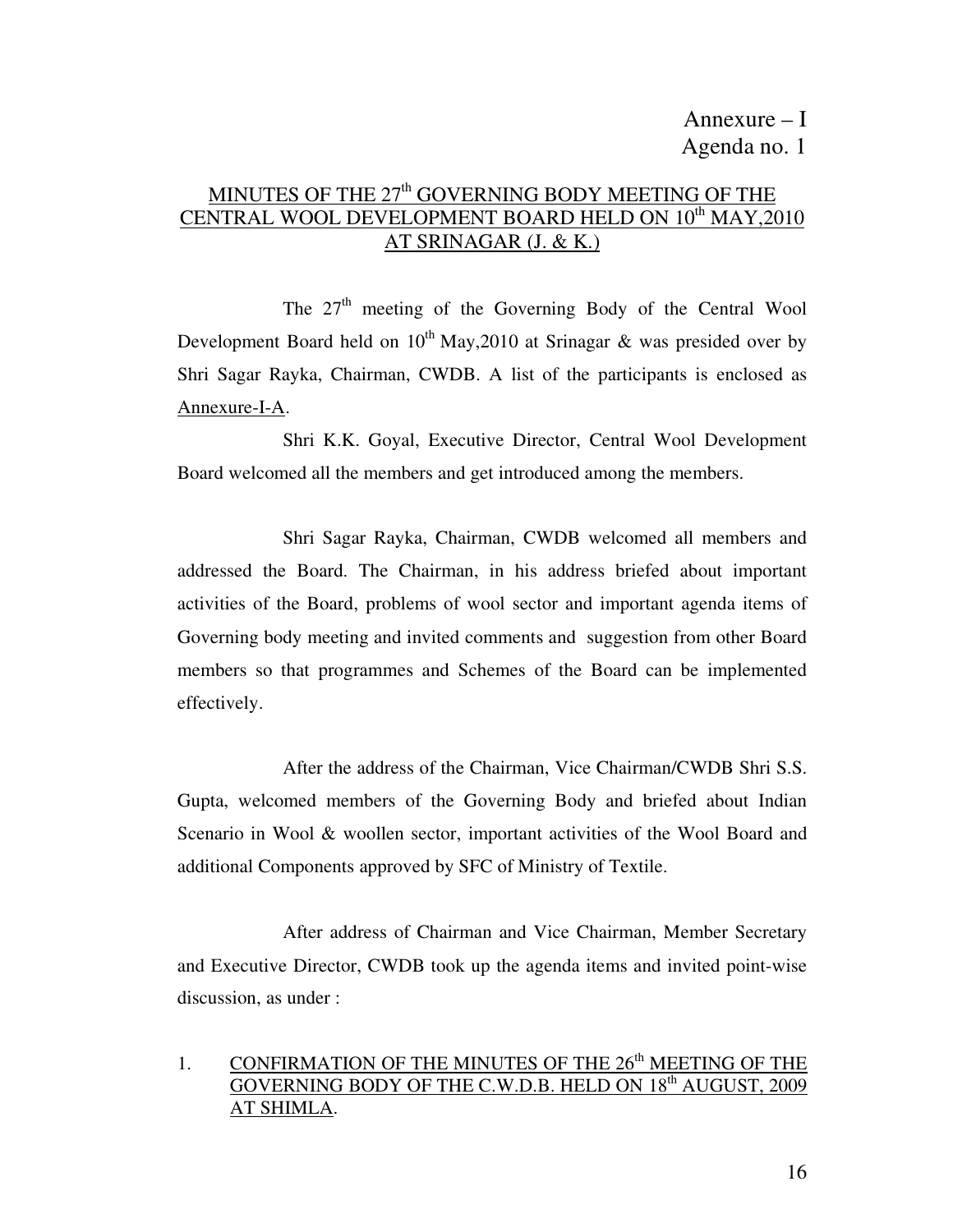Since no comments were received from any member, the minutes of the  $26<sup>th</sup>$  meeting of the Governing Body were confirmed.

#### 2. ACTION TAKEN REPORT ON THE DECISIONS OF THE 26<sup>th</sup> MEETING OF THE GOVERNING BODY.

 ED, CWDB placed a statement showing action taken report on the decision of last Governing Body meeting and following decisions were taken:

ATR-1: Many Board members stated that Sheep Breeders are not getting the Sheep Insurance Claim timely though matter have been discussed with OIC on many occasion. After discussing it was decided to examine performance of Oriental Insurance Co. Ltd. and take up matter with higher officials of OIC and if required, possibility of changing/adding new insurance company for effective implementation of this scheme be explored so that poor sheep breeder get their claim timely.

ATR-2: Regarding suitable Government accommodation at New Delhi to open Board's office it was decided that a committee should be formed to examine the necessity of Board's office in Delhi as Board have minimum staff (Approx. 25) and it would be very difficult to spare some staff from these to be posted at Delhi and with Finance Ministry's Austerity measures in place it would be very difficult to get sanction for new posts.

ATR-3: Regarding forwarding proposal to MOT to get necessary approval from competent authority to enhance/ revise entitlement for allowances of nonofficial members for attending meetings of Governing Body/ Executive Committee, ED/ CWDB stated that matter have been forwarded to MOT but till date no reply have been received. The Vice Chairman stated that all cases where matter have been forwarded to MOT should be bring to his notice personally by ED/ CWDB for prompt disposal of the matter. Smt. Shanta Thampi, Dy. Secretary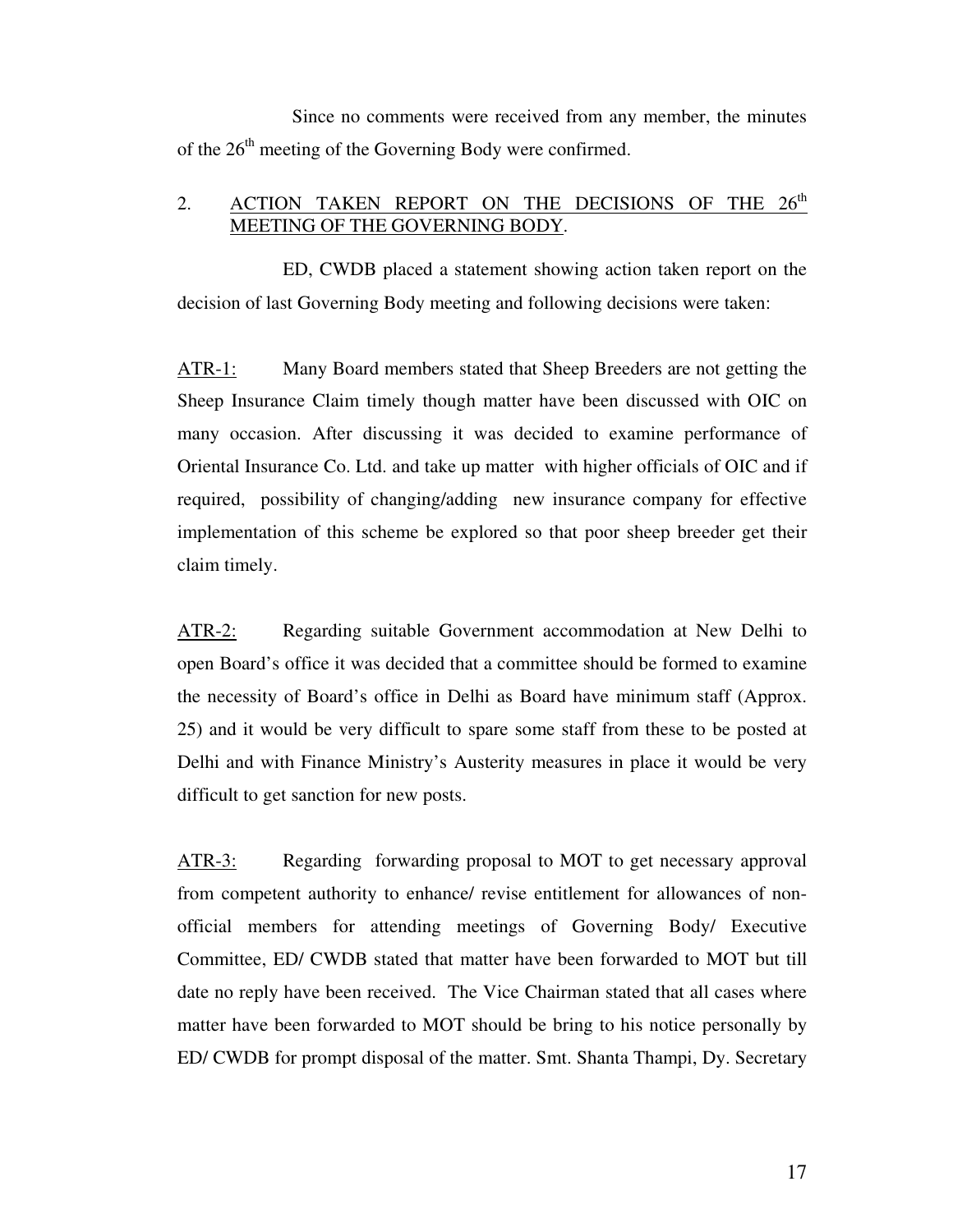(IFW), MOT also stated that for such important matter ED/ CWDB can met her personally so that there is no delay in deciding such important matters.

ATR-4 : To forward the proposal to the MOT for getting necessary approval to implement the Modified Assured Career Progression Scheme (MACPS) for the employees of the CWDB, ED/ CWDB stated that matter have been forwarded to MOT but necessary approval have not been received. Ms. S. Rawla, Joint Secretary, Animal Husbandry Deptt, Ministry of Agriculture stated that all benefits under  $6<sup>th</sup>$  CPC should be given to all staffs of CWDB without any delay as these benefits have already been passed to all Central Govt. Employees.

ATR-6 : To examine the matter of Flight India, Nagpur, ED/ CWDB stated that matter was discussed with SSP/ CBI Jodhpur personally but SSP stated that the matter is under investigation and it is not possible for CBI to advice on continuation/ discontinuation of the next installment of the Grant. Governing Body members stated that Programme implementation is suffering at the cost of intended beneficiaries and decided that in the interest of beneficiaries under SWIS project of Flight India, Nagpur the Board may transfer this project to other suitable implementing agency having good track record. As such Board may invite fresh proposal not only for this area but also from other area also where performance of IA is not satisfactory or where area is not covered by any SWIS project as there are huge saving in this scheme in FY 2009-10.

ATR-8: The Governing Body directed to hire experienced/retired personnels as Consultant on short term contact basis for better implementation and regular monitoring of Board's schemes/projects and short-out manpower problem in Board. The Board also agreed to revive some posts which have been surrendered/lapsed so that against these posts officials can be hired on deputation basis and submit the proposal to MOT.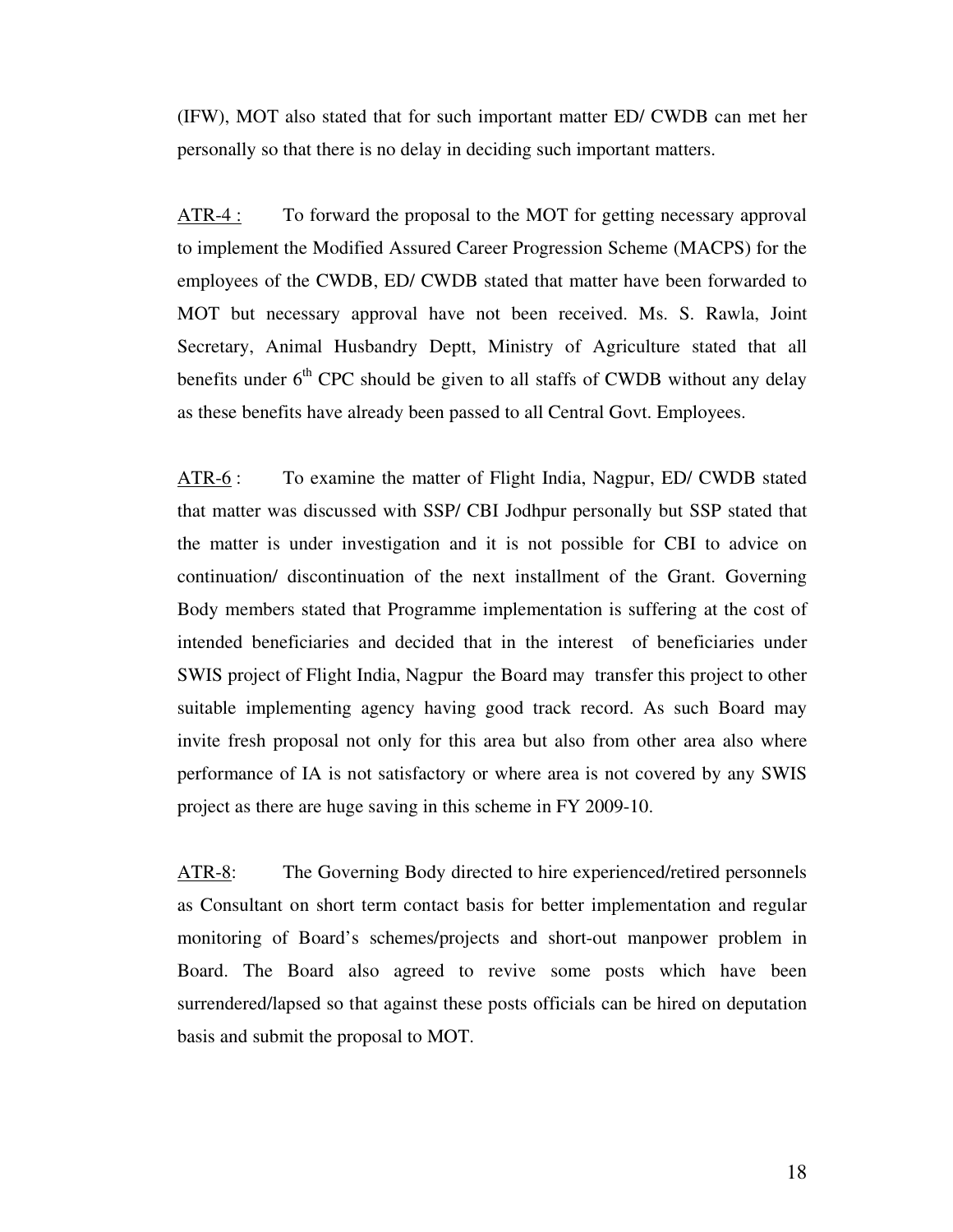#### 3. DISCUSSION AND APPROVAL OF PHYSICAL AND FINANCIAL ACHIEVEMENTS UNDER ANNUAL PLAN 2009-10 APPROVAL OF ANNUAL REPORT AND AUDITED ACCOUNTS OF THE BOARD FOR THE YEAR 2009-10.

 ED, CWDB explained about physical and financial targets and achievements made by the Board under Annual Plan 2009-10 along with Annual Report and Audited Accounts of the CWDB and elaborated about reasons for low utilization/shortfalls. All members expressed serious concern over poor utilization of funds and stated that fresh proposals be invited from suitable Implementing Agency having good track record in area where IA's are not working satisfactorily or areas which are still uncovered and in no case funds should remain unutilized or surrendered.

 It was also suggested to link physical targets with annual wool production per sheep. The Board directed ED / CWDB to make strategy to expedite timely utilization of Plan fund, in future.

 Shri S.S. Gupta, Joint Secretary, MOT & VC, CWDB directed ED to take up follow up action on ongoing R&D projects and this should be discussed in the meetings of Executive Committee of Board as a separate agenda item so that actual benefit of the R&D project at the field level can be assessed.

 After detailed discussion, the Governing Body approved the Annual Report and Audited Accounts for the year 2009-10.

#### 4. DISCUSSION AND APPROVAL OF ANNUAL PLAN 2010-11 OF THE BOARD.

 The ED, CWDB informed that the Board has submitted a proposal of Rs. 15.00 Crs. under Plan allocation to the MOT as per  $11<sup>th</sup>$  Plan document of the CWDB to implement its three different schemes and explained scheme-wise physical and financial targets for 2010-11. He also assured that every effort will be made to fully utilize the funds in current FY.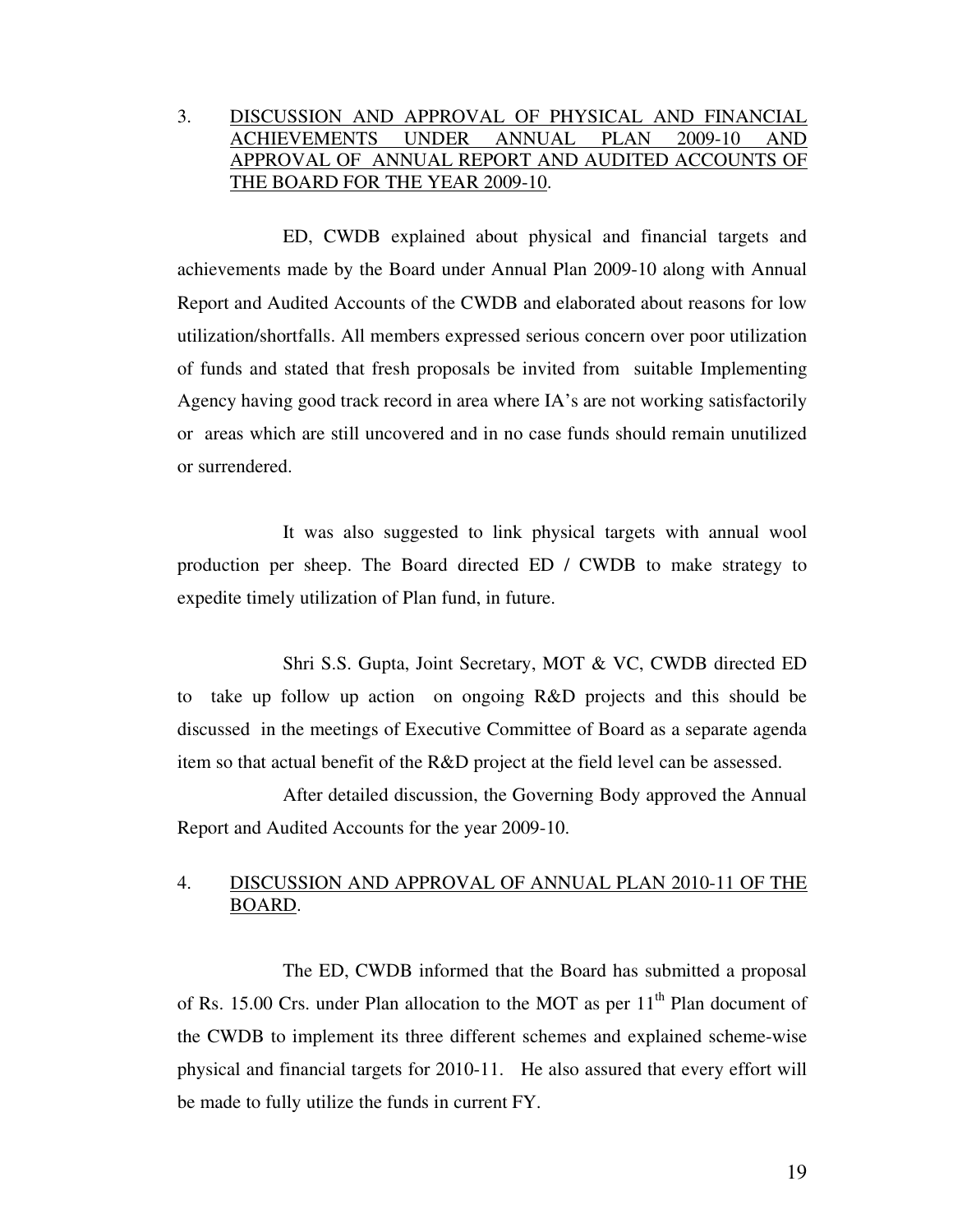After detailed discussion, the Board approved the Annual Plan 2010-11.

#### 5. MODIFICATION UNDER 'SHEEP & WOOL IMPROVEMENT SCHEME' AS APPROVED BY S.F.C. OF THE MOT.

 Ms. S. Rawla, Jt. Secretary (AHD), Ministry of Agriculture mentioned that there is need to increase budget allocation as five new components have been added under modified SWIS. She also suggested to form an Empowered Committee to make small changes in the schemes, if necessary, in place of taking approval of SFC/ EFC for such small changes as this is being followed in Ministry of Agriculture. Vice Chairman suggested that such small modifications can be decided by Executive Committee. He also suggested to invite State specific project proposals as per requirement of particular area as supplementary programme avoiding duplicity. He also mentioned that we are deficient in wool production and importing wool and our emphasis should be in increasing production of quality wool.

 The Board noted modification under SWIS as approved by SFC of the MOT for remaining period of  $11<sup>th</sup>$  Plan.

## 6. TO NOTE THE DECISIONS OF  $31^{ST}$  AND  $32^{ND}$  MEETINGS OF THE EXECUTIVE COMMITTEE OF THE C.W.D.B. HELD ON OCTOBER.2009 AND 3<sup>RD</sup> MARCH 2010 AT NEW D OCTOBER, 2009 AND  $3^{RD}$  MARCH, 2010 AT NEW DELHI, RESPECTIVELY.

 Shri V.P. Verma, non-official member from H.P. State objected the decisions of agenda point no. 6 to 9 of  $32<sup>nd</sup>$  Executive Committee meeting and stated that these points were not discussed in  $32<sup>nd</sup>$  Executive Committee meeting. The ED, CWDB informed that the matter had already been brought to the notice of the then Chairman of the Executive Committee.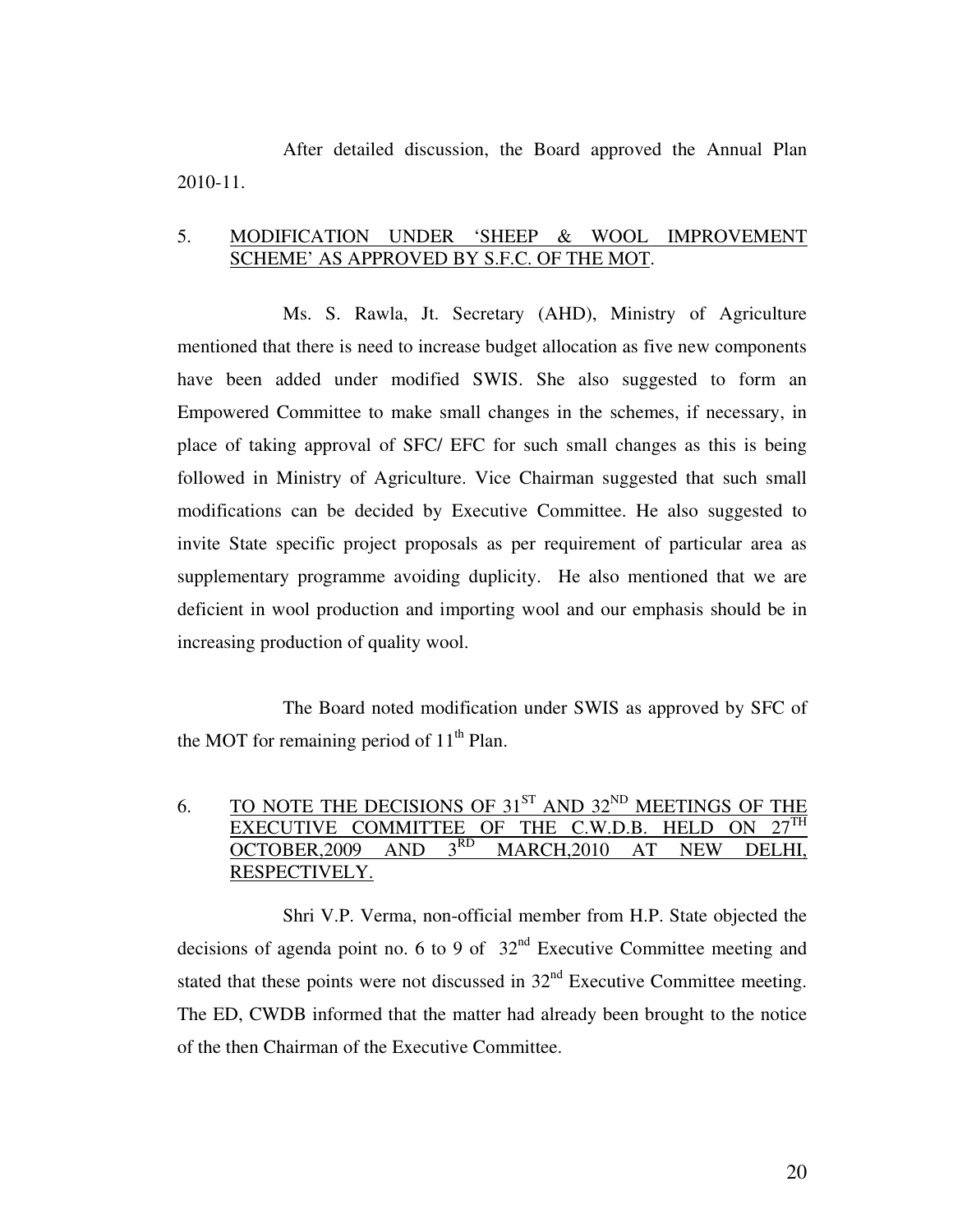The VC, CWDB and Chairman, EC directed to place these agenda items again in the next EC meeting which will be held shortly.

 After detailed discussion, the Governing Body approved the decisions of  $31<sup>st</sup>$  and  $32<sup>nd</sup>$  meetings of the Executive Committee.

#### 7. DISCUSSION ON REPORT OF ACCOUNTANT GENERAL (AUDIT) OF THE C.W.D.B. FOR THE YEAR 2006-07 AND 2007-08 AND ITS COMPLIANCE.

 ED, CWDB placed the report of the Accountant General (Audit) of the CWDB along with para-wise compliance report and requested the Board to approve the same.

 After detail discussion, the Governing Body taken following decisions:

- Most of the Audit Paras are related to non-submission of utilization certificate by state Govts and directed ED to talk personally to different state agencies and collect required information and submit the same to Audit so that these Audit Paras can be closed.
- It was also agreed to wave some interest amount and recommended to take up the matter with AG (Audit) personally to settle/ close some genuine cases where interest was clearly not calculated by the implementing agencies under Board's grant.
- Regarding purchase of mobile instruments/gadgets of Rs. 1.05 lakh and excess mobile bill expenses of Rs. 68,930, the Board approved these expenses as a special case and directed ED/CWDB to follow established guidelines/procedure on the subject so that in future Audit Reference on such petty matter can be avoided.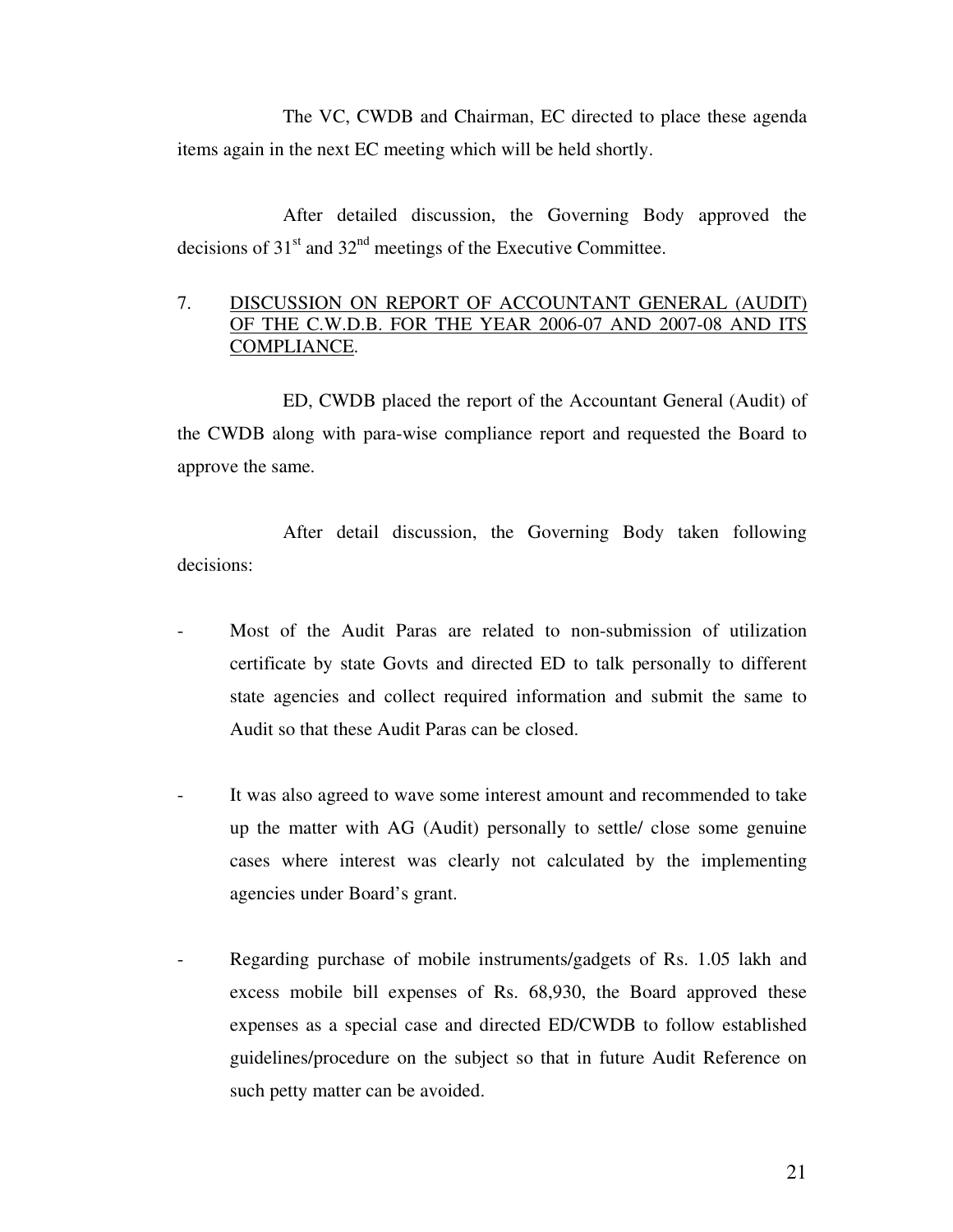The Governing Body noted the report of Accountant General (Audits), Rajasthan for the year 2006-07 and 2007-08 along with its compliance report made by the Board.

#### OTHER DISCUSSION:

i. Dr. B.A. War, Managing Director, J. & K. State Sheep & Sheep Products Development Board requested to provide assistance for value addition to wool by establishing scouring and processing facilities and sheep shearing machines and ED/ CWDB stated that for that Project proposal should be sent to CWDB and it would be decided favorably. The MD, J. & K. Sheep Board also requested that the amount prescribed (Rs. 3000) for purchase of ram in SWIS scheme is not sufficient and it is not possible to purchase good quality ram and to enhance this amount from Rs. 3000 to Rs. 6000.

 The Vice chairman/ CWDB stated that the issue would be examined in the next EC meeting.

ii. The Chairman stated that there is lack of good quality Rams and it is necessary to verify that good quality Rams are physically distributed under Sheep & Wool Improvement Scheme and this aspect should be inspected during inspection conducted by Board official's field visits.

iii. Dr. K. Shivkumar, Managing Director, Karnataka Sheep & Wool Corp. Ltd. requested to grant approval for re-tendering under R&D project for Deccani wool. The Board granted permission and directed to finalize it early being important R&D project.

iv. Ms. S. Rawla, Jt. Secretary (AHD), Ministry of Agriculture stated that the CWDB may carefully finalize terms of references for selecting Evaluation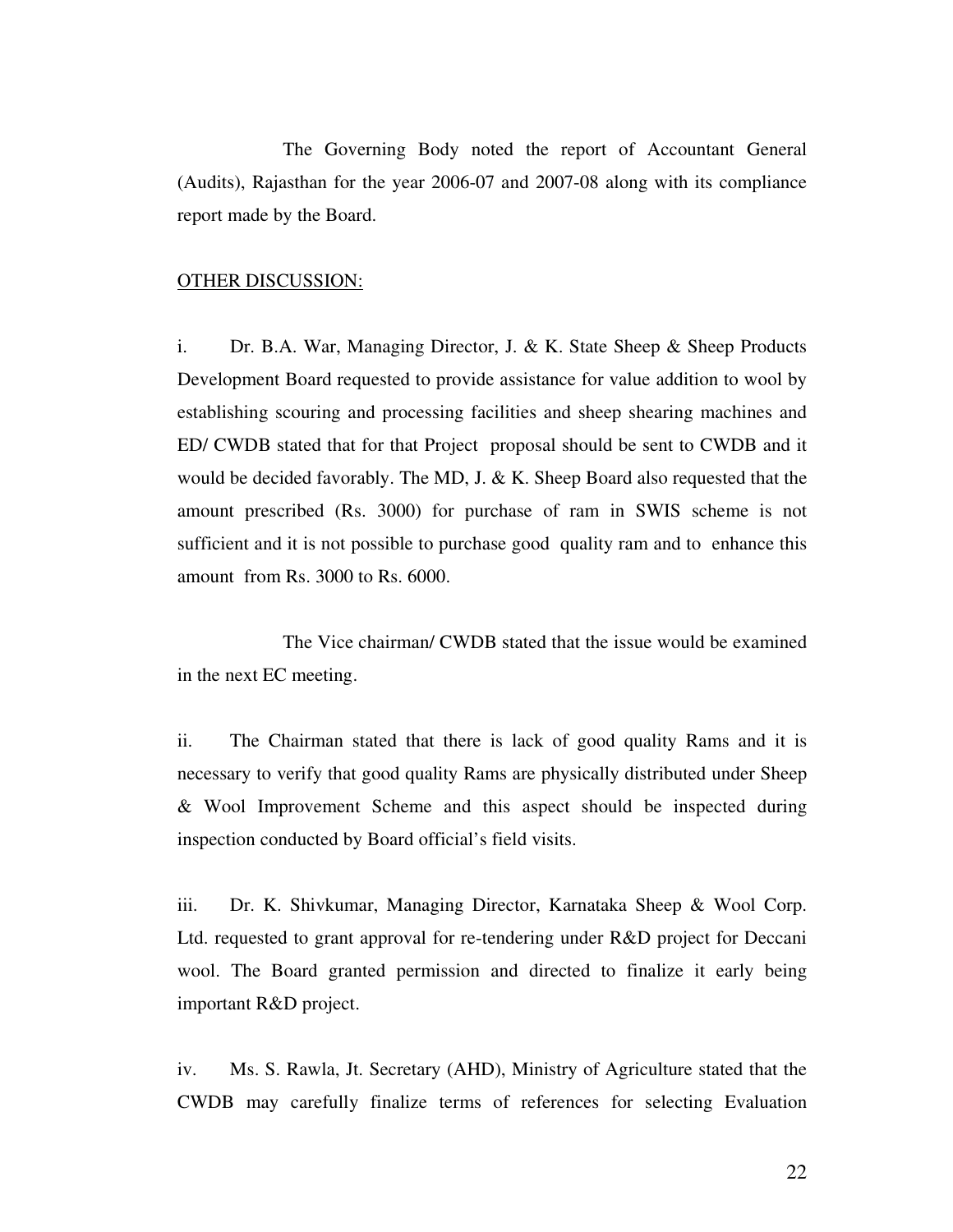Agency for Board's projects. She further mentioned that Evaluating Agency should also give their report on future strategy for development of wool and woollen in coming 15/20 years.

v. Shri M.K. Bardhan, Director, WRA stressed need for grading of wool for better prices of wool.

The meeting ended with a vote of thanks to the Chair.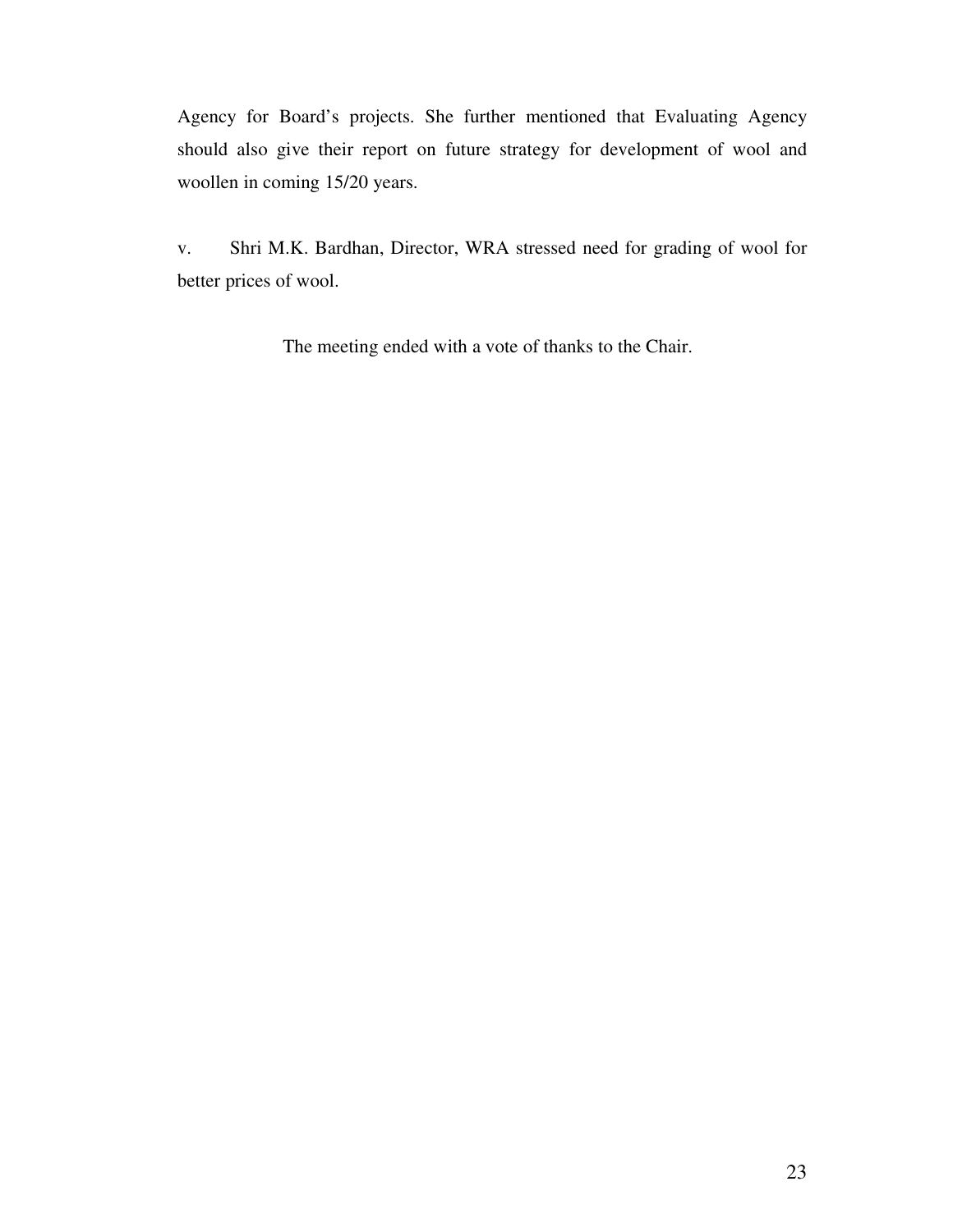#### Annexure – I-A

## List of participants for the  $27<sup>th</sup>$  Governing Body meeting of the CWDB held on 10-05-2010 at Srinagar.

- 1. Shri Sagar Raika, Chairman, Central Wool Development Board, Jodhpur.
- 2. Shri S.S. Gupta, Joint Secretary (Wool), MOT and Vice Chairman, CWDB, Udyog Bhawan, New Delhi.
- 3. Ms. S. Rawla, Joint Secretary, Animal Husbandry Deptt, Ministry of Agriculture, Krishi Bhawan, New Delhi.
- 4. Smt. Shanta Thampi, Dy. Secretary (IFW), MOT, Udyog Bhawan, New Delhi.
- 5. Dr. K.K. Goswami, Director, Indian Institute of Carpet Technology, Bhadoi.
- 6. Shri A.K. Khullar, Joint Adviser, (VSI), Planning Commission, Yojana Bhawan, New Delhi.
- 7. Dr. B.A. War, Managing Director, J. & K. State Sheep & Sheep Product Development Board, Srinagar.
- 8. Dr. K. Shiva Kumar, Managing Director, Karnataka Sheep & Wool Development Corp. Ltd., Banglore.
- 9. Shri Mahesh Sanil, Secretary General, Indian Woollen Mills Federation, Mumbai.
- 10. Dr. S.A. Karim, Director, Central Sheep & Wool Research Institute, Avikanagar, Jaipur.
- 11. Shri M.K. Bardhan, Director, Wool Research Association, Thane, Mumbai.
- 12. Shri V.P. Verma, non-official member from H.P. State.
- 13. Shri Shangrambhai B. Bharwad, Non-official member from Gujarat State.
- 14. Shri P.V. Rajendiran, Non-official member from Tamilnadu State.
- 15. Dr. G.L. Lunia, Dy. Director (Migration) representative of the Director, Animal Husbandry Deptt., Govt. of Rajasthan, Jaipur.
- 16. Shri K.K. Goyal, Member Secretary and Executive Director, Central Wool Development Board, Jodhpur.

\*\*\*\*\*\*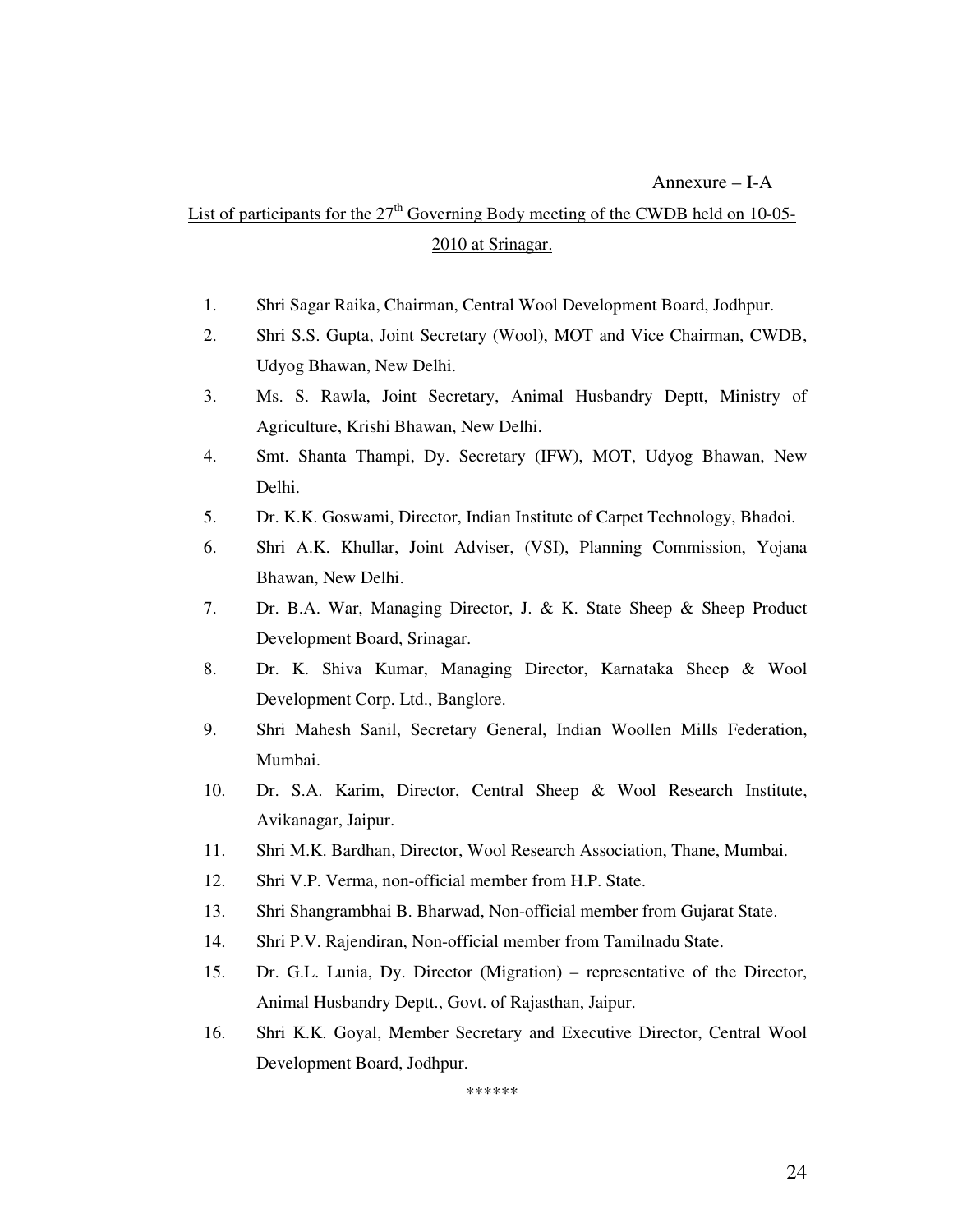## PROGRESS UNDER ONGOING 'RESEARCH & DEVELOPMENT' PROJECTS CONDUCTED BY W.R.A., THANE.

I. R&D project : To develop ecological friendly moth repellent and moth proofing agents for woollen textiles for easy care.

 The Board has sanctioned and released Rs. 20.57 lakhs in favour of Wool Research Association (WRA), Thane for taking up a R&D project on "To develop ecological friendly moth repellent and moth proofing agents for woollen textiles for easy care" during the financial year 2008 -09. The duration of the project was 24 months in two phases.

 The WRA, thane has submitted interim report from Jan.,2009 to Sept., 2009. As per this report  $1<sup>st</sup>$  phase of project includes synthesis of compounds based on benzyl ethers containing gem- dimethyl and benzyl group to produce non-hazardous formulations for moth proofing. The exercise is for replacing the toxic organo chlorine insecticides to provide a safer moth proofing agent to the wool processors.

The  $2<sup>nd</sup>$  phase of the R&D includes studies on the evaluation of the synthesized product for moth proofing and thereafter developing the formulations for the use on the shop floor level. The evaluation would involve the testing for moth resistance against the potential moth species to determine the minimum effective concentration. Studies on the fastness properties, wet fastness and fastness to dry cleaning would be carried out to determine the permanency of the treatment.

| S.N. | <b>Activity</b>                                      | Achievement               |
|------|------------------------------------------------------|---------------------------|
|      | <b>Literature Survey</b>                             | 100% completed            |
|      | <b>Synthesis</b><br>potential<br>0Ť<br>intermediates | toxic $\vert$ in progress |

Progress made during the period Jan.09 to Sept.09 is as mentioned below-

 The WRA reported the synthesis of Benzyl2-methyl-2-phenylpropyl ether, a potential toxic compound which is expected to possess high insecticidal activity & low mammal toxicity. For this purpose various starting materials were synthesized. As reported phenyl acetic acid was converted to its ethyl ester and mythylated with methyl iodide using sodium hydride to effect C-dimethylation to produce ethyl-2-phenyl-2-methylpropionate, the compound with gemdimethyl grouping.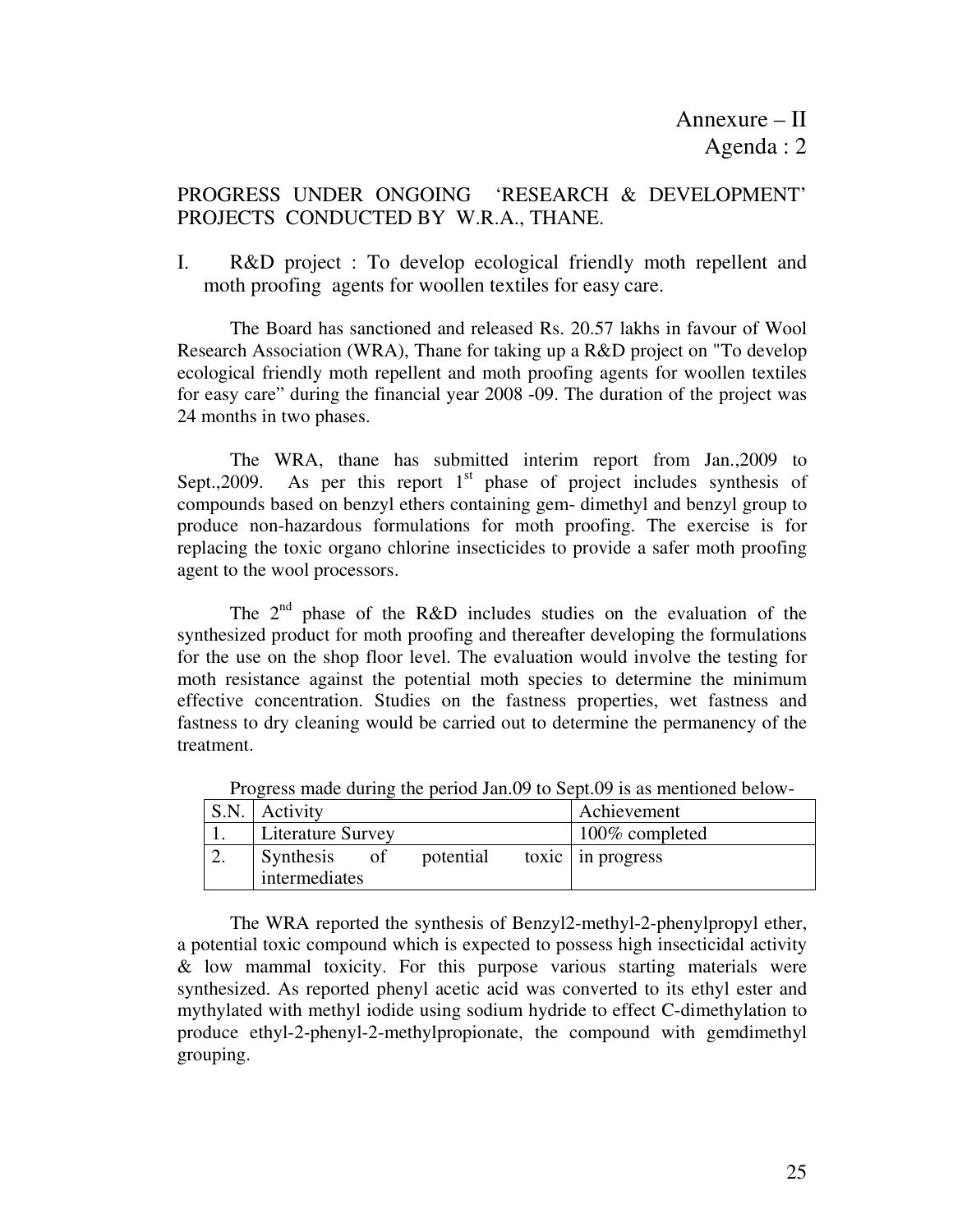The WRA informed that since September,2009, the progress made has been recorded as per the scheme & following compounds (new molecules) have been synthesized :

- 1. Phenyl ethyl benzyl benzyl ether
- 2. 2 methyl-2 phenyl propyl benzyl ether
- 3. Dibenzyl ether
- 4. 2 methyl 2 phenyl propyl 4 methyl benzyl ether

 The above new molecules have been tested for moth performance test using wool serge against the larvae of Anthrenus flavipes (le-conte) (15 larvae for 14 days). It has been observed that the compound no. 2, and 4 have the high activity of moth repellency. This is due to presence of Gem dimethyl and benzyl group in these molecules. The compound no. 1 and 3 showed moderate activity of moth repellency. The activity can be attributed to the presence of the two benzyl groups in these molecules. Further work on assessment of fastness properties and related synthesis with purification is under progress. The project will be coming to an end in December,2010. Thereafter, final report will be submitted to CWDB after compiling all the results.

#### **II**. **R&D project : "To develop textile effluent treatment system for power generation**"

 The Board has sanctioned total Rs. 18.90 lakh to Wool Research Association, Thane to conduct R&D project titled "To develop textile effluent treatment system for power generation" in the year 2009-10. The duration of the project was 24 months in two phases.

 The WRA informed that first interim Report will be submitted after working on the project for about 10-12 months and they have received first installment of Rs. 5.00 lakh only in April,2010. The status of project in the last two months is as follows :

 **"Initial effluent samples have been collected from the woollen mills and are being treated for standardization for parameters generating methane to establish a material balance. Such activity will require a time frame of six months for standardization. Meanwhile, literature survey is being carried out."** 

 The WRA also requested to release next installment to progress the project without any interruption as they require to procure the designated equipment like Genset and fabrication of plant in near future.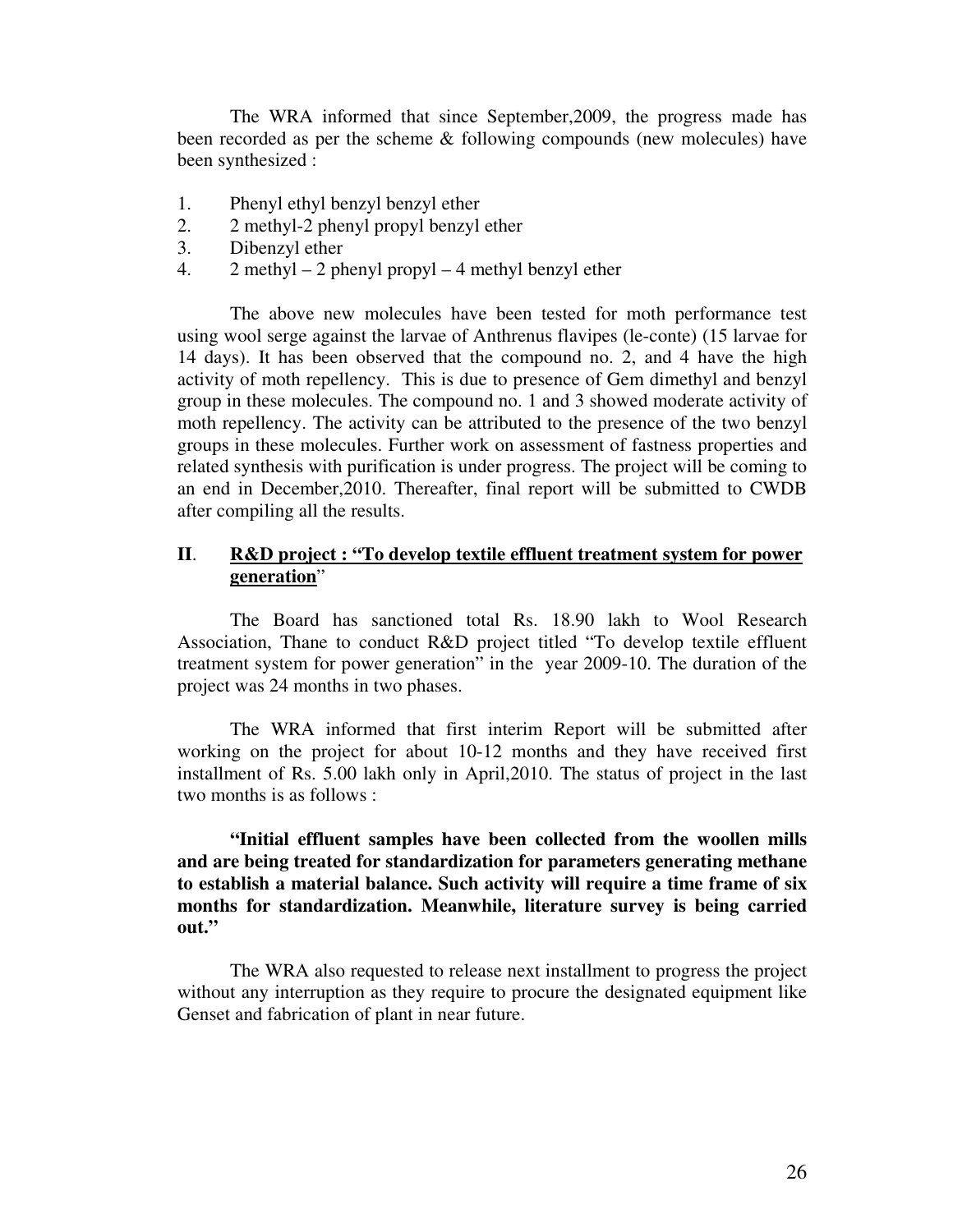#### **MINUTES OF THE 33rd EXECUTIVE COMMITTEE MEETING OF THE CENTRAL WOOL DEVELOPMENT BOARD HELD ON 25-06-2010.**

 The 33rd Meeting of the Executive Committee of the Central Wool Development Board was held under the chairmanship of Shri S. S. Gupta, Joint Secretary, MOT and Vice Chairman, CWDB at Udyog Bhawan, New Delhi on  $25<sup>th</sup>$  June, 2010 at 11.30 A.M.

Following members participated in the meeting:

- 1. Dr. S. A Karim, Director, CSWRI, Avikanagar.
- 2. Shri V.P. Verma, Non-official member from H.P. State.
- 3. Dr. A.K. Shah, Dy. Director representative of Director, Animal Husbandry Deptt., Govt. of Rajasthan, Jaipur.
- 4. Shri M.K. Bardhan, Director, WRA, Thane.
- 5. Shri K.K.Goyal Executive Director, CWDB, Jodhpur.

#### Member absent:

- 1. Adviser (VSE), Planning Commission
- 2. Textile Commissioner/ Mumbai
- 3. Dy. Secretary (IFW), MOT

Special Invitee:

- 1. Shri S.S. Goswami, Director, IICT, Bhadoi
- 2. Dr. D.B. Shakyawar, Sr. Scientist CSWRI, Jaipur.
- 3. Shri Mohan Das, Dy. Secretary/ MOT

In Attendance:

- 1. Shri P.S. Champawat, WMDO/ CWDB/ Jodhpur
- 2. Shri Anurag Purohit, Incharge, W&DTC, CWDB Kullu,
- 3. Shri Dhan Singh, Steno to ED/ CWDB/ Jodhpur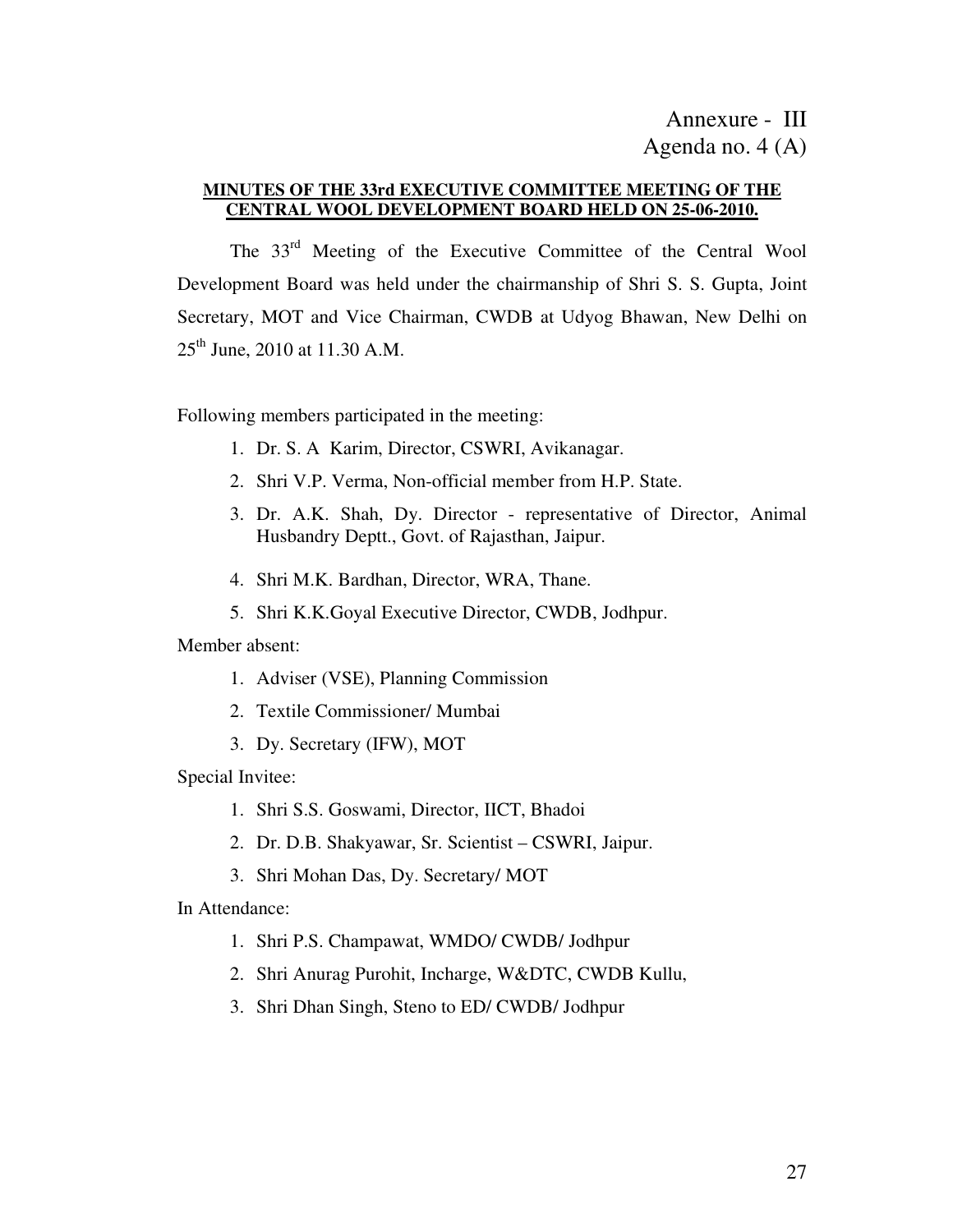Shri K.K.Goyal, Executive Director, Central Wool Development Board, Jodhpur welcomed the members and gave brief introduction and invited pointwise discussion on the agenda.

## 1. CONFIRMATION OF THE MINUTES OF THE 31<sup>st</sup> MEETING OF THE EXECUTIVE COMMITTEE HELD ON 27<sup>th</sup> OCTOBER 2010 AT NEW DELHI

 After detailed discussion on the points raised by Shri V.P. Verma (Nonofficial member from H.P. State) minutes of the  $32<sup>nd</sup>$  meeting of the Executive Committee were confirmed.

## 2. ACTION TAKEN REPORT ON THE DECISIONS OF THE 32<sup>ND</sup> MEETING OF THE EXECUTIVE COMMITTEE OF THE BOARD

 ED/ CWDB placed a statement showing action taken report on the decision of last EC meeting for perusal and discussion.

 In regards to point no. 1, Shri M.K. Bardhan, Director, WRA explained about the assessment being under taken by WRA for three Common Facility Centres established under Quality Processing of Wool and also informed that all three CFC are working properly and providing facilities to small operators & wool Growers at subsidized rates. The ED, CWDB stated that a letter have been written to all Implementing Agencies of CFCs to display a wide Board on main entrance of CFC that "this CFC have been installed with Financial Assistance from CWDB/ MOT/GOI" & This Board should also display details of facilities being provided by them along with the normal processing Rates and Subsidized rate to small operators and Wool growers.

 Regarding Points no. 2, ED/ CWDB placed the detail regarding last years Woollen Expo like Implementing Agency, Date of Woollen Expo, sale in the Expo and Expenditure. Shri V.P. Verma, raised the issue that last Woollen Expo in Manali was hold in February and there was a snowfall just after the inauguration and due to that it could not continue and whole expenditure in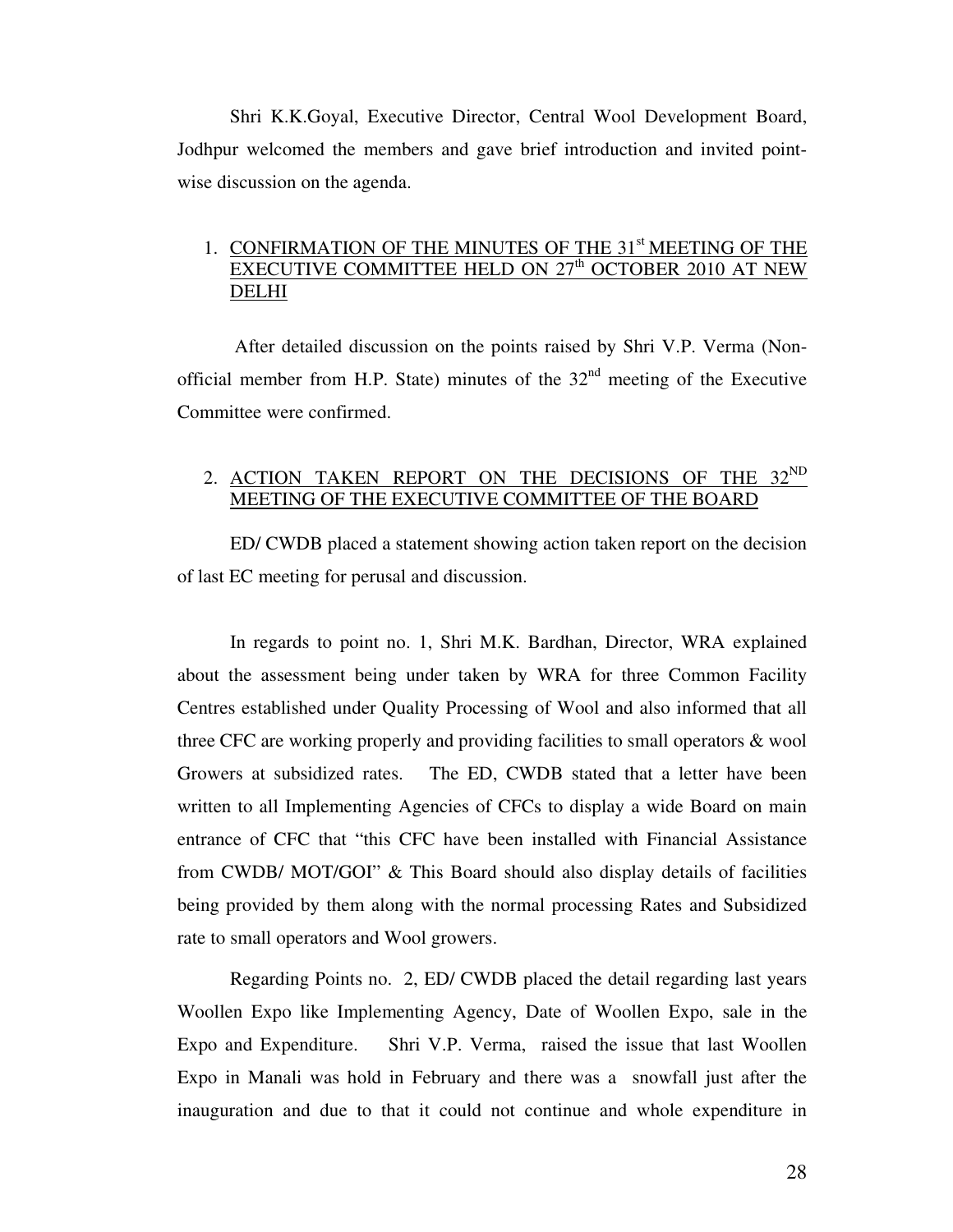organizing the Expo gone waste. Executive committee unanimously decided that in future while deciding dates of Woollen Expo, previous years weather conditions should also be taken into consideration so that this kind of situation can be avoided.

 Regarding point no. 3, ED stated that on the recommendations of Mid Term Evaluation conducted by M/s Datamation Consultancies Ltd., New Delhi, SFC note was prepared and it have been approved and some additional components have been added to ongoing SWIS scheme. Some of the member stated that they have not got the Mid Term Evaluation Reports on which ED/CWDB stated that summary of the report was placed with  $32<sup>nd</sup>$  Executive committee meeting agenda, still summary of the report will again be e-mailed to all members.

Regarding the Point no. 4, ED/ CWDB stated that The Board has a standard form of 20 points (common for all schemes) to examine the Implementing Agency (while examining their project proposal) and have schemewise approved guidelines for all three major schemes of the Board. Chairman CWDB was of the opinion that this 20 point Application Performa should be scrutinized again and revised and should be scheme specific.

 Regarding point no. 5, ED/CWDB stated that in all the project proposals which were having some deficiencies and could not be considered in the  $32<sup>nd</sup> EC$ Meeting, requisite information/ documents have been collected from concerned agencies/ NGO/ Societies and these proposals have been put up to Executive Committee for approval.

3. (A) APPROVAL FOR PROJECT PROPOSALS AS RECOMMENDED BY THE PROJECT COMMITTEE, (B) MODIFICATION/RE-APPROPRIATION OF FUNDS UNDER QUALITY PROCESSING OF WOOL AND (C) SANCTION OF ANGORA PROJECT IN ARUNACHAL PRADESH.

After detailed discussion on different projects proposed by Project committee, Executive committee sanctioned following proposals.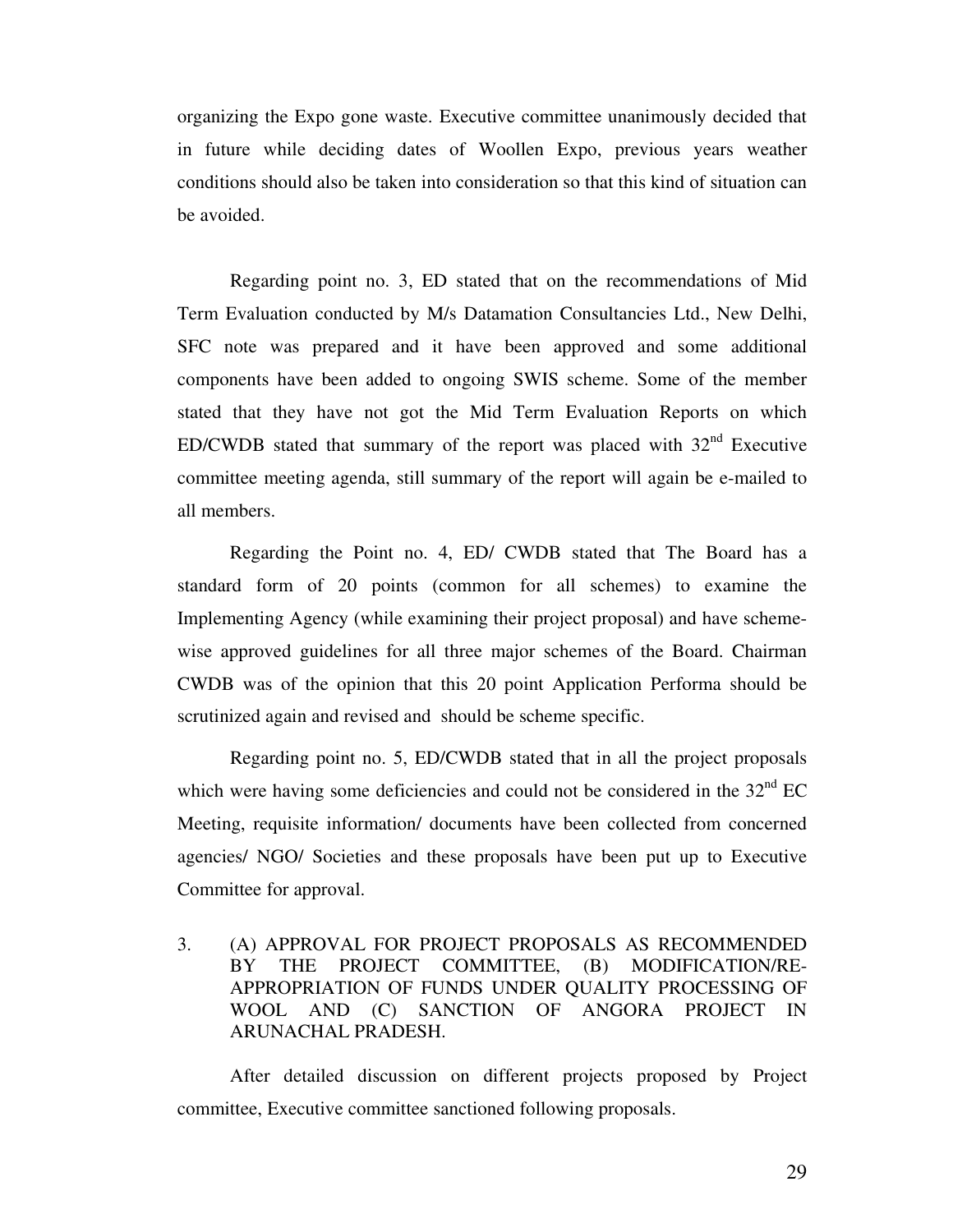## (1) : Name of the Scheme – Sheep & Wool Improvement Scheme (SWIS)

|              |                               |             |               |                             | (Rs. in lakhs)    |
|--------------|-------------------------------|-------------|---------------|-----------------------------|-------------------|
|              |                               | Project     | Total cost of |                             | Fund required for |
|              |                               | recommen    | recommende    |                             | recommended       |
| S.           | Name of agency from whom      | ded for no. | d project as  | Project                     | project during    |
| N            | proposal received             | of sheep    | per           | period                      | $2010-11$ as per  |
|              |                               | (Size)      | prescribed    |                             | financial         |
|              |                               |             | financial     |                             | parameters of     |
|              |                               |             | norms of the  |                             | Board's scheme    |
|              |                               |             | Scheme        |                             |                   |
| $\mathsf{A}$ | Karnataka Sheep &<br>Wool     | 1.00 lakh   | 70.40         | $\mathcal{D}_{\mathcal{L}}$ | 44.20             |
|              | Development<br>Ltd.,<br>Corp. | sheep       |               | years                       |                   |
|              | Banglore – Activity : SWIS    |             |               |                             |                   |
|              | project for 1.50 lakh sheep   |             |               |                             |                   |
| <sub>B</sub> | Director, Animal Husbandry    | 2.00 lakh   | 118.00        | 2                           | 68.00             |
|              | Govt. of<br>A.P.,<br>Deptt.,  | sheep       |               | years                       |                   |
|              | Hyderabad – Activity: SWIS    |             |               |                             |                   |
|              | project for 7.00 lakh sheep   |             |               |                             |                   |

## (2): Name of the Scheme – Revolving Fund under SWIS

|               |                                    |                 |                                  |            | (Rs. in lakhs)              |
|---------------|------------------------------------|-----------------|----------------------------------|------------|-----------------------------|
|               |                                    | Project         | Total cost of                    |            | Fund required               |
|               |                                    | recomme         | recommended                      |            | for                         |
| S.            | Name of agency from whom           | nded for        | project as per                   | Project    | recommended                 |
| N             | proposal received                  | no. of          | prescribed                       | period     | project during              |
|               |                                    | sheep<br>(Size) | financial norms<br>of the Scheme |            | 2010-11 as per<br>financial |
|               |                                    |                 |                                  |            | parameters of               |
|               |                                    |                 |                                  |            | Board's                     |
|               |                                    |                 |                                  |            | scheme                      |
| $\mathsf{A}$  | H.P. State Wool Procurement        | 25.00           | 25.00                            | One time   | 25.00                       |
|               | & Mkt. Fed., Shimla                |                 |                                  | fund to be |                             |
|               | Activity: Revolving fund of        |                 |                                  | revolve    |                             |
|               | Rs. 50 lakh for raw wool           |                 |                                  | continue   |                             |
|               | marketing.                         |                 |                                  |            |                             |
| B             | Hill<br>Ladakh<br>Autonomous       | 50.00           | 50.00                            | One time   | 50.00                       |
|               | Development<br>Council             |                 |                                  | fund to be |                             |
|               | (LAHDC), Leh for Pashmina          |                 |                                  | revolve    |                             |
|               | wool marketing) - Activity :       |                 |                                  | continue   |                             |
|               | Revolving fund of Rs. 200          |                 |                                  |            |                             |
|               | lakh for raw wool mkt.             |                 |                                  |            |                             |
| $\mathcal{C}$ | J. & K. State Sheep Product        | 40.00           | 40.00                            | One time   | 40.00                       |
|               | Development Board, Srinagar        |                 |                                  | fund to be |                             |
|               | - Activity: Revolving fund of      |                 |                                  | revolve    |                             |
|               | Rs. 100 lakh for raw wool mkt.     |                 |                                  | continue   |                             |
| D             | Karanataka Sheep & Wool            | 10.00           | 10.00                            | One time   | 10.00                       |
|               | Development<br>Crop.<br>Ltd,       |                 |                                  | fund to be |                             |
|               | Banglore<br>Activity<br>$\sim 100$ |                 |                                  | revolve    |                             |
|               | Revolving fund of Rs. nil lakh     |                 |                                  | continue   |                             |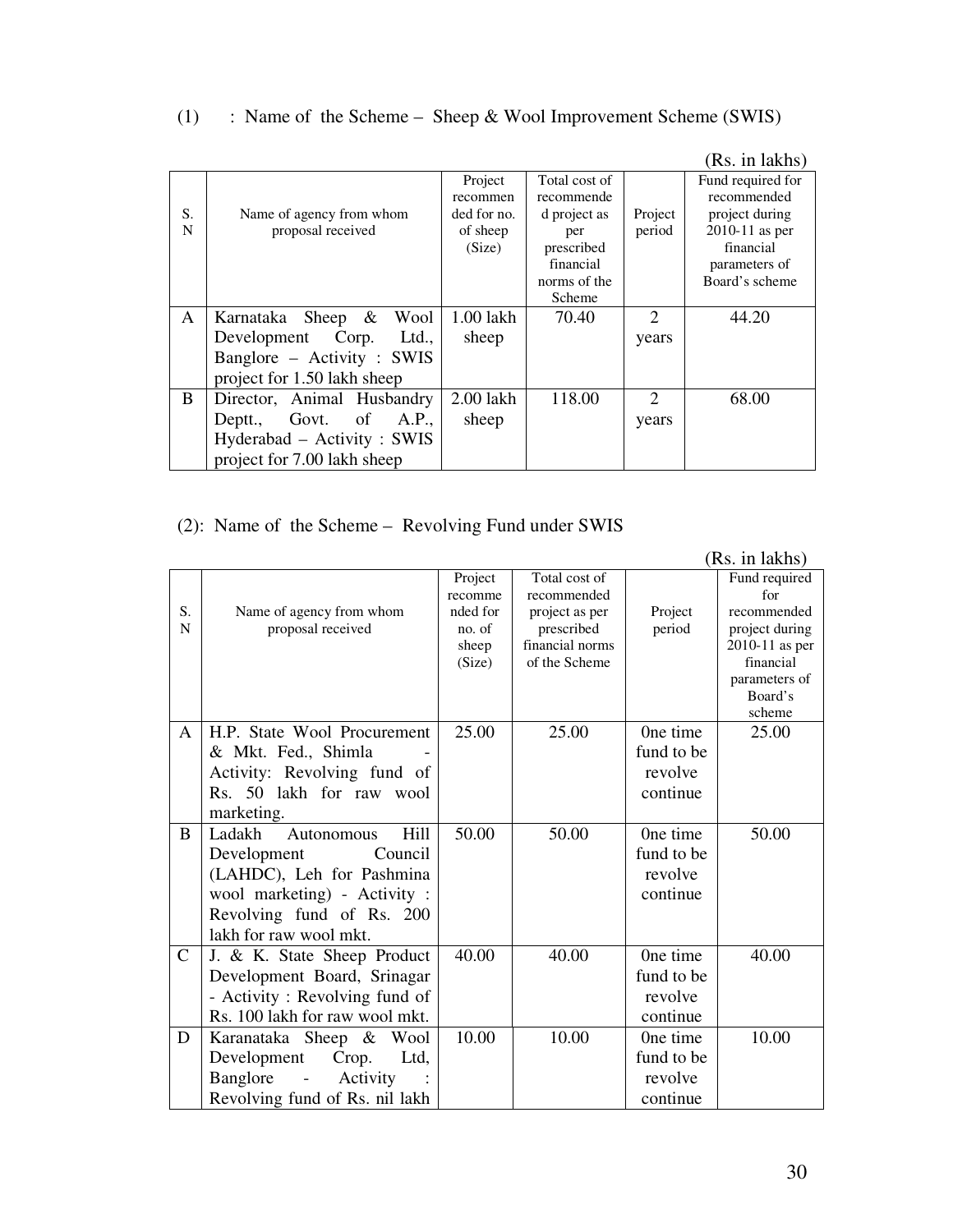|   | for raw wool mkt.                                    |        |       |                        |       |
|---|------------------------------------------------------|--------|-------|------------------------|-------|
| Ε | Uttarakhand<br>Khadi<br>and<br>Grommodoygo<br>Board, | 20.00  | 20.00 | One time<br>fund to be | 20.00 |
|   | Dehradun. - Activity                                 |        |       | revolve                |       |
|   | Revolving fund of Rs. 50 lakh                        |        |       | continue               |       |
|   | for raw wool mkt.                                    |        |       |                        |       |
| F | Punyashloka<br>Ahilyadevi                            | 10.00  | 10.00 | One time               | 10.00 |
|   | Maharashtra Mendhi Va Sheli                          |        |       | fund to be             |       |
|   | Vikas Mahamandal Ltd., Pune                          |        |       | revolve                |       |
|   |                                                      |        |       | continue               |       |
|   | Total: $\rightarrow$                                 | 155.00 |       |                        |       |

ED/CWDB stated that Rajasthan is one of the maximum wool producing state but presently there is no agency involved in procurement and marketing of raw wool from sheep breeders. Chairman directed ED/CWDB that matter should be discussed with Rajasthan Livestock Development Board and Rajasthan Khadi and Gramodyog Board as like Uttarakhand, Rajasthan Khadi Board may be interested in procurement of raw wool. And in that case they can submit the proposal for Revolving Fund to CWDB which will be considered positively and this may be a good step in starting wool procurement in Rajasthan.

|  |  | (3) Name of scheme: Angora Wool Development Programme (Training): |  |  |  |  |  |
|--|--|-------------------------------------------------------------------|--|--|--|--|--|
|--|--|-------------------------------------------------------------------|--|--|--|--|--|

| S<br>No. | Name of agency from whom project<br>proposal received                                                                                                                                                                                                                                      | <b>Total cost of</b><br>project as per<br>prescribed<br>financial norms of<br>the scheme | <b>Fund required</b><br>during 2010-11 as<br>per fin.<br>parameters of<br>scheme | Project<br>year |
|----------|--------------------------------------------------------------------------------------------------------------------------------------------------------------------------------------------------------------------------------------------------------------------------------------------|------------------------------------------------------------------------------------------|----------------------------------------------------------------------------------|-----------------|
| A        | H.P. State Handloom & Handicraft<br>Development Cooperative<br>Federation Ltd., (HIMBUNKAR)<br>Kullu (H.P.): Project on                                                                                                                                                                    | Rs. 4.37 lakhs                                                                           | $Rs. 3.12$ lakhs                                                                 | 1 year          |
|          | "Establishment of Common"<br>Facility Centre''- Imparting<br>Training.                                                                                                                                                                                                                     |                                                                                          |                                                                                  |                 |
| B        | Bhutti<br>Weavers<br>Co-operative<br>(BHUTTICO)<br>Ltd.,<br>Society<br>Bhuttico Colony, Kullu (H.P.) for<br>Facility Centre-Cum-<br>Common<br>Programme<br>under<br>Training<br>Angora Project- (Project period for<br>1 Year- provision for $1st$ batch is<br>Rs. 1.04 lakh for 3 months) | Rs. 5.40 lakh<br>(for 4 Batch)                                                           | Rs. 3.12 lakhs                                                                   | 1 year          |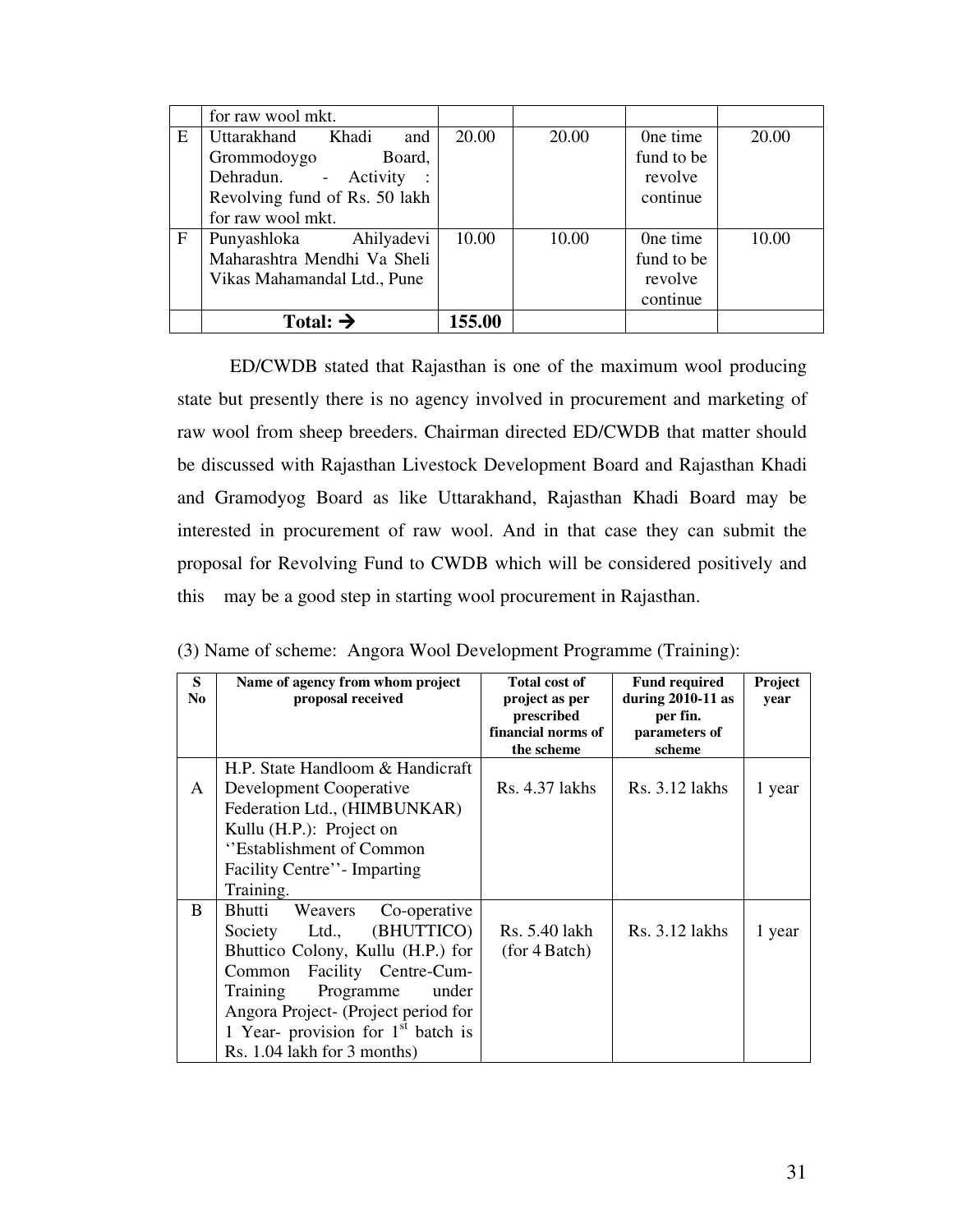| S<br>N <sub>0</sub> | Name of agency from whom<br>project proposal received | Total cost of project as<br>per prescribed | <b>Fund required during</b><br>2010-11 as per | <b>Project</b><br>year |
|---------------------|-------------------------------------------------------|--------------------------------------------|-----------------------------------------------|------------------------|
|                     |                                                       | financial norms of the<br>scheme           | financial parameters<br>of Board's scheme     |                        |
| $\mathsf{A}$        | Products<br>Abu<br>Agro<br>$Co-$                      | 10.40                                      | 6.93                                          | $\overline{2}$         |
|                     | Society, Oriya,<br>operative                          |                                            |                                               | years                  |
|                     | Mount Abu, Rajasthan                                  |                                            |                                               |                        |
| B                   | Manali Valley Live-stock &                            | 10.40                                      | 6.93                                          | $\overline{2}$         |
|                     | Other Allied Products-cum-                            |                                            |                                               | years                  |
|                     | Sale Co-operative Society                             |                                            |                                               |                        |
|                     | Ltd., Kullu                                           |                                            |                                               |                        |
| $\mathcal{C}$       | Swati<br>Grammodoyog                                  | 10.40                                      | 6.93                                          | $\overline{2}$         |
|                     | Sansthan, Pithoragarh                                 |                                            |                                               | years                  |
|                     | Himalayan Institute for                               |                                            |                                               | 2                      |
| D                   | Environment Ecology $\&$                              | Rs. 20.80 lakhs                            | Rs. 13.86 lakhs                               | years                  |
|                     | Development (HIFEED)                                  |                                            |                                               |                        |
|                     | Ranichauri. Project for                               |                                            |                                               |                        |
|                     | angora rabbit rearing of 40                           |                                            |                                               |                        |
|                     | families.                                             |                                            |                                               |                        |

(4) Name of scheme: Angora Wool Development Programme:

Regarding supply of foundation stock (8 Female + 4 Male Angora Rabbit) to targeted beneficiaries Dr. S. A Karim, Director, CSWRI, Avikanagar stated that CSWRI may be able to supply required Foundation Stock under the scheme but he has to check whether Institute will be able to supply required number at the rate prescribed in the scheme. Chairman directed ED/CWDB to take up the matter with Director, CSWRI and if they are able to supply Foundation Stock (at rate prescribed under the scheme which includes Transportation Charges also) then that money should be transferred to CSWRI instead of Implementing Agency but CSWRI have to supply Foundation Stock on rate prescribed under the scheme in time bound manner so that implementation of the scheme not suffered. If there is any delay in supply of Angora Rabbits, then money should be transferred to Implementing Agency to procure Foundation Stock at the their own.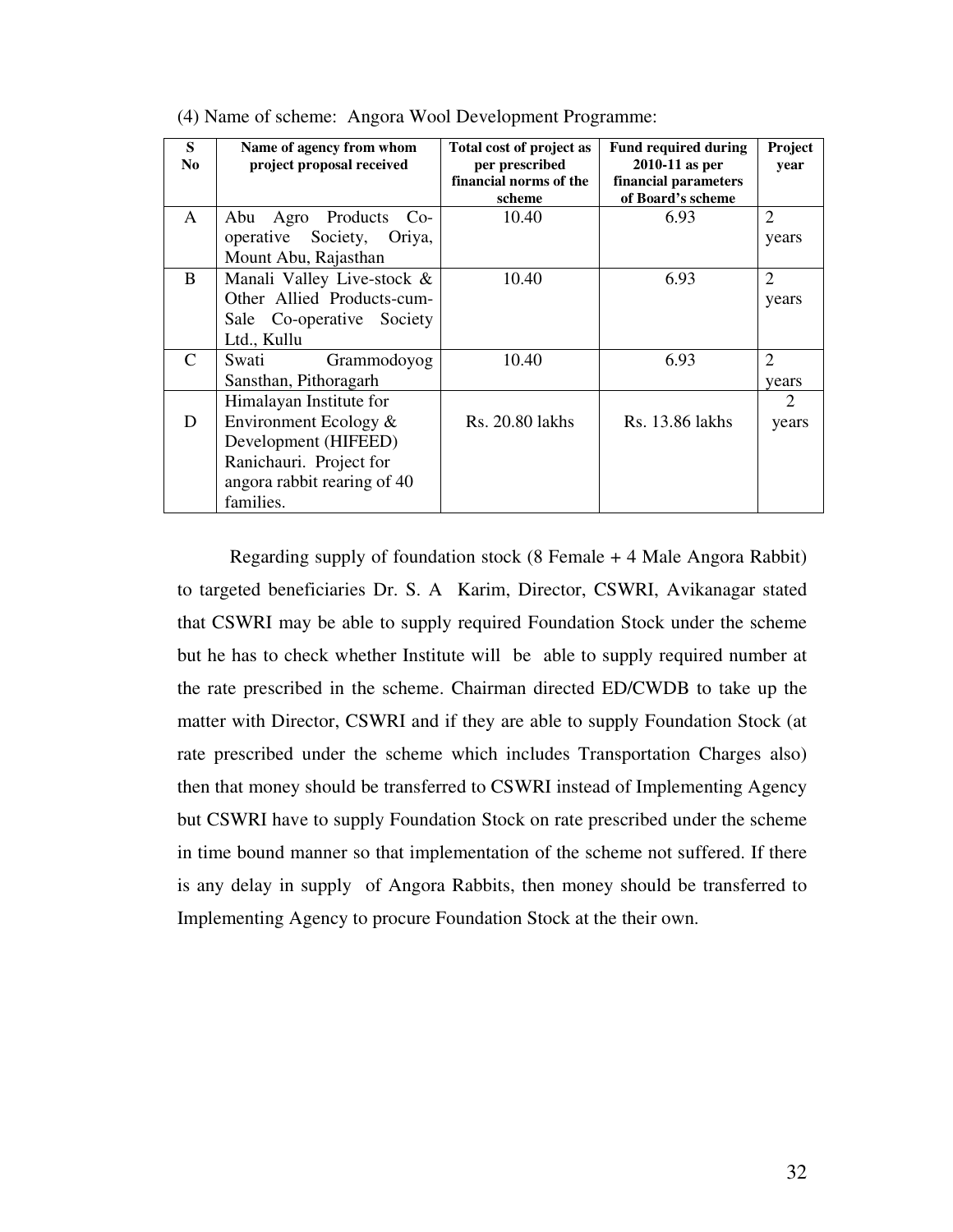| <b>SN</b> | Name of agency from whom<br>proposal received | <b>Total cost of</b><br>project as per         | <b>Fund required</b><br>during 2010-11                     | <b>Facilities</b> /<br><b>Purpose</b> |
|-----------|-----------------------------------------------|------------------------------------------------|------------------------------------------------------------|---------------------------------------|
|           |                                               | prescribed<br>financial norms of<br>the Scheme | as per financial<br>parameters of<br><b>Board's scheme</b> |                                       |
|           | M/s Dev Bhommi Angora                         | Rs. 42.20 Lakhs                                | Rs. 42.20                                                  | CFC for                               |
| A         | Allied<br><b>Spinning</b><br>and              | $+$ Tax                                        | Lakhs                                                      | expansion of                          |
|           | Industry, Shamshi, Kullu                      |                                                | $+$ Tax and                                                | dyeing facility                       |
|           | $(H.P)$ -                                     |                                                | escalation cost                                            | in Kullu area.                        |
|           | To<br>required<br>apprise                     |                                                | of machine, if                                             |                                       |
|           | information/<br>material                      |                                                | any.                                                       |                                       |
|           | submitted by<br>agency<br><b>as</b>           |                                                |                                                            |                                       |
|           | asked by last PC meeting.                     |                                                |                                                            |                                       |
| B         | Shri Oon Vikas Sahakari                       | Rs. 50.00 lakh                                 | Rs. 50.00 lakh                                             | For Ginning $\&$                      |
|           | Udyog Ltd., Beawar - CFC                      |                                                |                                                            | bale Pressing                         |

(5) Name of scheme: Quality & Processing of Wool (CFC)

ED/CWDB stated that Shri Oon Vikas Sahakari Udyog Ltd., Beawar was also sanctioned Scouring Plant in 1997 but present proposal is for Ginning & Bale Pressing. Chairman/EC and other Members unanimously decided that since the type of machinery and activity to be taken up under proposed project is different from the already sanctioned machinery and activity and therefore project may be sanctioned.

#### **(B).** Modification/re-appropriation of funds under Quality Processing of Wool

(i) Regarding re-appropriation of funds from post loom to pre-loom processing activity, Chairman directed ED/ CWDB to discuss the matter with the IFW, MOT whether money can be re-appropriated under the same scheme from one activity to another or not and accordingly proposal should be put up again in next EC Meeting.

(ii) With respect to project proposal for CFC with imported Machineries, it was decided that same is permitted under Technology Up-gradation Fund Scheme (TUFS) for Textile & Jute Industry, so same will be applicable to CFC also. Director, WRA stated that Project Committee while sanctioning and inspecting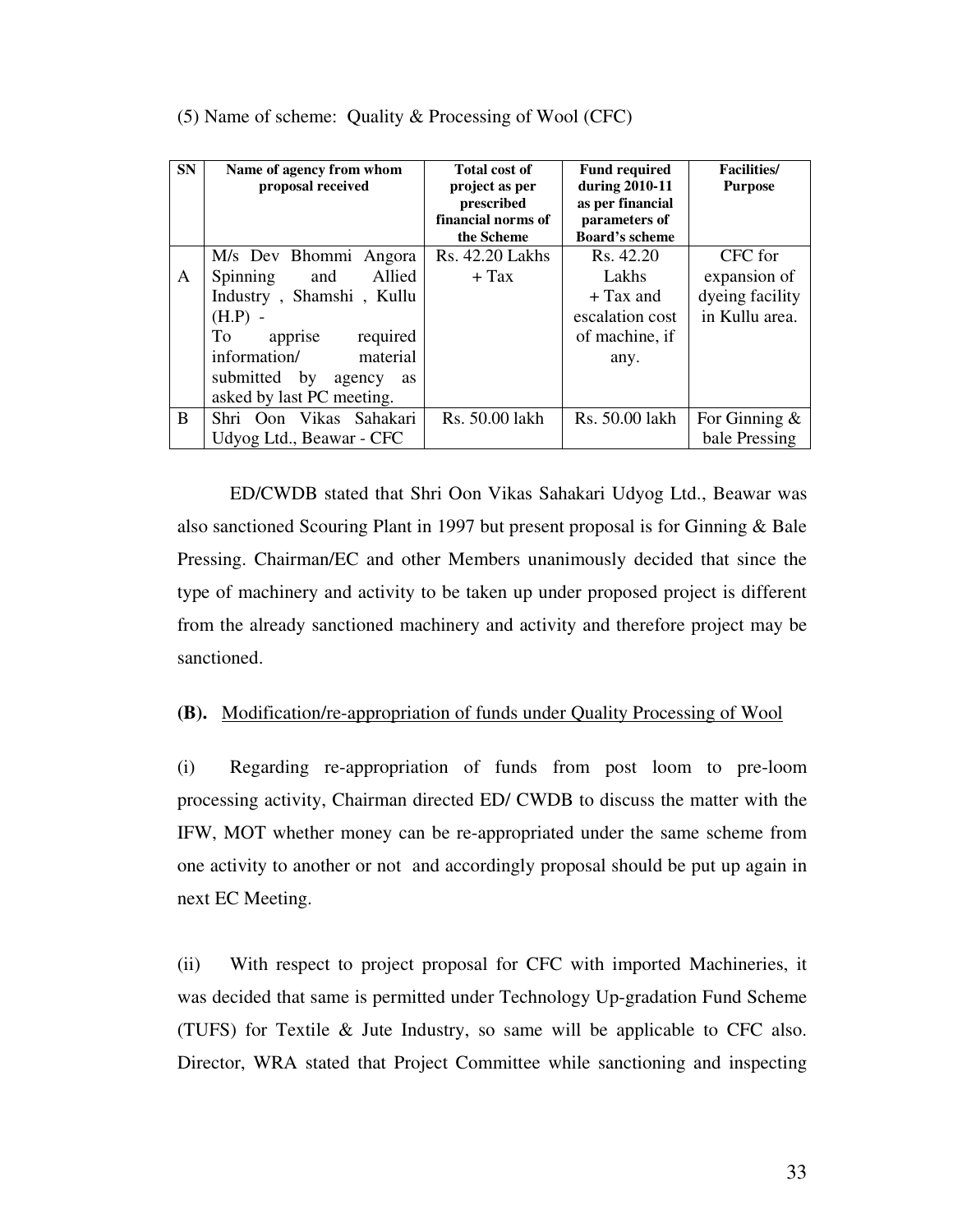such proposals should also look into Quality & Residual Life of the Imported Machine.

(iii) Regarding proposal received from M/s Mahadev Woollen Mills, Sundernagar for another CFC under Quality Processing scheme, it was informed that despite advertisements in newspapers no proposal has been received except from M/s Mahadev Woollen Mills. It was informed that in the previous CFC project the machinery were installed for spinning of wool and now the proposal is for setting up of dying unit which is separate activity from existing and require different machinery. Since the dying facility which is going to be provided under proposed project is the next process after spinning and beneficiary will get the fully processed yarn at one place. Executive Committee decided that project proposal may be examined under Quality Processing Scheme by the Project Committee and place before Executive Committee in the next meeting giving full justification for the project.

4. (A) TO APPRISE THE COMMITTEE THE MINUTES OF THE MEMBERS OF THE PROJECT COMMITTEE REGARDING ANOMALIES IN TYPE OF BREED OF SHEEP AND ITS RECTIFICATION UNDER SWIS AND (B) PROCEEDING OF THE MEETING REGARDING IMPLEMENTATION OF NEW COMPONENTS OF MODIFIED SWIS I.E. (i) FEED SUPPLEMENT AND (ii) SHEEP PEN. (C) NOTE ON PROJECT PROPOSAL RECEIVED FROM LADAKH AUTONOMOUS HILL DEVELOPMENT COUNCIL (LAHDC), LEH TO COVER 1600 MORE FAMILIES UNDER PASHMINA WOOL DEVELOPMENT PROJECT. (D) BRIEF PROJECT OUTLINE OF THE DOCUMENTARY FILM ON C.W.D.B. AND ITS ACTIVITIES.

**(A)** The EC unanimously approved the recommendation of the Committee of the CWDB held to rectify anomalies under some projects of Sheep & Wool Improvement Scheme.

**(B)** The EC unanimously approved the recommendation of the Committee of the members with subject experts, concerned agencies, government organization & NGOs to formulate guidelines for proper implementation of new components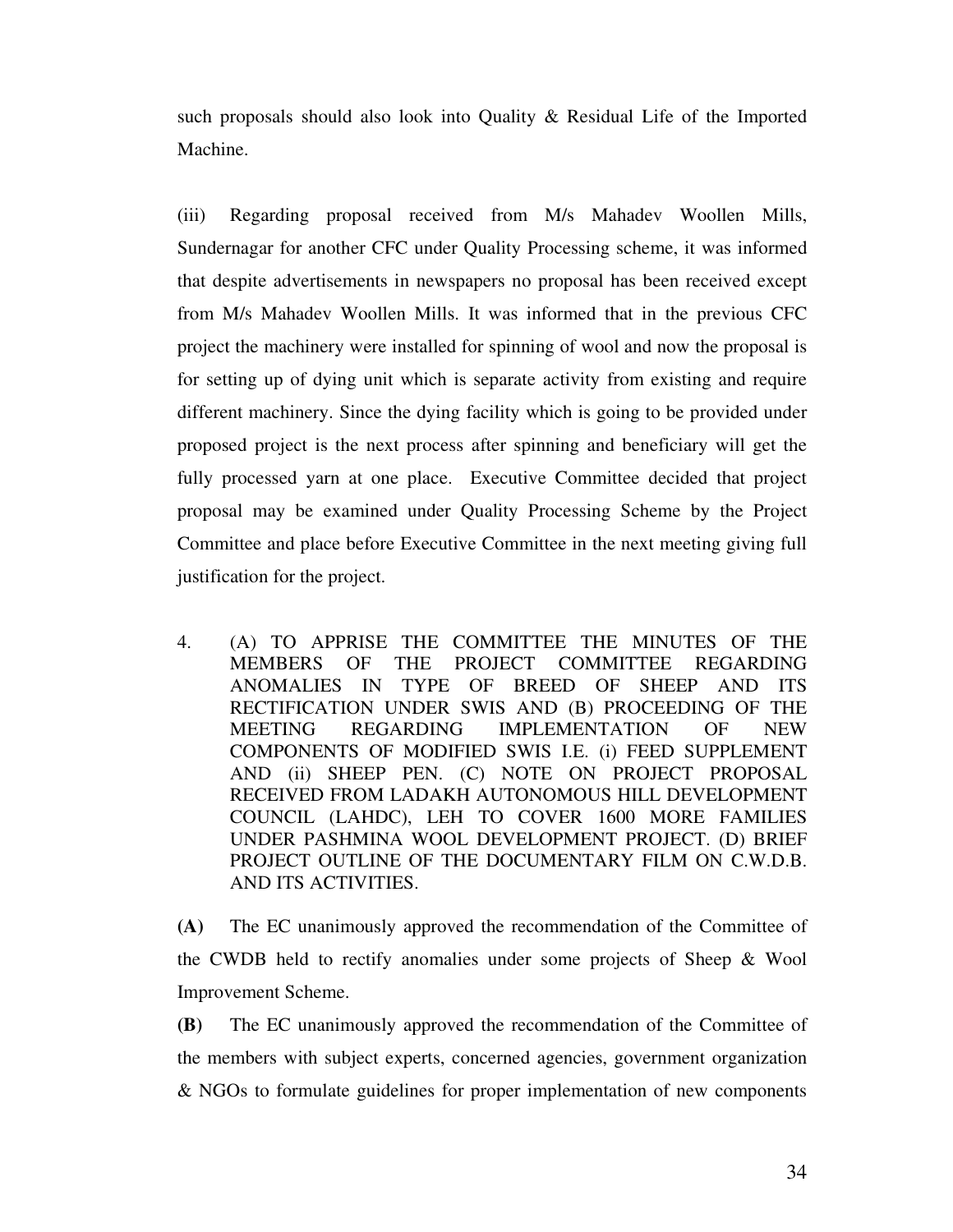added under modified Sheep & Wool Improvement Scheme regd. (i) supply of Feed Supplement to sheep and (ii) construction of Sheep Pen.

 **(C)** Regarding Project Proposal received from Ladhakh Autonomous Hill Development Council (LAHDC), Leh to cover 1600 more families under Pashmina Wool Development Project. Chairman directed ED/ CWDB that matter should first be discussed with the IFW, MOT whether money can be reappropriated under the same scheme from one activity to another or not and accordingly proposal should be put up again in next EC Meeting.

**(D)** The EC unanimously agreed for production of Documentary Film on "C.W.D.B. and its activities" and directed ED to take up the activity with following conditions

- 1. Work should be executed through open tendering process as prescribed under GR/ FR.
- 2. Documentary film should also be dubbed in regional languages where wool are being produced.
- 5. (A) TO APPRISE PROGRESS OF VARIOUS ONGOING PROJECTS UNDER SHEEP & WOOL IMPROVEMENT SCHEME, (B) TO DECIDE DISCONTINUATION OF FIVE SWIS PROJECTS AND (C) TO COVER ADDITIONAL SHEEP UNDER PROJECT BEING IMPLEMENTED BY NAMAN SEVA SAMITTEE, BETUL (M.P.)

**(A: I)** EC noted the progress of various ongoing projects under sheep & wool improvement scheme and directed ED/ CWDB that monitoring under different schemes should be strengthened further. Chairman also directed to keep evidence of major activity implemented under the scheme by photography and video clippings for better monitoring. The Board should also make financial provision for this activity under the scheme.

Regarding SWIS & Other Schemes Chairman directed that Implementing Agency should collect Photo Identity Card of all the beneficiaries and submit the same to the CWDB along with survey conducted so that any kind of irregularities on the account of fake beneficiaries could be checked.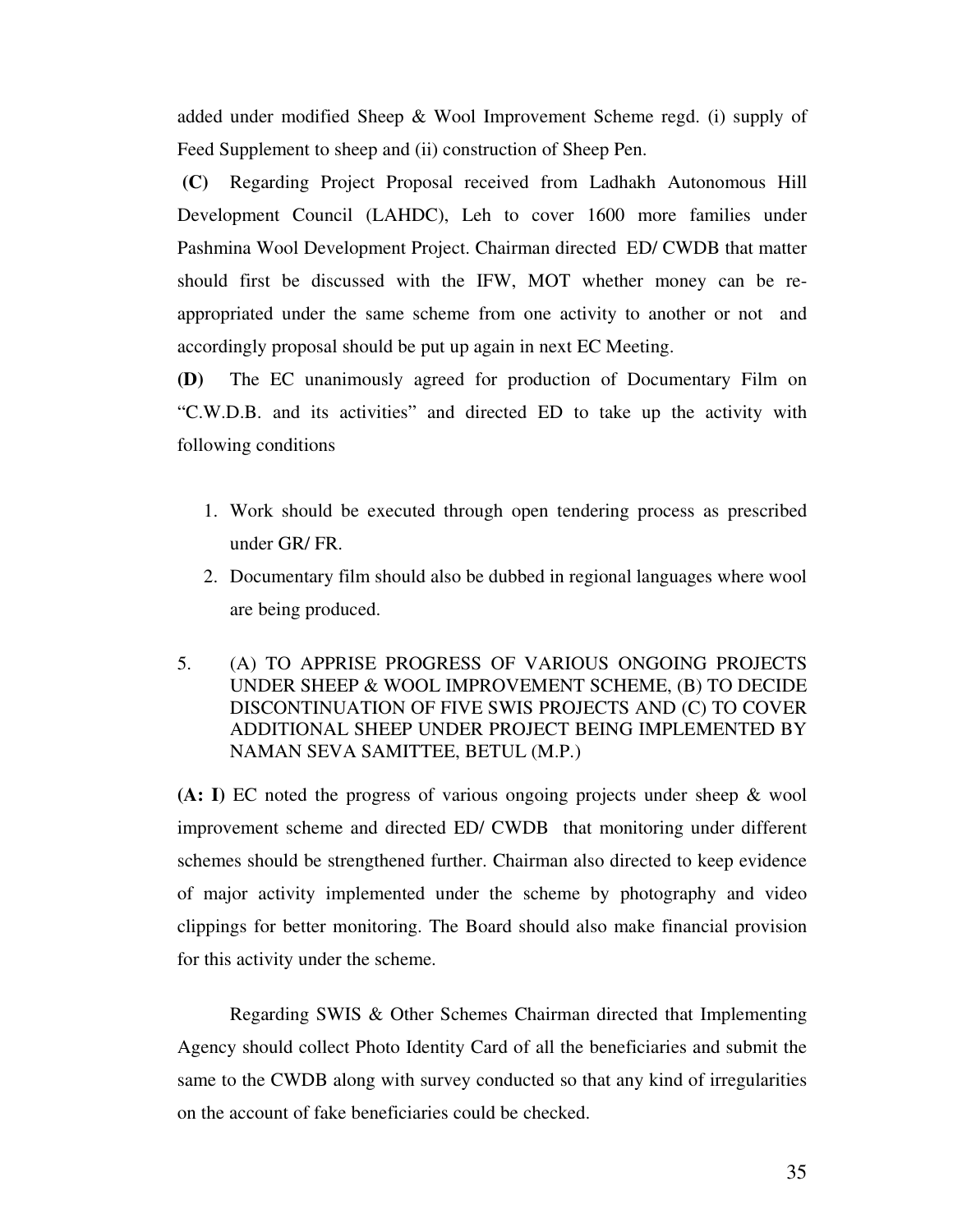Dr. S. A Karim, Director, CSWRI, Avikanagar stated that to monitor the progress of large no. of SWIS Project in different states and to prevent irregularities which have been noticed during inspection in some projects, 4/5 young Veterinary Doctors are essentially required in the CWDB and till Permanent Posts are sanctioned these should be recruited on short-term contract basis. Chairman stated that new National Fibre Policy has also emphasized on strengthening of CWDB and directed ED/CWDB to look in to the proposal of hiring Veterinary Doctors on contract basis and also whether this expenditure can be met through Non-plan Grant already available with CWDB and put up the same in the next EC meeting.

**(II)** As also decided in  $27<sup>th</sup>$  Governing Body meeting in Srinagar, The EC unanimously agreed to invite and consider project proposal from NGOs under SWIS along with govt. organizations/ Associations/ Corporations/ Societies but preference should be given to government organization.

**(B)** The EC unanimously agreed to stop/discontinue five projects where Board has observed some irregularities and performance of implementing agency is very poor. It was also decided that all these I.As should be asked to submit UC dully certified by CA and refund unspent grant/amount along with interest to CWDB. EC also directed ED/CWDB to place the matter before the next GBM for perusal. These five agencies are: -

- (i) Marudhar Gramodhyog Kala Vikas Sansthan, Sujangarh, Churu,
- (ii) Yashwant Balaji Bahuddeshiya Samajik Sansthan, Nagpur,
- (iii) Gropious Social Welfare Society, New Delhi and
- (iv) Gujarat Jan Jagaran Sangh, Rapar, Kutch.
- (v) Shree Marudhar Bagwani krishi Utpadan Vikas Samiti, Jodhpur
- **(C)** To include additional sheep under SWIS project of Naman Seva Samati, Betul (M.P.) & continue the SWIS Project.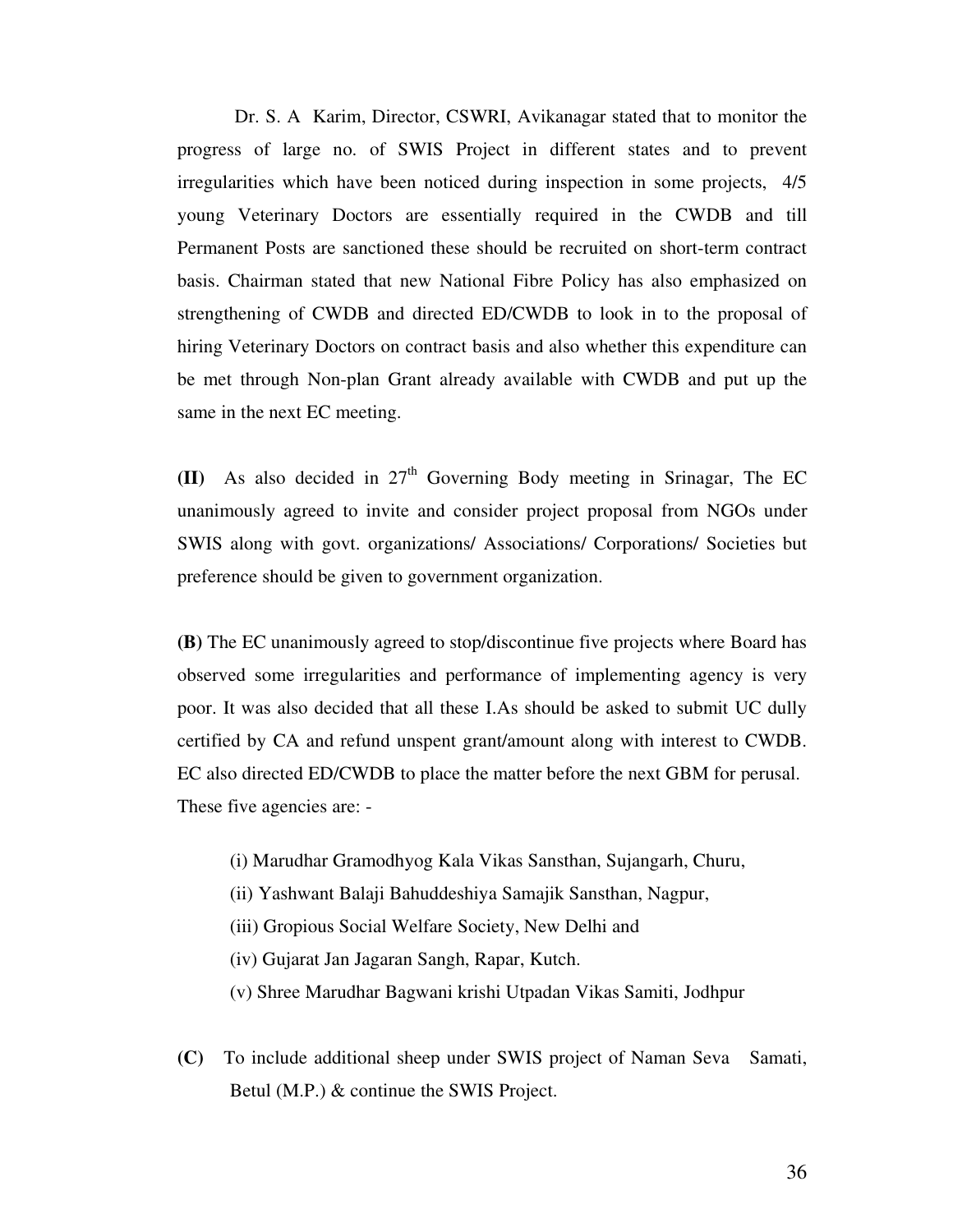The matter was discussed in detail with reference to relative advantages / dis-advantages in continuing/ discontinuing the project at this stage and it was decided that discontinuing the project at this stage when  $1<sup>st</sup>$  and  $2<sup>nd</sup>$  installment have already been released will lead to suffering of programme implementation at the cost of intended beneficiaries. Dis-continuation of the Project at this stage will also affect ongoing Social Security Schemes (i.e. Sheep Breeder Insurance Scheme and Sheep Insurance Scheme) in the project area. And thus Executive Committee looking at various benefits under SWIS to intended beneficiaries unanimously decided to continue the project with inclusion of another area from Barwani district (approx. 32000 sheep) under existing SWIS projects by releasing the last installment.

#### 6. APPROVAL FOR ANNUAL CALENDAR FOR ORGANIZING WOOLLEN EXPO DURING CURRENT FINANCIAL YEAR 2010-11.

Regarding Woollen Expo to be held in 2010-11, Executive Committee decided that all proposals for Woollen Expo should first be scrutinized at Project Committee level and after its recommendation be put up to Executive committee for approval.

 E.C. also stated that previous year sale should also be a major guiding factor for deciding places for Woollen Expo.

7. TO CONSTITUTE COMMITTEES REGARDING (A) TO EXAMINE NECESSITY FOR OPENING OF BOARD'S BRANCH OFFICE AT DELHI, (B) TO FINALIZE PANEL FOR HIRING THE SERVICES OF VETERINARY OFFICER AND ACCOUNTS OFFICER ON SHORT TERM CONTRACT BASIS IN BOARD AND (C) TO HIRE THE SERVICES OF MASTER TRAINER ON CONTRACT BASIS FOR WDTC, KULLU.

 (A). TO EXAMINE NECESSITY FOR OPENING OF BOARD'S BRANCH OFFICE AT DELHI, E.C. constituted a Committee comprises of following members are:

- i) Executive Director, CWDB.
- ii) Director/ WRA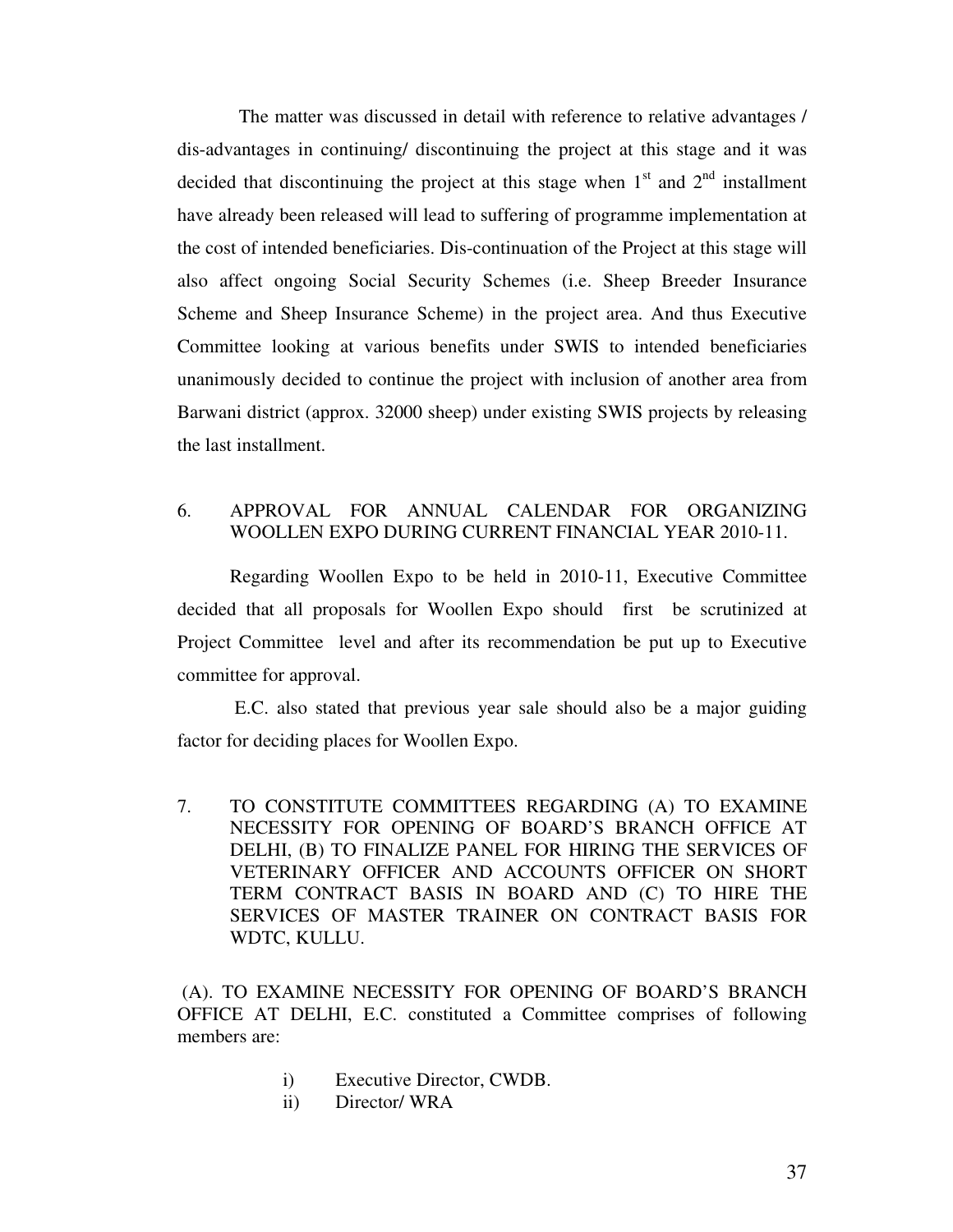- iii) Dy. Secretary/ Fin./ MOT
- iv) Director IICT

 The Committee would examine the necessity to open sub-office at Delhi and will submit its report by  $31<sup>st</sup>$  August 2010.

(B) To finalize panel for hiring the services of veterinary officer and accounts officer on short term contract basis in Board office @ Rs. 16,000/- p.m. on part time appointment, EC approved to constitute a Committee comprises of following members:

- i) Executive Director, CWDB.
- ii) Director, AHD Jaipur/or Representative
- ii) DIRECTOR/ CSWRI/or Representative

(C.) TO HIRE THE SERVICES OF MASTER TRAINER ON CONTRACT BASIS FOR WDTC, KULLU. EC approved to constitute a Committee comprises of following members to recruit a Fresh B.Tech from IICT passing out batch.

- i) Executive Director, CWDB.
- ii) Director/ WRA
- iii) Director, IICT

#### 8. TO NOTE STATUS OF PENDING LEGAL CASES.

 EC noted the status of Pending Legal Cases in the Board. In case No. 4, i.e. CWDB V/s M/s Ludhiana Dyers and Processors Ltd., Ludhiana all members of Executive committee were of the opinion that there seems to be no merit in the case and even after long drawn court battle, Board may not be able to recover the Interest on Sanctioned Grant and case may be withdrawn still any decision on the subject should be taken in consultation and due knowledge of MOT.

9. TO DEPUTE A TEAM OF CWDB OFFICERS/NON-OFFICIAL MEMBERS TO THE COUNTRIES LIKE USA, UK, CANADA, AUSTRALIA OR NEW ZEALAND TO ADOPT THEIR TECHNIQUES/METHODS IN WOOL SECTOR FOR OUR COUNTRY.

Chairman directed ED/CWDB to get financial break-up for different activities under HRD and Promotional Activities to know whether adequate fund is available in current FY to take up the activity. This will also require the sanction from the MOT. ED should look into all these aspects and put up the matter in Executive Committee.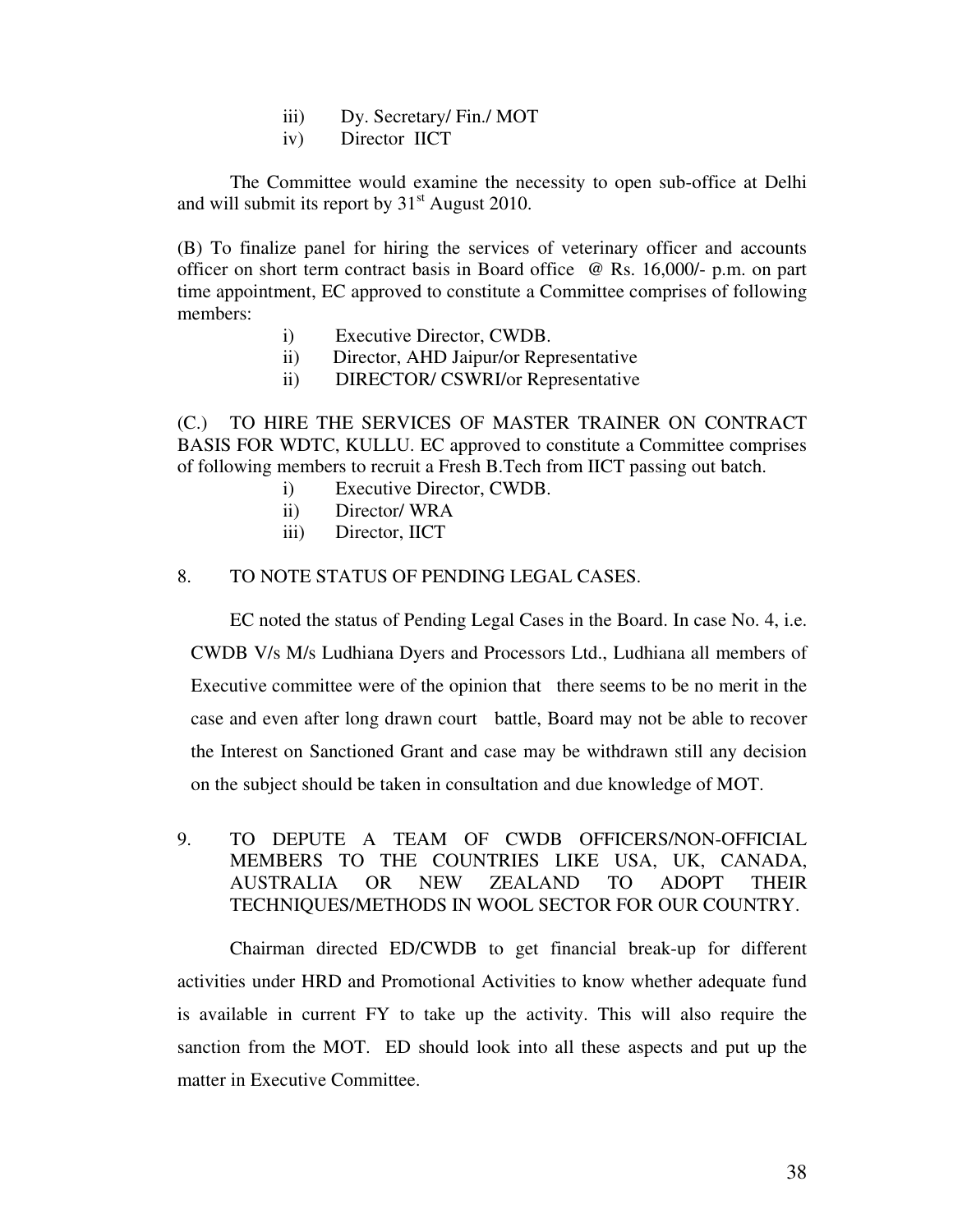#### 10. APPROVAL FOR PURCHASE OF NEW OFFICE STAFF CAR IN BOARD.

After detailed discussion on relative advantages/ disadvantages of hiring & procurement EC approved the purchase of new Staff Car with following conditions.

1. Staff car model should be same as approved by Ministry of Finance.

2. The vehicle should be procured through DGS&D rate Contract.

3. Expenditure should be met through non-Plan grant already available with CWDB.

#### **Any other item with the permission of the Chair**

**(a).** Repairing/ White washing/ painting of Residential accommodation allotted to ED/ CWDB.

With the permission of Chairman, Executive Director raised the issue of Residential accommodation problem being faced as presently there is no Govt. Residential accommodation available to ED/ CWDB. DRM/N.W. Railway, Jodhpur had allotted a Residential accommodation which was unoccupied since last 3-4 years but due to fund constraint, Railway is unable to undertake its white washing, painting and other necessary repairing works. ED requested EC to sanction Rs. 1.00 lakh for it. EC approved Rs. 0.50 lakh for above activity with following conditions:

- 1. Work should be executed through normal quotation process as prescribed in GR/FR.
- 2. Only bare minimum & essential White Washing, Painting and Repairing works should be executed.
- 3. Work should not include any Fancy fitting and fixtures.

**(b)** Next Executive Committee Meeting: Chairman in consultation with other Executive Committee members decided to hold next EC meeting on  $30<sup>th</sup>$  July 2010.

Meeting ended with the vote of thanks to the Chair.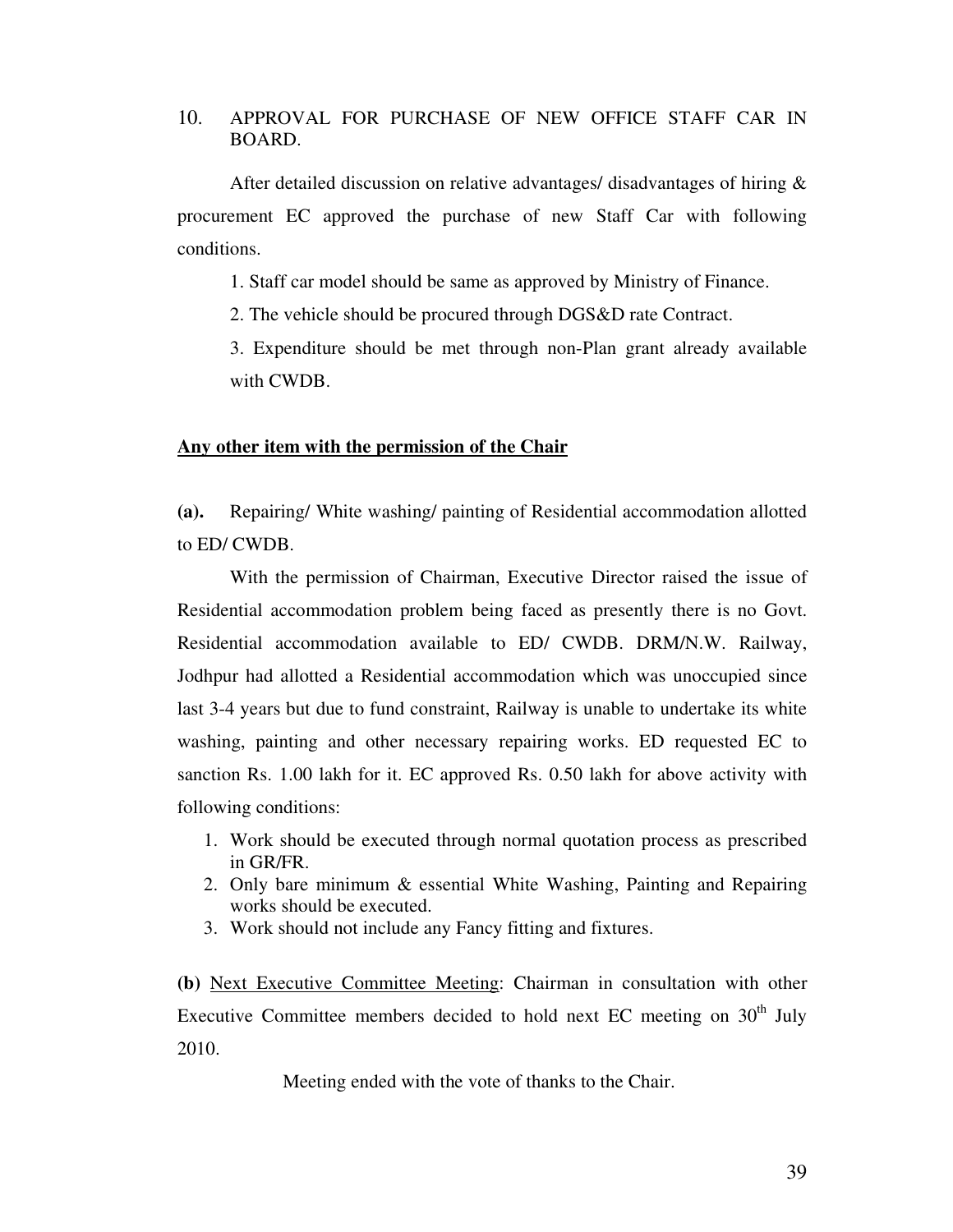## **MINUTES OF 34th EXECUTIVE COMMITTEE MEETING OF CENTRAL WOOL DEVELOPMENT BOARD HELD ON 30-07-2010 AT NEW DELHI**

The 34<sup>th</sup> Meeting of the Executive Committee of the Central Wool Development Board was held under the chairmanship of Shri S. S. Gupta, Joint Secretary, MOT and Vice Chairman, CWDB at Udyog Bhawan, New Delhi on 30<sup>th</sup> July, 2010 at 12.30 P.M.

Following members participated in the meeting:

- 1. Mrs. Santha Thampi, Dy. Secretary (IFW), MOT, New Delhi.
- 2. Shri M.K. Bardhan, Director, Wool Research Association (WRA), Thane.
- 3. Shri A.K. Khullar, Jt. Adviser (VSI), Planning Commission, Yojana Bhawan, New Delhi.
- 4. Shri V.P. Verma, Non-official member from H.P. State.
- 5. 5. Dr. D.B. Shakyawar, Pr. Scientist Central Sheep & Wool Research Institute (CSWRI), Avikanagar, Jaipur.
- 6. Shri K.K.Goyal Executive Director, CWDB, Jodhpur.

Members absent:

- 1. The Textile Commissioner, Mumbai
- 2. The Director, Animal Husbandry Deptt., Govt. of Rajasthan, Jaipur.

Special Invitee:

1. Dr. K.K. Goswami, Director, IICT, (MOT) Bhadohi.

In Attendance:

- 2. Shri P.S. Champawat, WMDO, CWDB, Jodhpur.
- 3. Shri Anurag Purohit, Incharge, W&DTC, CWDB Kullu.
- 4. Shri Dhan Singh, PA to ED, CWDB, Jodhpur.

Shri K.K.Goyal, Executive Director, Central Wool Development Board, Jodhpur welcomed the members and gave brief introduction and invited pointwise discussion on the agenda.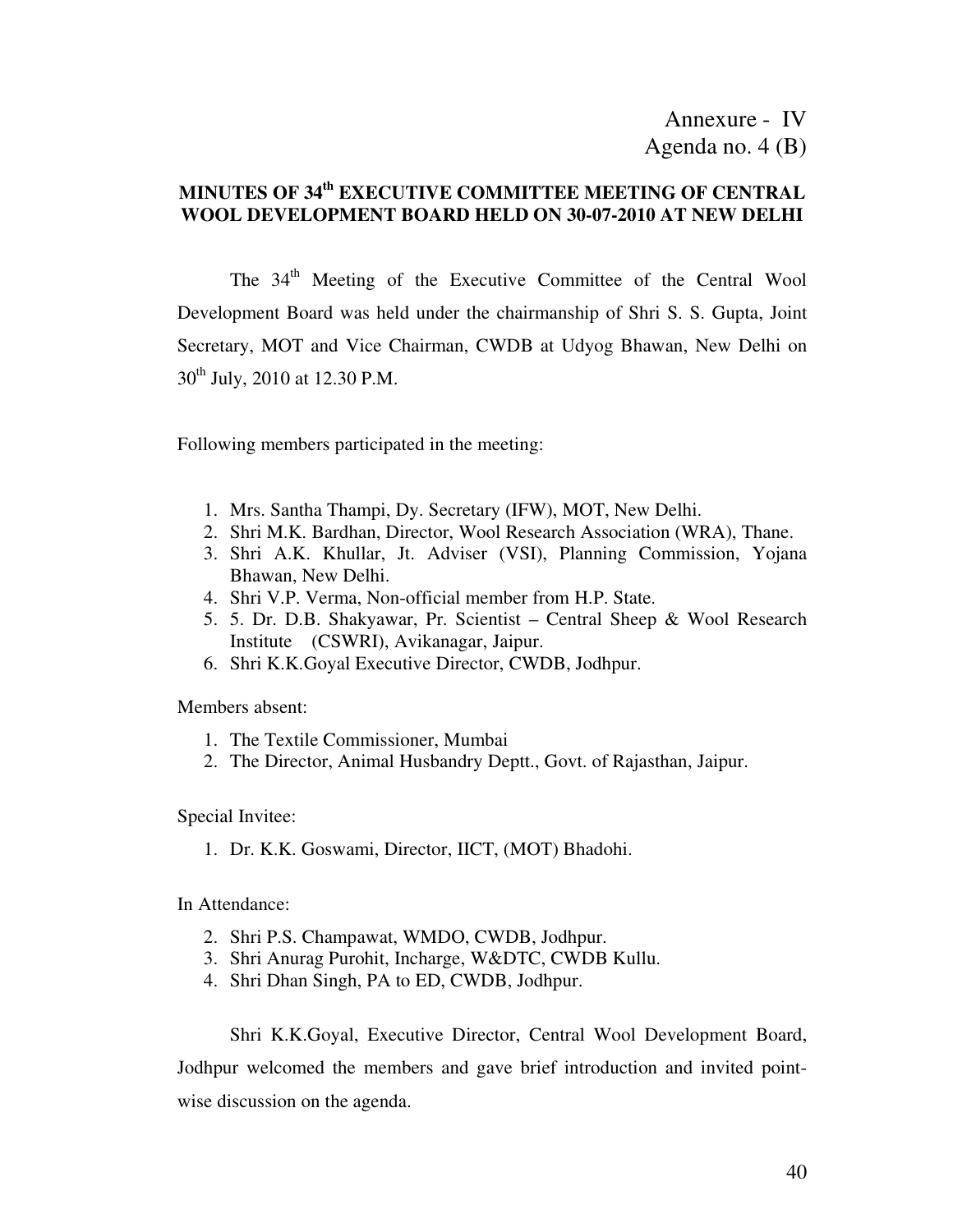1. CONFIRMATION OF THE MINUTES OF THE  $33<sup>RD</sup>$  MEETING OF THE EXECUTIVE COMMITTEE HELD ON  $25^{\text{TH}}$  JUNE,2010 AT NEW DELHI.

Since no comments were received, the minutes of  $33<sup>rd</sup>$  meeting of the Executive Committee of the Central Wool Development Board (CWDB) were confirmed.

## 2. ACTION TAKEN REPORT ON THE DECISIONS OF THE 33RD MEETING OF THE EXECUTIVE COMMITTEE OF THE BOARD.

 Executive Director, CWDB placed a statement showing Action Taken Report (ATR) on the decision of last Executive Committee meeting and following direction were made by the EC :

- The Board should again take up the matter with State Khadi Board/KVIC or any other Government Agency in Rajasthan for raw wool marketing.
- The Board may allow new Implementing Agencies (for which projects have been sanctioned by CWDB) under Angora Wool Development projects to procure foundation stock ( Male & Female Angoora Rabbit) at its own level if the CSWRI is not able to provide Angora rabbits in required quantity within a month period.
- The Project Committee may examine/consider the project proposal received from M/s. Mahadev Woollen Mills, Sundernagar under Pre-loom processing activity as per decision taken in 33rd Executive Committee Minutes. If similar projects have been received from other agencies, same should also be considered on same line.
- The Jt. Secretary, MOT & VC, CWDB desired that photo identity proof of all beneficiaries would be collected by October,2010 and keep video-graphy of major activities under Board's schemes as evidence.
- The Committee unanimously agreed with the views of the special Committee constituted to examine necessity to open Board's sub-office at Delhi that at this stage there is no need to open a sub-office at Delhi considering present staff strength, financial & logistics implication and cost effectiveness.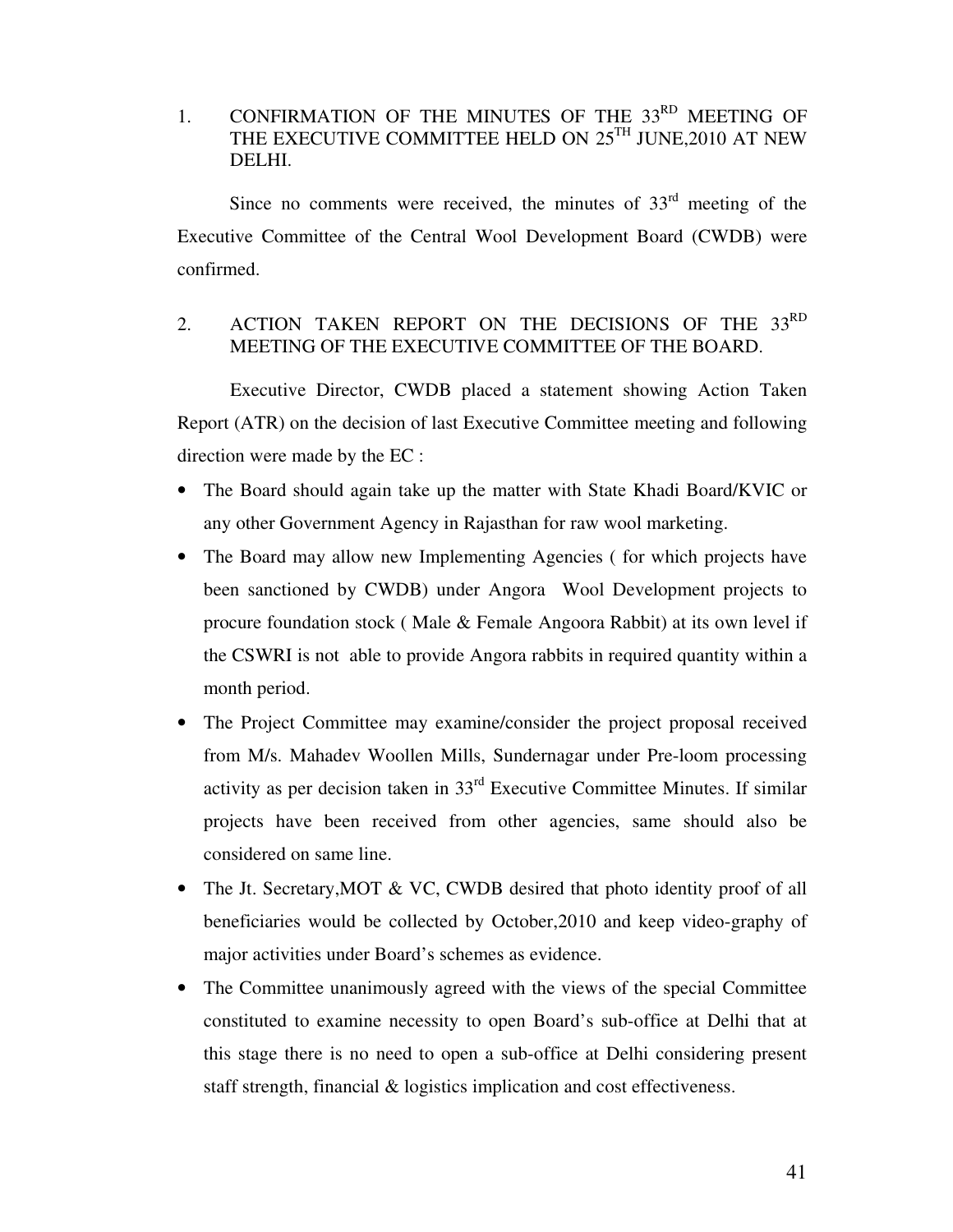## 3. DISCUSSION AND APPROVAL OF PROGRESS MADE BY THE BOARD UPTO 25TH JULY,2010 AND RE-APPROPRITION OF FUNDS DURING THE CURRENT FINANCIAL YEAR 2010-11.

#### A. Financial Progress made so far :

 ED, CWDB informed that against a target of 15.00 crore, the Board has utilized Rs. 4.50 crore under Plan head of the Annual Plan 2010-11 upto  $25<sup>th</sup>$ July,2010 and placed detail about physical and financial targets and achievements under different activities. The Executive Committee noted the progress made by the Board.

#### B Re-appropriation Proposed:

ED/ CWDB placed a detailed report on all the projects sanctioned by CWDB till date and their liability in current and next financial year. Joint Advisor / Planning Commission Shri Khullar advised that the physical progress in these projects should also be placed for better appreciation.

ED, CWDB also informed that the Board has an unutilized opening balance of Rs. 4.25 Crore in April,2010 of previous years i.e. Rs. 0.20 Crore and Rs. 4.05 Crore of FY 2008-09 and 2009-10, respectively. He proposed to utilized this unspent grant during FY 2010-11 along with grant of Rs. 15.00 Crs. sanctioned for current financial year.

ED/ CWDB also informed that there are saving in some schemes and if total sanctioned grant is to be utilized, money is to be re-appropriated to the schemes where project proposal have been received but due to fund constraints these have not been considered by Board. These schemes are :

I. Quality Processing of Wool: There are saving in this scheme because during last three financial years, the Board has made many marketing efforts, but not got any project proposals for post-loom processing activity and set up CFCs only for pre-loom activity for scouring, dyeing, carding etc.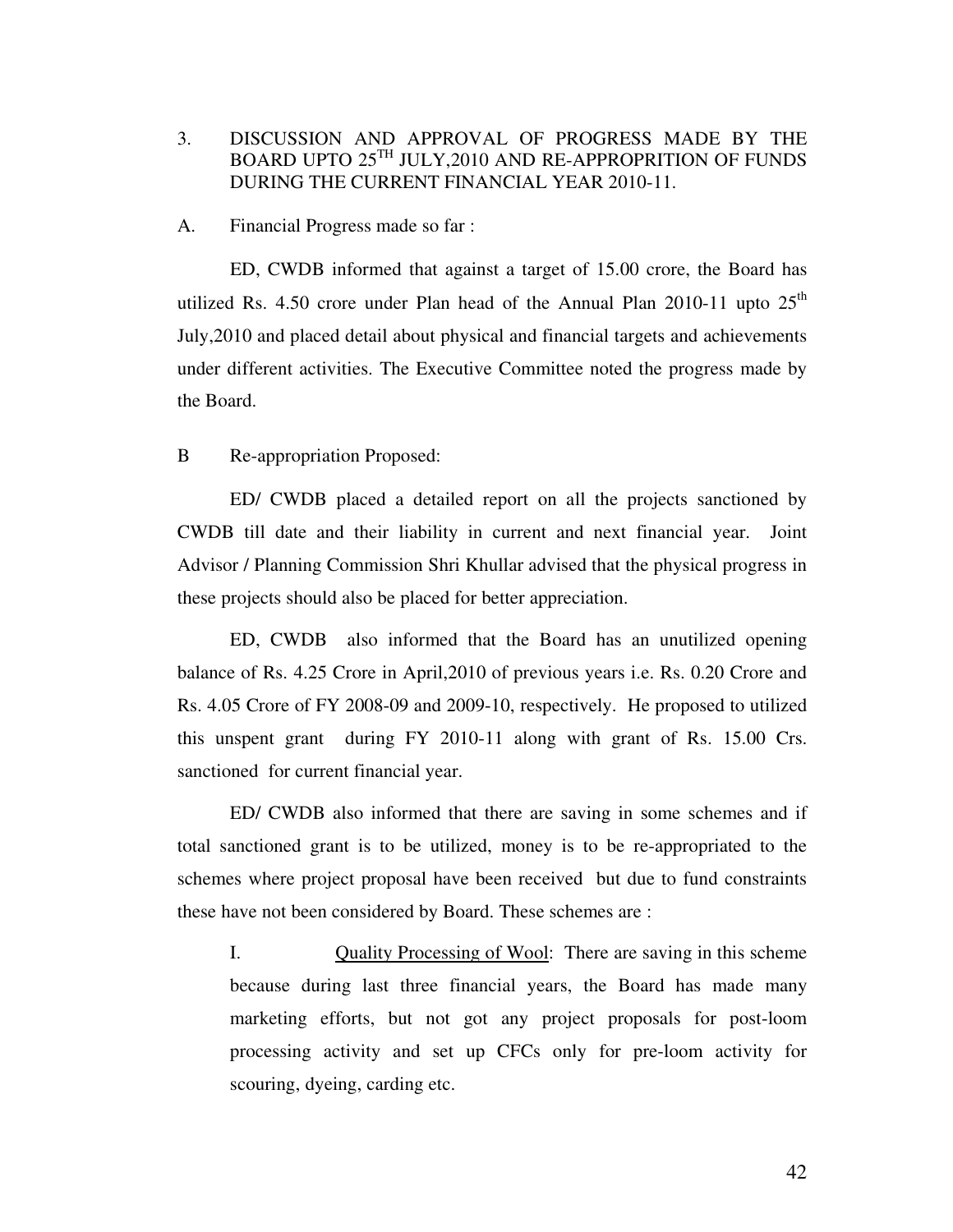II. Social Security Schemes: The Board had already released total Rs. 3.50 Crore to Oriental Insurance Co. Ltd. and Rs. 2.00 Crore to Life Insurance Corp for insurance of sheep and sheep breeders during 2007-08 and 2008-09 as an advance towards CWDB Govt. contribution and from progress so far it seems that further fund need not be released to OIC or LIC.

 After detailed discussion, it was decided that a re-appropriation proposal should be prepared by ED/ CWDB and sent to Integrated Finance Wing, MOT for approval.

## 4. TO APPRISE PROGRESS UNDER ONGOING 'RESEARCH & DEVELOPMENT' PROJECTS CONDUCTED BY C.W.D.B. DURING  $11<sup>TH</sup>$  PLAN.

ED, CWDB informed that during  $11<sup>th</sup>$  Plan, the Board has sanctioned two 'R&D' projects to Wool Research Association, Thane under HRD & Promotional Activity i.e. (i) To develop ecological friendly moth repellent and moth proofing agents for woollen textiles for easy care and (ii) To develop textile effluent treatment system for power generation. The Director, Wool Research Association, Thane explained the progress made under both ongoing R&D projects and ensured to complete the project as per prescribed norms and period of projects.

5. DISCUSSION AND APPROVAL OF THE RECOMMENDATION OF THE PROJECT COMMITTEE MEETING TO APPROVE FRESH PROJECT PROPOSALS UNDER DIFFERENT SCHEMES OF THE BOARD.

## **A). Pending Project proposals as approved by 5th PC Meeting:**

 The EC granted post-facto approval against sanctioned of one Angora Wool Development Project for 20 families to Maselo Cane & Bamboo Farming & Marketing Co-op., Society, Anini during 2010-11 to implement the project in Distt. Dibang Valley (Arunachal Pradesh) as the project was already discussed in previous EC meetings.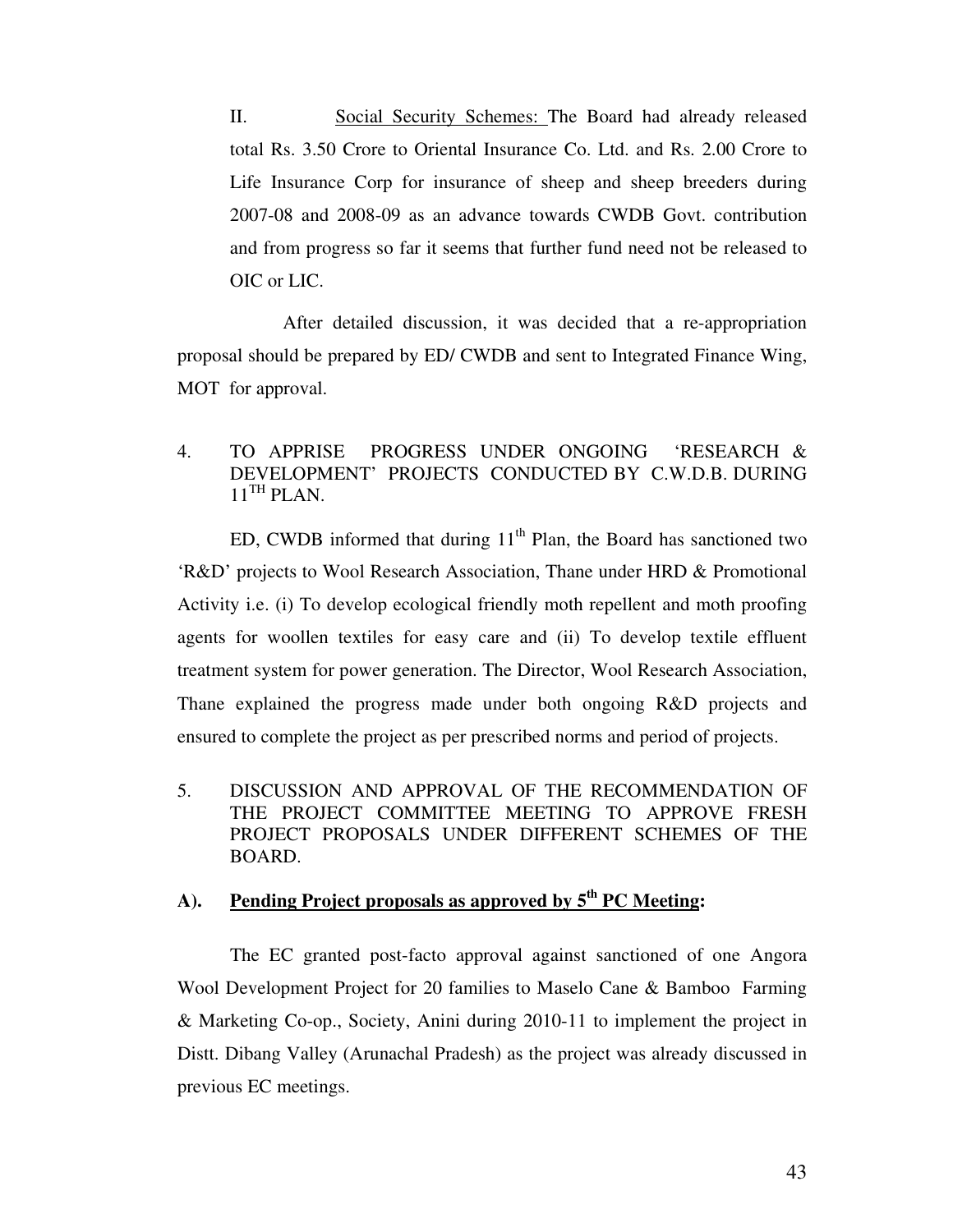## **B). Project proposals as approved by 14th PC Meeting:**

As per recommendation of the  $14<sup>th</sup>$  Project Committee meeting of the CWDB held on  $19<sup>th</sup>$  July, 2010, the Executive Committee approved following new projects for current financial year 2010-11, as under :

## I. Name of Scheme : SHEEP & WOOL IMPROVEMENT SCHEME

| S.                      | Name of Agency submitted                                           | Activity/proposal                 | Funds      | Total     |
|-------------------------|--------------------------------------------------------------------|-----------------------------------|------------|-----------|
| N <sub>o</sub>          | the project proposals                                              |                                   | required   | Project   |
|                         |                                                                    |                                   | during     | Cost for  |
|                         |                                                                    |                                   | 2010-11    | 2 years   |
| a)                      | <b>New proposal under SWIS</b>                                     |                                   |            |           |
| $\overline{\mathbf{i}}$ | of<br>Veterinary<br>College<br>&                                   | 2.00 lakh sheep of Magra $\&$     | 93.50      | 166.50    |
|                         | Animal<br>Science<br>Campus,                                       | Bikaneri Chokla breed in          |            |           |
|                         | Bikaner.                                                           | Bikaner alongwith 2 Ram           |            |           |
|                         |                                                                    | Raising Units & 1 MFC.            |            |           |
| $\mathbf{ii}$           | Wool<br>Central<br>$\&$<br>Sheep                                   | <b>Improvement of Malpura</b>     | 44         | 56.50     |
|                         | Institute,<br>Research                                             | breed covering 50,000             |            |           |
|                         | Avikanagar, Jaipur                                                 | sheep alongwith 1 Ram             |            |           |
|                         |                                                                    | Raising Units & 1 MFC.            |            |           |
| $b)$ .                  | Proposals for additional components under ongoing projects of SWIS |                                   |            |           |
| iii                     | Anusandhan<br>Shakshi                                              | Feed Supplement for               | $31.86 +$  | $31.86 +$ |
|                         | Sansthan, Mokhari, Phalodi                                         | 10,000 sheep & 30 Sheep           | $3 =$      | $3 =$     |
|                         |                                                                    | Pen                               | 34.86      | 34.86     |
| iv                      | Mahila Mandal, Barmer                                              | Feed Supplement for               | $47.79 +$  | $47.79 +$ |
|                         |                                                                    | 15,000 sheep & 30 Sheep           | $3 =$      | $3 =$     |
|                         |                                                                    | Pen                               | 50.79      | 50.79     |
| $\mathbf{V}$            | Gujarat Sheep & Wool Deve.                                         | Feed Supplement for               | 79.65      | 79.65     |
|                         | Corp. Ltd., Ahmedabad.                                             | 25,000 sheep                      |            |           |
| vi                      | Uttarakhand Sheep & Wool                                           | 2 Ram Raising Units and           | $18 + 4 =$ | $18 + 4$  |
|                         | Board, Dehradun.                                                   | 40 Sheep Pen                      | 22         | $= 22$    |
| vii                     | $\&$<br>Wool<br>Central<br>Sheep                                   | 1 Ram Raising Unit of             | 9.00       | 9.00      |
|                         | Research<br>Institute,                                             | Chokla Ram at Avikanagar          |            |           |
|                         | Avikanagar, Jaipur                                                 |                                   |            |           |
| $\mathbf{c})$           | Proposal under REVOLVING FUND FOR WOOL MARKETING (SWIS)            |                                   |            |           |
| viii                    | Gujarat Sheep & Wool Deve.                                         | <b>Creation of Revolving Fund</b> | 20         | 20        |
|                         | Corp. Ltd., Ahmedabad.                                             | for raw wool marketing in         |            |           |
|                         |                                                                    | Gujarat State                     |            |           |

(Rs. in lakhs)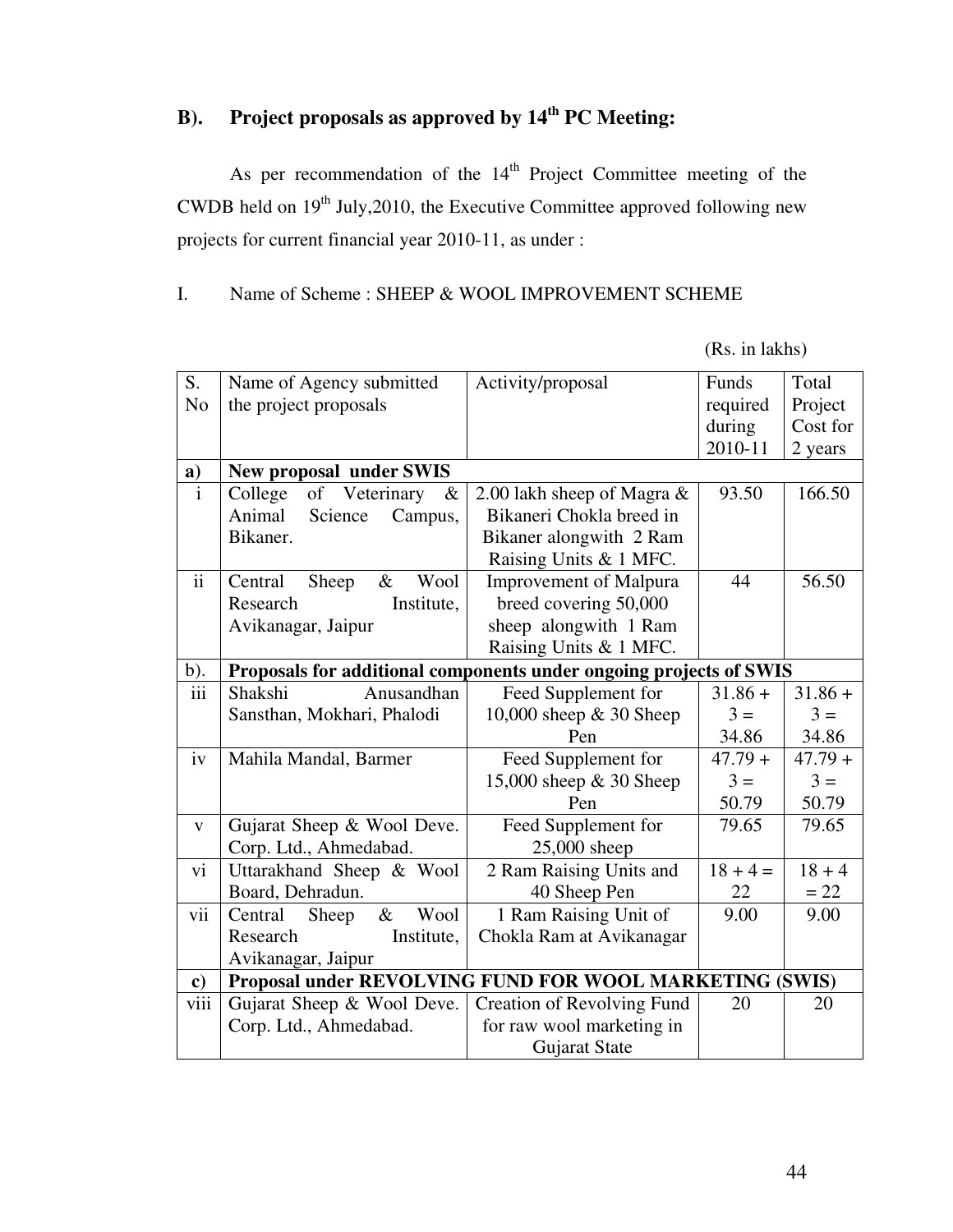II. Name of Scheme : Research & Development projects under HRD & PROMOTIONAL ACTIVITIES (IWIDP) :

|                         |                      |                                            | (Rs. in lakh) |        |  |
|-------------------------|----------------------|--------------------------------------------|---------------|--------|--|
| S.                      | Name of Agency       | Activity/proposal/Remark                   | Funds         | Total  |  |
| N <sub>o</sub>          | submitted the        |                                            | require       | Projec |  |
|                         | project proposals    |                                            | <sub>d</sub>  | t Cost |  |
|                         |                      |                                            | during        | for    |  |
|                         |                      |                                            | $2010-$       | two    |  |
|                         |                      |                                            | 11            | years  |  |
| $\mathbf{1}$            | <b>Wool Research</b> | Upgradation of Indian wool by stretching   |               | 43.75  |  |
|                         | Association,         | & setting means for value addition and     |               |        |  |
|                         | Thane                | use in apparel purpose.                    |               |        |  |
|                         |                      | Project category: Machine Design.          |               |        |  |
| 2                       | $-do-$               | Design and Development of high-end fabrics | 10.52         | 21.84  |  |
|                         |                      | using yarns made of special wool fibres    |               |        |  |
|                         |                      | (Angora/ Pashmina) and Eri silk blends.    |               |        |  |
|                         |                      | Project category: Product Development.     |               |        |  |
| 3<br>Central Sheep $\&$ |                      | Development of upgraded utilization        | 14.70         | 19.40  |  |
|                         | <b>Wool Research</b> | techniques for the wool produced in        |               |        |  |
|                         | Institute, Jaipur.   | South Peninsular region of the country.    |               |        |  |
|                         |                      | It was suggested to include thoughts of    |               |        |  |
|                         |                      | WRA mentioned under similar proposal       |               |        |  |
|                         |                      | regd. "To develop value added products"    |               |        |  |
|                         |                      | for extensive utilization of low priced    |               |        |  |
|                         |                      | Indian wool like Deccani wool"             |               |        |  |
|                         |                      | Project category: Product Development".    |               |        |  |

 EC also directed that all the research projects must cut on unproductive expenditure hence a 10% reduction shall be implemented in case of above three R&D projects.

III. Name of Scheme : Training programme under HRD & PROMOTIONAL ACTIVITIES (IWIDP) :

 The EC approved the proposal of Indian Institute of Carpet Technology, Bhadohi (U.P.) to organize one artisan training programme for 30 persons (spinning mill operators) at Bikaner for 4 months with total financial approval of Rs. 8.50 lakh during 2010-11 under their 'Artisans Training Programme on carpet yarn manufacturing through Modular Employable skill, Module-14 (Certificate Level II): Carpet/CAR213' training programme and on progress of the same their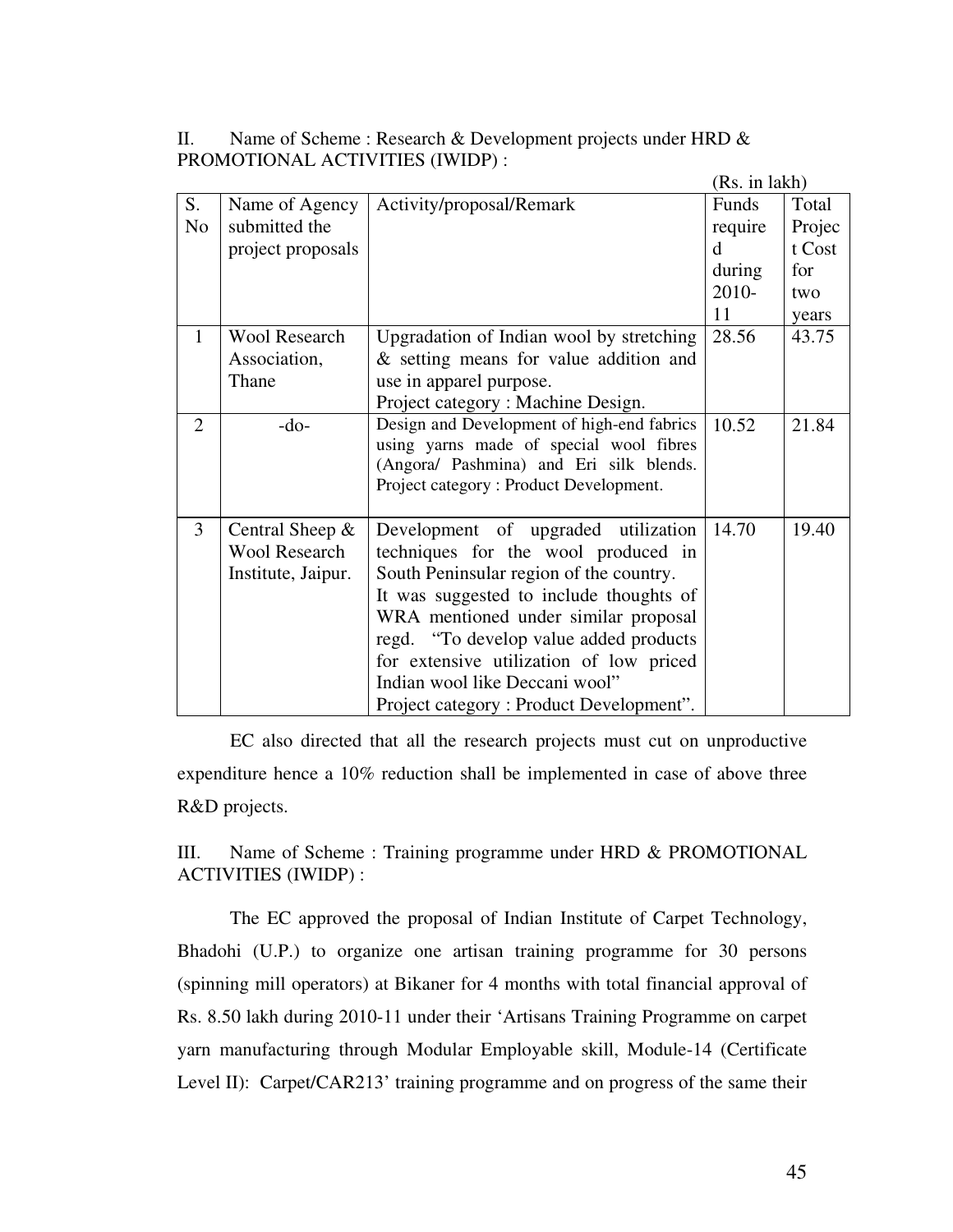proposal for training at other places like Sri Nagar, Panipat & Bhadohi ( for which proposal have also been submitted) will be considered.

## IV. Name of Scheme : **WOOLLEN EXPO under** HRD & PROMOTIONAL ACTIVITIES (IWIDP) :

 After detail discussion, the EC approved following seven Woollen Expo (Sale-cum-exhibition of woolen projects) at various important locations during 2010-11 with total financial provision of Rs. 71 lakh.

| S.             | <b>Implementing Agency</b>        | Place<br>of    | Type of Expo                        | Proposed           |  |
|----------------|-----------------------------------|----------------|-------------------------------------|--------------------|--|
| N              |                                   | Woolen         | <i>(independent</i>                 | Date<br>$\&$       |  |
| $\Omega$ .     |                                   | <b>Expos</b>   | or by hiring                        | Month<br><b>as</b> |  |
|                |                                   |                | stalls<br>in                        | per                |  |
|                |                                   |                | reputed Mela)                       | proposal           |  |
| $\mathbf{1}$   | H.P.<br><b>State</b><br>$Co$ -op. | Chandigarh     | Independent                         | $3 - 12$<br>Dec.   |  |
|                | Wool Procurement & Mkt.           |                | Expo Rs.                            | 2010               |  |
|                | Fed. Ltd., Shimla                 |                | 14.00 Lacs                          |                    |  |
| $\overline{2}$ | $\&$<br>Sheep<br>Wool<br>Gujarat  | Ahmedabe       | Independent                         | December           |  |
|                | Development Co-op.<br>Ltd.,       | d              | Expo<br>Rs.                         | 2010               |  |
|                | Gandhinagar                       |                | 14.00 Lacs                          |                    |  |
| $\overline{3}$ | Punyashloka Ahilyadevi            | Pune           | By hiring 50                        | 15-19 Dec.         |  |
|                | Maharashtra Mendhi Va Sheli       |                | stalls                              | 2010               |  |
|                | Vikas Mahamandal , PUNE           |                | $(\text{\textcircled{a}} 10,000/-)$ |                    |  |
| $\overline{4}$ | West Zone Cultural Centre,        | Udaipur        | By hiring 50                        | $21 - 30$          |  |
|                | Udaipur                           |                | stalls                              | December           |  |
|                |                                   |                | $(\text{\& }10,000/-)$              | 2010               |  |
| 5              | District Industries Centre,       | <b>Bikaner</b> | Independent                         | December           |  |
|                | <b>Bikaner</b>                    |                | Expo Rs.                            | 2010               |  |
|                |                                   |                | 14.00 Lacs                          |                    |  |
| 6              | District Industries Centre,       | Jodhpur        | By hiring 50                        | $2 - 11$           |  |
|                | Jodhpur                           |                | stalls                              | January            |  |
|                |                                   |                | $(\text{\textcircled{a}} 10,000/-)$ | 2011               |  |
| $\overline{7}$ | Asmara Handicraft & Cultural      | Delhi          | Independent                         | November           |  |
|                | Society (NGO), New Delhi          |                | Expo Rs.                            | $-2010$            |  |
|                |                                   |                | 14.00 Lacs                          |                    |  |

 ED, CWDB mentioned that Board intends to organize one Expo in North Eastern States and another in Southern States on getting suitable coordinating agency.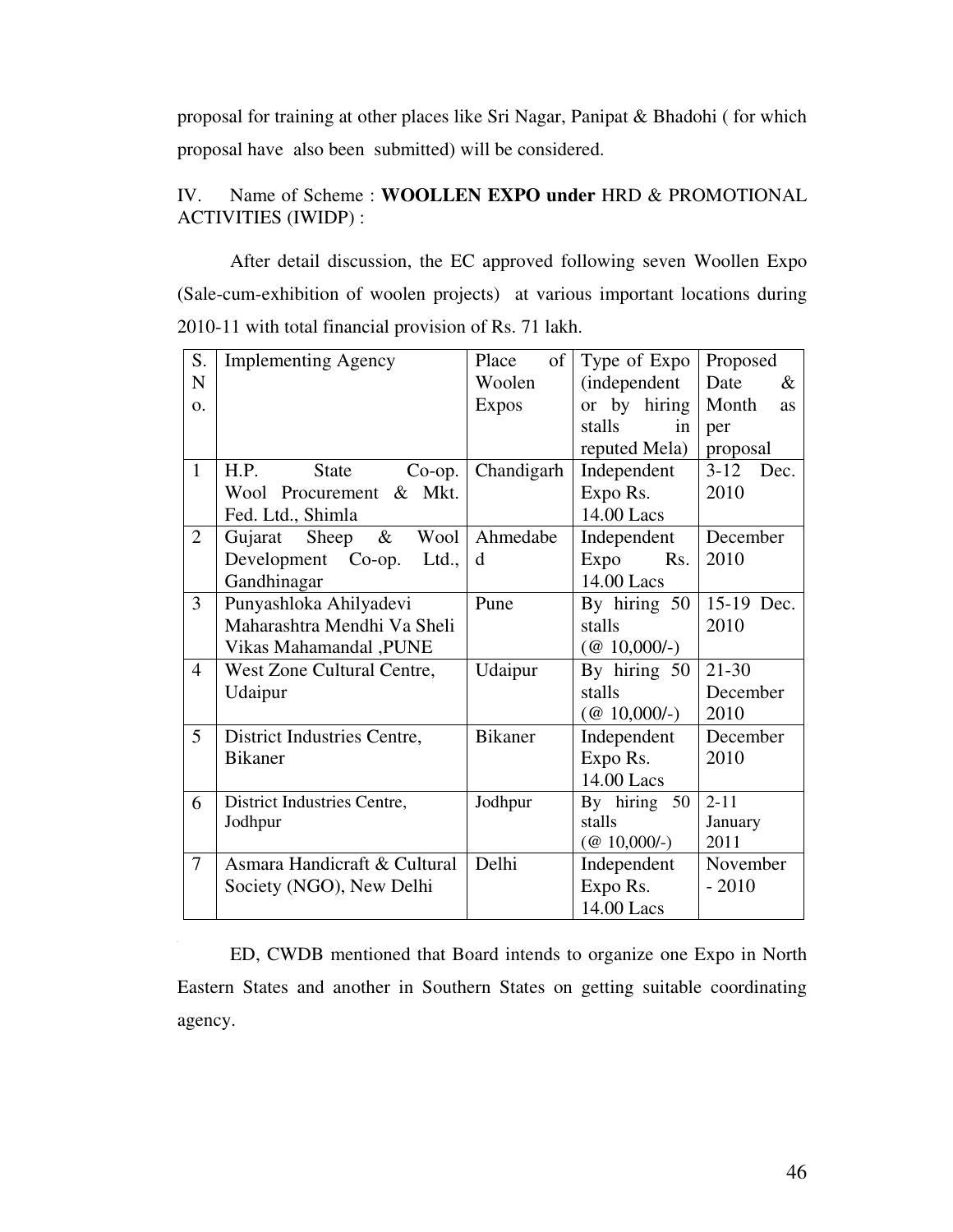The VC, CWDB desired that only genuine woollen weavers/Artisans/ societies should participated and Woollen Expo-Delhi would be organize in good manner in all respect as HMOT/Secretary (T) may inaugurate/visit the event.

V. Name of Scheme : Pashmins Wool Development Programme (IWIDP) :

 ED, CWDB informed that if re-appropriation of funds is approved, the Board intends to benefit 1600 new families under Pashmina Wool Development Programme of Ladakh region with total financial outlay of Rs. 83.75 lakh (Rs. 40 lakh for 2010-11).. The Jt. Secretary, MOT & VC, CWDB also directed that till re-appropriation proposal is approved by MOT, this project cant be sanctioned.

#### **OTHER AGENDA ITEM :**

#### **I**. Discussion & approval regarding auction of staff car no. RJ 19 1C 0689.

EC granted permission to dispose off staff car no. RJ 19 IC 0689 (Ambassador Car) which was already declared condemn and decided to sell by obtaining bids through advertising tender notice. Dy. Secretary (IFW), MOT, New Delhi stated that condemnation proposal should be sent to IFW/ MOT.

**II**. Discussion & approval regarding permission to cover Post-loom machineries under Pre-loom activities of 'Quality Processing of Wool Scheme' 

After detailed discussion on the subject, it was decided to take up the matter separately with the MOT to merge pre-loom and post-loom processing activities under "Quality processing of wool and woollens" to get approval from the Competent Authority.

III. Reimbursement of Traveling Expenses to Govt. Corp/Fed/ Council (Board's official members) for attending its meetings.

 ED, CWDB informed that at the time of Governing Body meetings of the CWDB, some official members like IWMF, W&WEPC, CEPC requested that they can attend the meetings if the CWDB reimburse their entire TA & DA as being paid to non-official members.